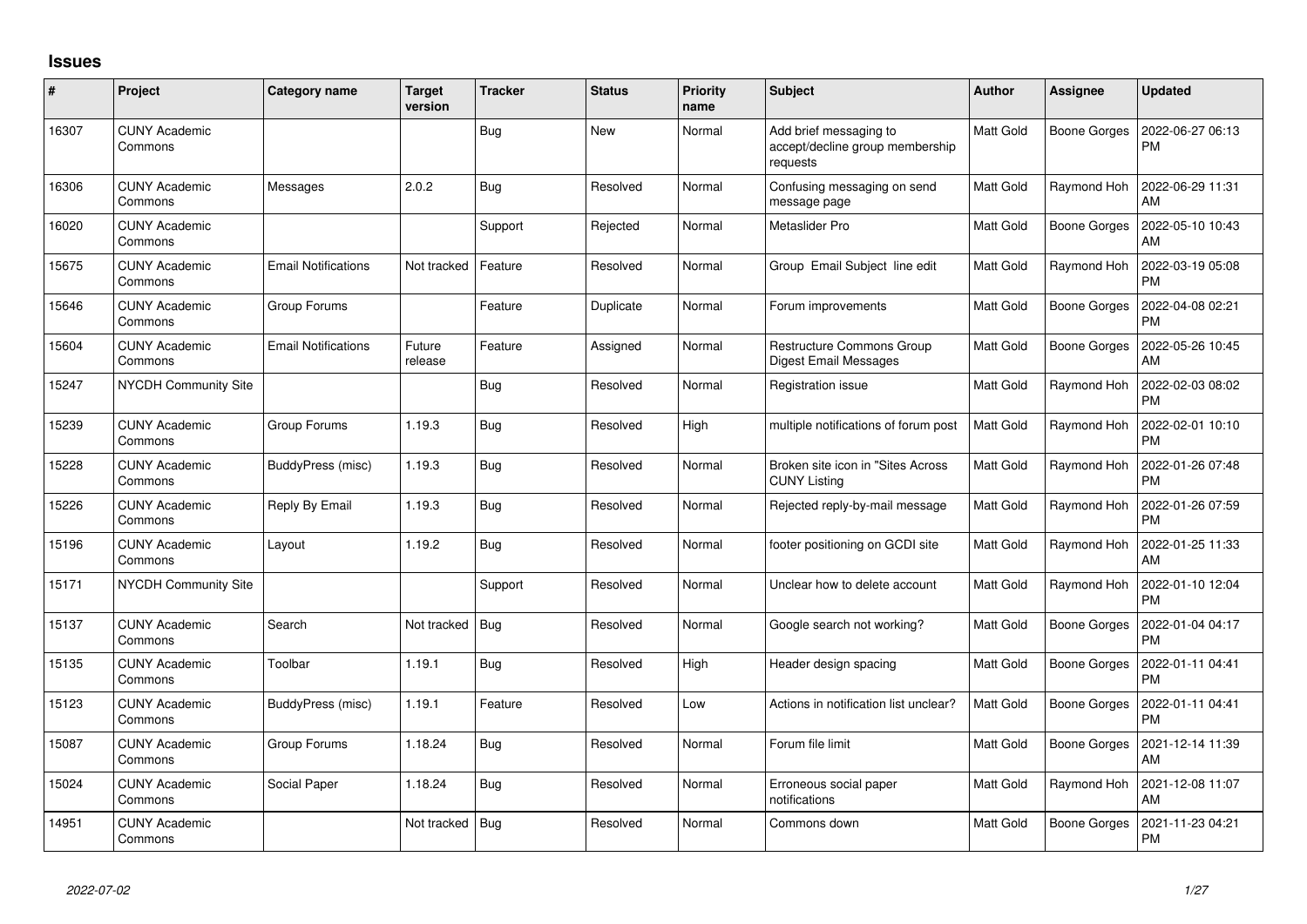| $\pmb{\#}$ | Project                         | Category name              | <b>Target</b><br>version | <b>Tracker</b> | <b>Status</b> | <b>Priority</b><br>name | <b>Subject</b>                                                       | <b>Author</b>    | Assignee            | <b>Updated</b>                |
|------------|---------------------------------|----------------------------|--------------------------|----------------|---------------|-------------------------|----------------------------------------------------------------------|------------------|---------------------|-------------------------------|
| 14896      | <b>CUNY Academic</b><br>Commons |                            |                          | <b>Bug</b>     | Resolved      | Urgent                  | site down for maintenance                                            | <b>Matt Gold</b> | <b>Boone Gorges</b> | 2021-10-26 11:01<br>AM        |
| 14861      | <b>NYCDH Community Site</b>     |                            |                          | Bug            | Resolved      | Normal                  | User unable to access profile<br>editing page                        | <b>Matt Gold</b> | Raymond Hoh         | 2021-10-14 08:38<br><b>PM</b> |
| 14776      | <b>CUNY Academic</b><br>Commons | Toolbar                    | 1.18.19                  | <b>Bug</b>     | Resolved      | Normal                  | Top-level nav-bar drop-down nav<br>doesn't match navigation          | <b>Matt Gold</b> | Raymond Hoh         | 2021-09-28 11:06<br>AM        |
| 14738      | <b>CUNY Academic</b><br>Commons | Group cloning              | 1.18.18                  | <b>Bug</b>     | Resolved      | Normal                  | unclear language during group/site<br>clone                          | Matt Gold        | Jeremy Felt         | 2021-09-14 11:22<br>AM        |
| 14737      | <b>CUNY Academic</b><br>Commons |                            |                          | Bug            | Duplicate     | Normal                  | Final step of group/site clone<br>reloads page                       | <b>Matt Gold</b> | <b>Boone Gorges</b> | 2021-08-31 11:41<br>AM        |
| 14719      | <b>CUNY Academic</b><br>Commons | Responsive Design          |                          | <b>Bug</b>     | Abandoned     | Normal                  | Overlapping text in mobile views                                     | Matt Gold        | <b>Boone Gorges</b> | 2022-04-27 04:30<br><b>PM</b> |
| 14450      | <b>CUNY Academic</b><br>Commons | Courses                    | Not tracked              | <b>Bug</b>     | Rejected      | Low                     | Misclassified site                                                   | Matt Gold        | <b>Boone Gorges</b> | 2021-09-15 10:53<br><b>PM</b> |
| 14221      | <b>CUNY Academic</b><br>Commons | Group Forums               |                          | Feature        | Rejected      | Normal                  | Allow .ics files to be posted as<br>forum attachments                | Matt Gold        | Boone Gorges        | 2021-03-23 08:53<br><b>PM</b> |
| 14199      | <b>CUNY Academic</b><br>Commons | <b>Email Notifications</b> |                          | Bug            | Resolved      | Normal                  | Email replies delayed                                                | <b>Matt Gold</b> | Raymond Hoh         | 2021-03-24 12:17<br><b>PM</b> |
| 14072      | <b>CUNY Academic</b><br>Commons | <b>Email Notifications</b> | Not tracked              | Support        | Rejected      | Low                     | Posting to multiple groups via email   Matt Gold                     |                  | Raymond Hoh         | 2021-02-28 05:58<br><b>PM</b> |
| 14017      | <b>CUNY Academic</b><br>Commons | Group Blogs                | 1.18.8                   | <b>Bug</b>     | Resolved      | Normal                  | Editing of blog post leads to group<br>notification                  | Matt Gold        | Raymond Hoh         | 2021-04-13 11:21<br>AM        |
| 13949      | <b>CUNY Academic</b><br>Commons |                            | Not tracked              | <b>Bug</b>     | New           | Normal                  | Continued debugging of runaway<br>MySQL connections                  | <b>Matt Gold</b> | Boone Gorges        | 2021-09-14 10:42<br>AM        |
| 13934      | <b>CUNY Academic</b><br>Commons | cuny.is                    | 1.18.4                   | Bug            | Resolved      | Low                     | Error message on group settings<br>change                            | Matt Gold        | <b>Boone Gorges</b> | 2021-02-09 11:05<br>AM        |
| 13913      | <b>CUNY Academic</b><br>Commons | Groups (misc)              |                          | <b>Bug</b>     | Rejected      | Normal                  | Group Avatar lost after group<br>creation process                    | Matt Gold        | <b>Boone Gorges</b> | 2021-02-23 10:45<br>AM        |
| 13890      | <b>CUNY Academic</b><br>Commons | <b>Email Notifications</b> | Not tracked              | <b>Bug</b>     | Resolved      | Low                     | Not sure email notification went out                                 | <b>Matt Gold</b> | Raymond Hoh         | 2021-09-14 10:42<br>AM        |
| 13862      | <b>CUNY Academic</b><br>Commons |                            |                          | Bug            | Resolved      | Normal                  | Under maintenance message                                            | <b>Matt Gold</b> | <b>Boone Gorges</b> | 2021-01-28 08:56<br><b>PM</b> |
| 13739      | <b>CUNY Academic</b><br>Commons | <b>Directories</b>         | 2.0.0                    | <b>Bug</b>     | Resolved      | Normal                  | My Sites and My Groups take user<br>to the profile page              | Matt Gold        | Boone Gorges        | 2022-05-26 11:36<br>AM        |
| 13669      | <b>CUNY Academic</b><br>Commons | DiRT Integration           | 1.18.1                   | <b>Bug</b>     | Resolved      | Normal                  | Digital Research Tools showing up<br>in top nav for logged out users | Matt Gold        | <b>Boone Gorges</b> | 2020-12-08 05:11<br><b>PM</b> |
| 13581      | CUNY Academic<br>Commons        | Group Library              |                          | <b>Bug</b>     | Rejected      | Normal                  | Adding link to library didn't<br>generate notification email         | Matt Gold        | Raymond Hoh         | 2020-11-17 12:33<br>PM        |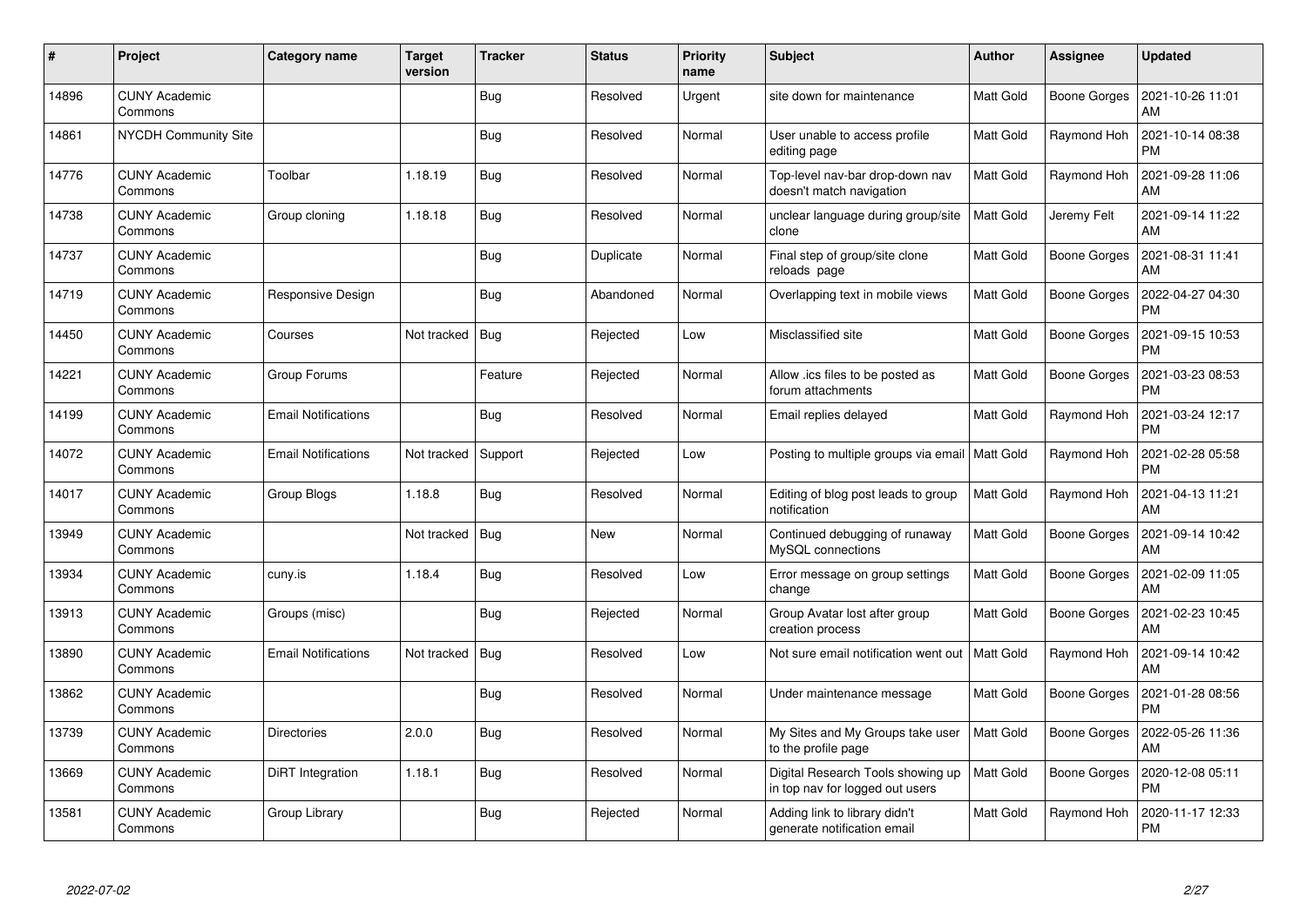| $\pmb{\#}$ | Project                         | Category name              | <b>Target</b><br>version | <b>Tracker</b> | Status    | <b>Priority</b><br>name | <b>Subject</b>                                                                        | Author           | Assignee            | <b>Updated</b>                |
|------------|---------------------------------|----------------------------|--------------------------|----------------|-----------|-------------------------|---------------------------------------------------------------------------------------|------------------|---------------------|-------------------------------|
| 13500      | <b>CUNY Academic</b><br>Commons | <b>Email Notifications</b> |                          | <b>Bug</b>     | Rejected  | High                    | Received multiple notifications for a   Matt Gold<br>single post                      |                  | Raymond Hoh         | 2022-04-27 04:29<br><b>PM</b> |
| 13496      | <b>CUNY Academic</b><br>Commons | <b>Accessibility</b>       | 1.18.0                   | <b>Bug</b>     | Resolved  | Normal                  | Review contrast issues on<br>registration page and profile page                       | Matt Gold        | Sonja Leix          | 2020-12-08 11:31<br>AM        |
| 13491      | NYCDH Community Site            |                            |                          | <b>Bug</b>     | Resolved  | Normal                  | User unable to register                                                               | Matt Gold        | Raymond Hoh         | 2020-10-23 12:43<br>AM        |
| 13459      | <b>CUNY Academic</b><br>Commons | Layout                     | 1.17.6                   | <b>Bug</b>     | Resolved  | Normal                  | Line spacing on forum post title is<br>too small                                      | Matt Gold        | Raymond Hoh         | 2020-10-27 11:00<br>AM        |
| 13458      | <b>CUNY Academic</b><br>Commons | Registration               | 1.18.0                   | Feature        | Resolved  | Normal                  | Simplifying/Reducing verbiage on<br><b>Registration Page</b>                          | <b>Matt Gold</b> | <b>Boone Gorges</b> | 2020-12-08 11:31<br>AM        |
| 13429      | <b>CUNY Academic</b><br>Commons | <b>Email Notifications</b> | Not tracked              | Bug            | Resolved  | Normal                  | Multiple forum notifications                                                          | Matt Gold        | Raymond Hoh         | 2020-10-13 05:24<br><b>PM</b> |
| 13347      | <b>CUNY Academic</b><br>Commons | <b>Public Portfolio</b>    | 1.18.0                   | Feature        | Resolved  | Normal                  | Add Preferred Gender Pronouns to<br><b>CAC Profile</b>                                | <b>Matt Gold</b> | <b>Boone Gorges</b> | 2020-12-08 11:31<br>AM        |
| 13274      | <b>CUNY Academic</b><br>Commons | <b>Email Notifications</b> | 1.17.8                   | <b>Bug</b>     | Resolved  | Normal                  | Messy links in CAC email<br>notifications                                             | Matt Gold        | Raymond Hoh         | 2020-11-17 12:31<br><b>PM</b> |
| 13243      | <b>CUNY Academic</b><br>Commons | Group Library              | Not tracked              | Support        | Resolved  | Normal                  | Request to copy group library                                                         | Matt Gold        | <b>Boone Gorges</b> | 2020-08-27 06:05<br><b>PM</b> |
| 13242      | <b>CUNY Academic</b><br>Commons | cuny.is                    |                          | <b>Bug</b>     | Rejected  | Normal                  | Unable to edit a cuny.is shortlink                                                    | <b>Matt Gold</b> | Boone Gorges        | 2020-08-26 01:30<br>AM        |
| 13230      | <b>CUNY Academic</b><br>Commons | Layout                     | 1.17.2                   | <b>Bug</b>     | Resolved  | Normal                  | Overlapping notifications on group<br>management member acceptance                    | Matt Gold        | Raymond Hoh         | 2020-08-25 11:27<br>AM        |
| 13136      | <b>CUNY Academic</b><br>Commons | Group Forums               | 1.18.3                   | Feature        | Duplicate | Normal                  | Post to multiple group forums by<br>email                                             | Matt Gold        | Raymond Hoh         | 2021-01-20 05:52<br><b>PM</b> |
| 12966      | <b>CUNY Academic</b><br>Commons | BuddyPress (misc)          | 1.16.15                  | Feature        | Resolved  | Normal                  | Adjust export data page language<br>to indicate that you should not<br>leave the page | <b>Matt Gold</b> | Raymond Hoh         | 2020-07-14 12:07<br><b>PM</b> |
| 12957      | <b>CUNY Academic</b><br>Commons | BuddyPress (misc)          | 1.16.14                  | Support        | Resolved  | Normal                  | Export data question                                                                  | Matt Gold        | Raymond Hoh         | 2020-06-23 10:53<br>AM        |
| 12893      | <b>NYCDH Community Site</b>     |                            |                          | Bug            | Resolved  | Normal                  | Login issue                                                                           | <b>Matt Gold</b> | Raymond Hoh         | 2020-06-05 10:31<br>AM        |
| 12847      | <b>CUNY Academic</b><br>Commons | Events                     | 1.16.12                  | Bug            | Resolved  | Normal                  | Error message in event description                                                    | Matt Gold        | Raymond Hoh         | 2020-05-26 11:54<br>AM        |
| 12670      | <b>CUNY Academic</b><br>Commons | Responsive Design          | 1.16.10                  | <b>Bug</b>     | Resolved  | Normal                  | Social icons in site header overlap<br>with main nav on mobile                        | <b>Matt Gold</b> | Raymond Hoh         | 2020-04-28 11:03<br>AM        |
| 12581      | <b>CUNY Academic</b><br>Commons | cuny.is                    | Not tracked              | Bug            | Rejected  | High                    | YOURLS shortlinks not working                                                         | Matt Gold        | Boone Gorges        | 2020-03-27 10:25<br>AM        |
| 12545      | <b>CUNY Academic</b><br>Commons | <b>Email Notifications</b> | Not tracked              | Bug            | Resolved  | Normal                  | Notifications of replies by email not<br>able to be posted                            | Matt Gold        | Raymond Hoh         | 2020-03-24 10:27<br>AM        |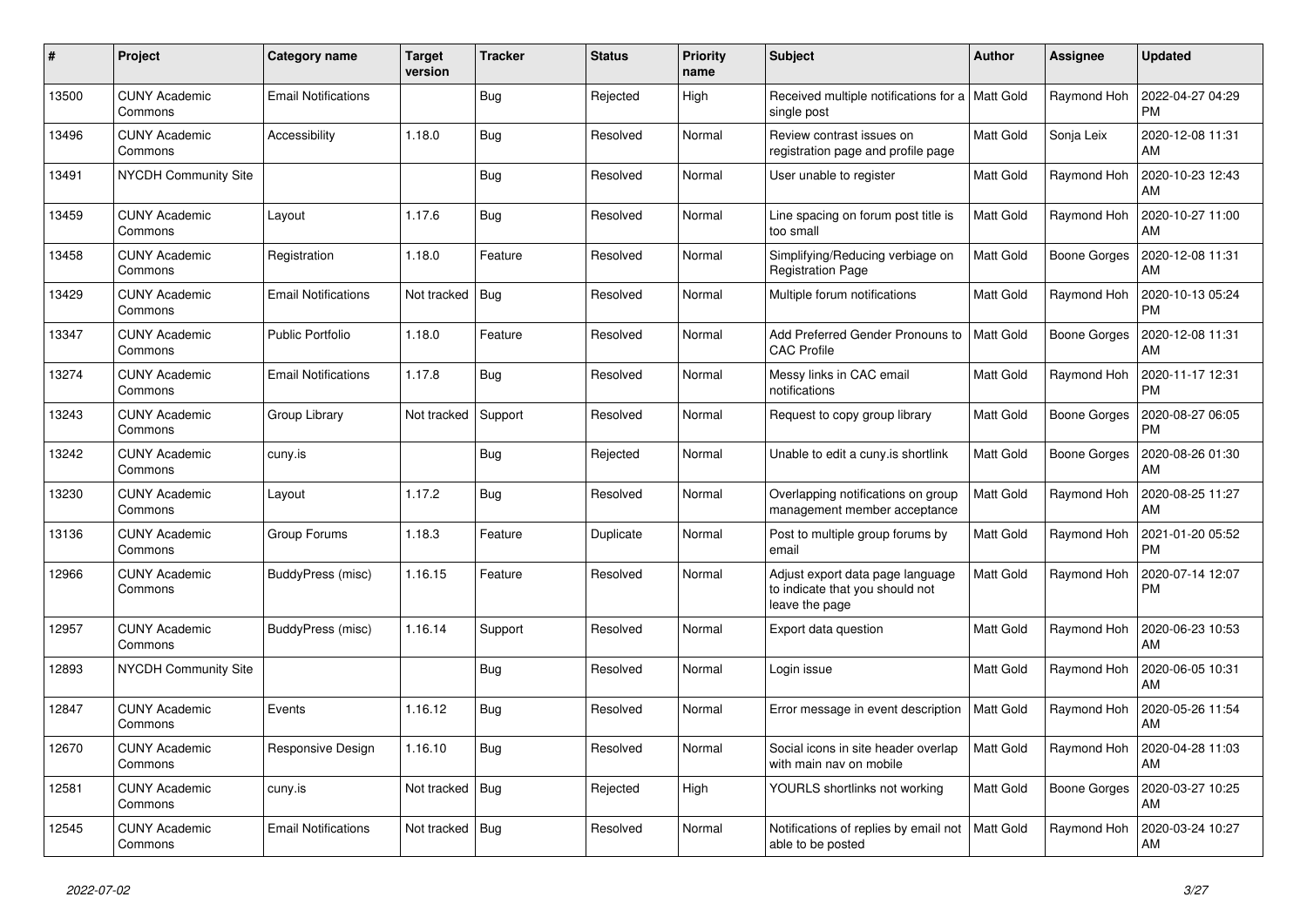| #     | Project                         | <b>Category name</b>       | <b>Target</b><br>version | <b>Tracker</b> | <b>Status</b> | <b>Priority</b><br>name | <b>Subject</b>                                                                                             | Author           | Assignee            | <b>Updated</b>                |
|-------|---------------------------------|----------------------------|--------------------------|----------------|---------------|-------------------------|------------------------------------------------------------------------------------------------------------|------------------|---------------------|-------------------------------|
| 12505 | <b>CUNY Academic</b><br>Commons | <b>Email Notifications</b> | 1.16.8                   | Feature        | Resolved      | Normal                  | Email subject lines                                                                                        | <b>Matt Gold</b> | Luke Waltzer        | 2020-03-24 11:43<br>AM        |
| 12499 | <b>CUNY Academic</b><br>Commons | <b>Email Notifications</b> | 1.16.7                   | Bug            | Resolved      | Normal                  | no email notification                                                                                      | <b>Matt Gold</b> | Raymond Hoh         | 2020-03-03 09:31<br><b>PM</b> |
| 12471 | <b>CUNY Academic</b><br>Commons | <b>Email Notifications</b> | 1.16.7                   | Bug            | Resolved      | Normal                  | forum notificaiton not sent                                                                                | <b>Matt Gold</b> | Raymond Hoh         | 2020-03-10 10:59<br>AM        |
| 12433 | NYCDH Community Site            |                            |                          | Bug            | Resolved      | Normal                  | hyperlinks not accepted in forum<br>post                                                                   | <b>Matt Gold</b> | Raymond Hoh         | 2020-11-23 08:42<br><b>PM</b> |
| 12353 | <b>CUNY Academic</b><br>Commons | BuddyPress (misc)          | Not tracked              | Bug            | Abandoned     | Normal                  | Member filtering not working                                                                               | <b>Matt Gold</b> | <b>Boone Gorges</b> | 2020-03-10 11:14<br>AM        |
| 12351 | <b>CUNY Academic</b><br>Commons | <b>Email Notifications</b> | 1.16.5                   | Bug            | Resolved      | Normal                  | No email notification for forum post                                                                       | <b>Matt Gold</b> | Boone Gorges        | 2020-02-03 02:33<br><b>PM</b> |
| 12341 | <b>CUNY Academic</b><br>Commons |                            |                          | Bug            | Abandoned     | High                    | Commons down                                                                                               | Matt Gold        |                     | 2020-02-11 10:45<br>AM        |
| 12335 | <b>CUNY Academic</b><br>Commons | cuny.is                    |                          | Bug            | Rejected      | Normal                  | cuny.is issue                                                                                              | <b>Matt Gold</b> | <b>Boone Gorges</b> | 2020-01-30 12:47<br>AM        |
| 12332 | <b>CUNY Academic</b><br>Commons | Events                     | 1.16.8                   | Feature        | Resolved      | Low                     | Limit length of email subject<br>triggered by event activity when<br>activity is linked to multiple groups | Matt Gold        | Raymond Hoh         | 2020-03-24 11:43<br>AM        |
| 12185 | <b>CUNY Academic</b><br>Commons |                            | 1.16.1                   | Bug            | Resolved      | Immediate               | Group links not working                                                                                    | Matt Gold        | <b>Boone Gorges</b> | 2019-12-10 10:35<br>AM        |
| 12155 | CUNY Academic<br>Commons        | DiRT Integration           | 1.18.0                   | Feature        | Resolved      | Normal                  | Update DiRT Tools with new API                                                                             | <b>Matt Gold</b> | <b>Boone Gorges</b> | 2020-12-08 11:06<br>AM        |
| 12136 | <b>CUNY Academic</b><br>Commons | <b>Group Files</b>         | 1.18.0                   | Bug            | Resolved      | Normal                  | "You must login" group file warning<br>shows after log in                                                  | <b>Matt Gold</b> | <b>Boone Gorges</b> | 2020-12-08 11:31<br>AM        |
| 11864 | <b>CUNY Academic</b><br>Commons | Events                     | Not tracked              | Support        | Resolved      | Normal                  | Calendar notification question                                                                             | <b>Matt Gold</b> | Boone Gorges        | 2019-09-16 05:39<br><b>PM</b> |
| 11808 | <b>CUNY Academic</b><br>Commons | Messages                   | 1.15.9                   | Bug            | Resolved      | Normal                  | Search function on messages not<br>working                                                                 | Matt Gold        | <b>Boone Gorges</b> | 2019-08-30 11:03<br>AM        |
| 11801 | <b>CUNY Academic</b><br>Commons | Groups (misc)              | 1.16                     | Bug            | Resolved      | Normal                  | Selecting 'CUNY-wide' when<br>creating group/site forbids selection<br>of other campuses                   | Matt Gold        | Sonja Leix          | 2019-11-14 11:14<br>AM        |
| 11800 | <b>CUNY Academic</b><br>Commons | Groups (misc)              | 1.15.9                   | Bug            | Resolved      | Normal                  | 'CUNY-wide' Campus option not<br>saving on groups/sites                                                    | <b>Matt Gold</b> | Boone Gorges        | 2019-08-27 04:17<br>PM        |
| 11795 | <b>CUNY Academic</b><br>Commons | Events                     | 1.16                     | Feature        | Resolved      | Normal                  | Import Events to group calendars                                                                           | Matt Gold        | Raymond Hoh         | 2019-12-04 10:51<br>AM        |
| 11619 | <b>CUNY Academic</b><br>Commons |                            | 1.15.5                   | Bug            | Rejected      | Normal                  | Homepage thumbnails not loading                                                                            | <b>Matt Gold</b> | Raymond Hoh         | 2019-07-09 03:49<br>AM        |
| 11610 | <b>CUNY Academic</b><br>Commons |                            | 1.15.5                   | Bug            | Resolved      | Normal                  | Homepage thumbnails not loading                                                                            | Matt Gold        | <b>Boone Gorges</b> | 2019-06-29 10:38<br>PM        |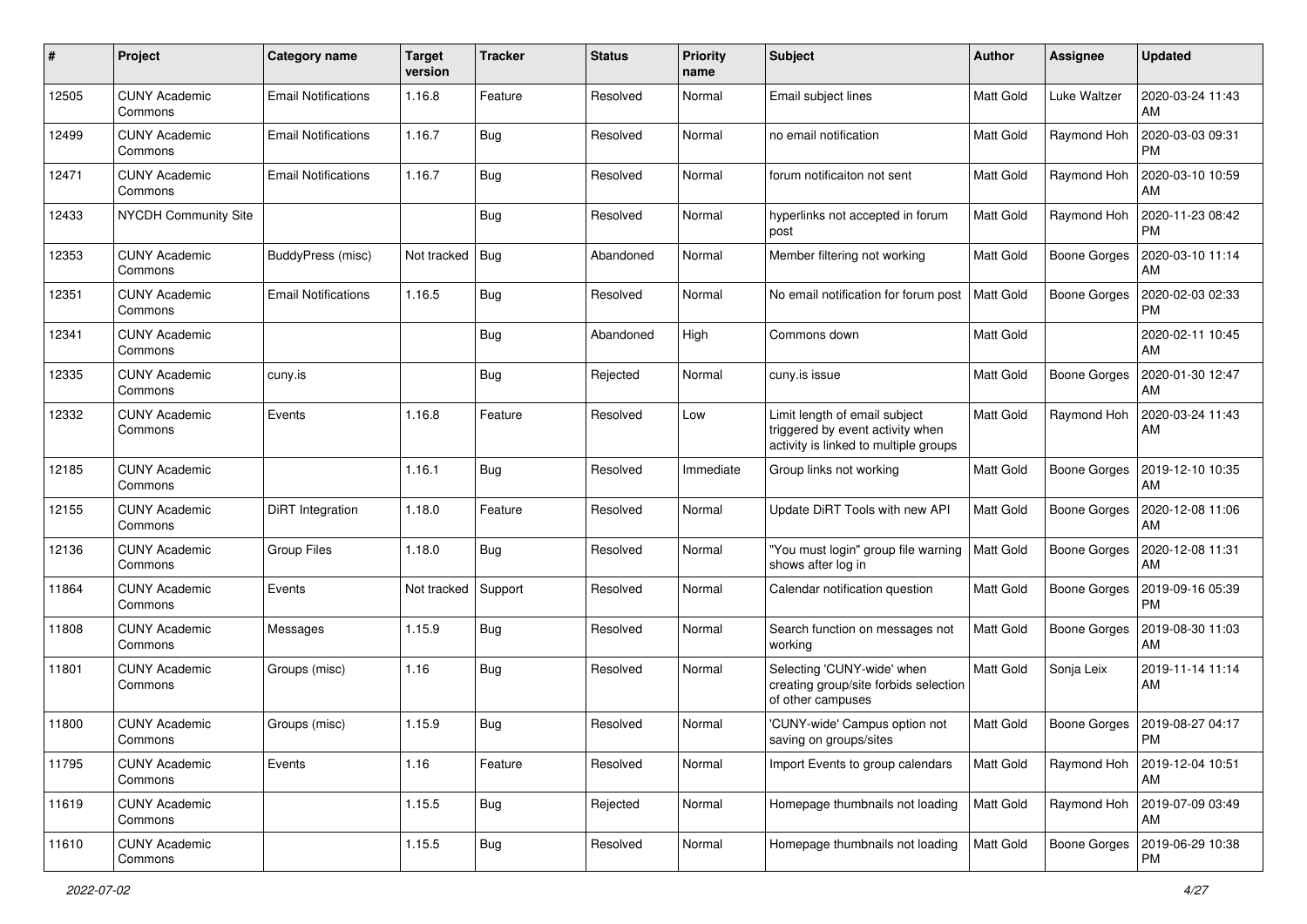| #     | Project                         | <b>Category name</b>       | <b>Target</b><br>version | <b>Tracker</b> | <b>Status</b> | <b>Priority</b><br>name | Subject                                                                                                          | Author           | <b>Assignee</b>     | <b>Updated</b>                |
|-------|---------------------------------|----------------------------|--------------------------|----------------|---------------|-------------------------|------------------------------------------------------------------------------------------------------------------|------------------|---------------------|-------------------------------|
| 11585 | <b>CUNY Academic</b><br>Commons | <b>WordPress Plugins</b>   | Not tracked              | <b>Bug</b>     | Rejected      | Normal                  | The The Tabs and Accordion plugin<br>weirdness                                                                   | Matt Gold        | scott voth          | 2019-06-25 04:17<br><b>PM</b> |
| 11522 | <b>CUNY Academic</b><br>Commons | Reply By Email             | Not tracked              | Bug            | Resolved      | Normal                  | Reply by email didn't work                                                                                       | Matt Gold        | Raymond Hoh         | 2019-06-05 10:40<br>AM        |
| 11456 | <b>NYCDH Community Site</b>     |                            |                          | <b>Bug</b>     | Resolved      | Normal                  | Group has no admins                                                                                              | <b>Matt Gold</b> | Raymond Hoh         | 2019-06-01 04:24<br><b>PM</b> |
| 11280 | <b>NYCDH Community Site</b>     |                            |                          | Bug            | Resolved      | Normal                  | Member search not working                                                                                        | <b>Matt Gold</b> | Raymond Hoh         | 2019-04-01 06:23<br><b>PM</b> |
| 11223 | <b>CUNY Academic</b><br>Commons | Design                     | 1.15                     | Feature        | Resolved      | Normal                  | Adjust CC licensing statement on<br>sitewide footer                                                              | <b>Matt Gold</b> | Sonja Leix          | 2019-05-07 02:31<br><b>PM</b> |
| 11209 | <b>CUNY Academic</b><br>Commons | BuddyPress (misc)          | 1.14.11                  | Bug            | Resolved      | Normal                  | Activity timestamp errors                                                                                        | <b>Matt Gold</b> | Raymond Hoh         | 2019-04-23 12:27<br><b>PM</b> |
| 11174 | <b>CUNY Academic</b><br>Commons | Email Notifications        | 1.14.8                   | <b>Bug</b>     | Resolved      | High                    | Email notifications of spammed<br>comment on groupblog                                                           | Matt Gold        | Raymond Hoh         | 2019-03-11 11:42<br><b>PM</b> |
| 11121 | <b>CUNY Academic</b><br>Commons | Design                     | 1.15                     | <b>Bug</b>     | Resolved      | Low                     | Overlapping elements on mobile<br>view of CAC                                                                    | <b>Matt Gold</b> | <b>Boone Gorges</b> | 2019-04-23 03:55<br><b>PM</b> |
| 11086 | <b>CUNY Academic</b><br>Commons | <b>Email Notifications</b> | 1.15                     | Bug            | Resolved      | Normal                  | Users clicking "unsubscribe" on a<br>forwarded CAC group email can<br>unsubscribe a another user from a<br>group | Matt Gold        | Raymond Hoh         | 2019-04-16 12:40<br><b>PM</b> |
| 11084 | <b>CUNY Academic</b><br>Commons | Documentation              | Not tracked              | Documentation  | Resolved      | Normal                  | document new padlet, voicethread,<br>suturi functionality                                                        | <b>Matt Gold</b> | scott voth          | 2019-03-27 03:07<br><b>PM</b> |
| 11016 | <b>CUNY Academic</b><br>Commons | Home Page                  | 1.14.7                   | Bug            | Resolved      | Normal                  | Activity timestamps on homepage<br>are borked                                                                    | <b>Matt Gold</b> | Raymond Hoh         | 2019-02-26 02:04<br><b>PM</b> |
| 11000 | <b>NYCDH Community Site</b>     |                            |                          | Bug            | Rejected      | Normal                  | SSL / link redirection issue for DH<br>Week site from NYCDH homepage                                             | Matt Gold        | Raymond Hoh         | 2019-01-24 10:00<br><b>PM</b> |
| 10970 | <b>CUNY Academic</b><br>Commons | Reply By Email             | Not tracked              | Bug            | Resolved      | High                    | Post by email failure                                                                                            | <b>Matt Gold</b> | Raymond Hoh         | 2019-01-22 12:05<br><b>PM</b> |
| 10955 | <b>CUNY Academic</b><br>Commons | Home Page                  | 1.14.5                   | Support        | Resolved      | Normal                  | Homepage help link                                                                                               | Matt Gold        | <b>Boone Gorges</b> | 2019-01-22 11:53<br>AM        |
| 10950 | <b>CUNY Academic</b><br>Commons |                            |                          | Support        | Resolved      | High                    | Create slide for system<br>maintenance                                                                           | Matt Gold        | scott voth          | 2019-01-12 10:23<br>AM        |
| 10859 | <b>CUNY Academic</b><br>Commons | WordPress (misc)           |                          | Support        | Resolved      | Low                     | Prevent trackbacks on previously<br>published pages and posts                                                    | Matt Gold        | Boone Gorges        | 2018-12-23 07:17<br>PM        |
| 10854 | <b>CUNY Academic</b><br>Commons | Groups (misc)              | 1.14.3                   | Bug            | Resolved      | Normal                  | Group membership request not<br>appearing on Requests admin tab                                                  | Matt Gold        |                     | 2018-12-21 04:12<br><b>PM</b> |
| 10789 | <b>CUNY Academic</b><br>Commons | <b>Email Notifications</b> | 1.14.2                   | Bug            | Resolved      | High                    | Forum Posts not generating email<br>notifications                                                                | Matt Gold        | <b>Boone Gorges</b> | 2018-12-10 07:19<br>PM        |
| 10659 | <b>CUNY Academic</b><br>Commons | Group Forums               | Future<br>release        | Feature        | Assigned      | Normal                  | Post to multiple groups via email                                                                                | Matt Gold        | Raymond Hoh         | 2018-11-15 12:54<br>AM        |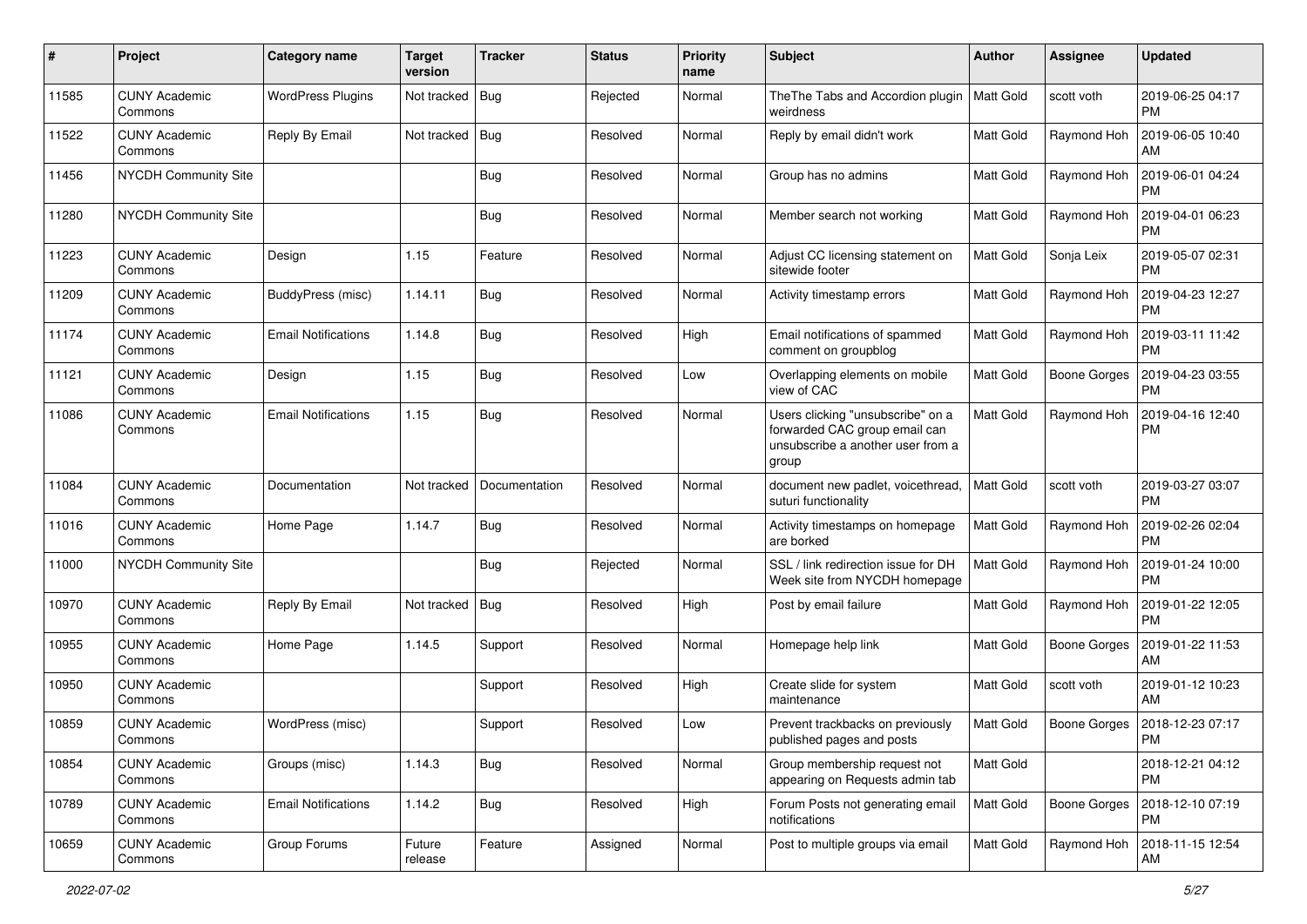| $\#$  | Project                         | Category name               | <b>Target</b><br>version | <b>Tracker</b> | <b>Status</b> | <b>Priority</b><br>name | <b>Subject</b>                                                                                     | <b>Author</b> | <b>Assignee</b> | Updated                       |
|-------|---------------------------------|-----------------------------|--------------------------|----------------|---------------|-------------------------|----------------------------------------------------------------------------------------------------|---------------|-----------------|-------------------------------|
| 10658 | <b>CUNY Academic</b><br>Commons | Design                      | 1.14.8                   | Design/UX      | Resolved      | Normal                  | Condense sitewide footer                                                                           | Matt Gold     | Sonja Leix      | 2019-03-12 11:20<br>AM        |
| 10647 | <b>CUNY Academic</b><br>Commons | Publicity                   |                          | Publicity      | Resolved      | Normal                  | Add JTD to list of Publications on<br>the Commmons                                                 | Matt Gold     | scott voth      | 2018-11-01 01:33<br><b>PM</b> |
| 10597 | <b>CUNY Academic</b><br>Commons | cuny.is                     | Not tracked              | Bug            | Resolved      | Normal                  | cuny.is admin unavailable                                                                          | Matt Gold     | Boone Gorges    | 2018-10-25 01:44<br>PM        |
| 10563 | <b>CUNY Academic</b><br>Commons |                             | 1.13.12                  | <b>Bug</b>     | Resolved      | Urgent                  | cllicking on links from site menu<br>leads to 500 error                                            | Matt Gold     | Boone Gorges    | 2018-10-23 10:48<br>AM        |
| 10553 | <b>CUNY Academic</b><br>Commons | <b>Group Files</b>          | 1.13.12                  | Bug            | Resolved      | Normal                  | File category view persists after<br>clicking away                                                 | Matt Gold     | Boone Gorges    | 2018-10-23 11:47<br>AM        |
| 10538 | <b>CUNY Academic</b><br>Commons |                             |                          | Bug            | Resolved      | Normal                  | 'This Site Can't be Reached"                                                                       | Matt Gold     | Boone Gorges    | 2018-10-16 09:39<br><b>PM</b> |
| 10531 | <b>CUNY Academic</b><br>Commons | Reckoning                   | Not tracked              | Bug            | Rejected      | Normal                  | Problem with the Reckoning plugin                                                                  | Matt Gold     | Boone Gorges    | 2019-10-04 02:31<br><b>PM</b> |
| 10410 | <b>CUNY Academic</b><br>Commons | Group Invitations           | 1.13.11                  | <b>Bug</b>     | Resolved      | Normal                  | Navigating to another user's<br>'invites' page leads to portfolio<br>page without redirect message | Matt Gold     | Raymond Hoh     | 2018-10-09 10:43<br>AM        |
| 10381 | <b>CUNY Academic</b><br>Commons | <b>Email Notifications</b>  | 1.13.11                  | <b>Bug</b>     | Resolved      | Normal                  | Group Blog Comment notification<br>doesn't include username                                        | Matt Gold     | Raymond Hoh     | 2018-10-09 10:36<br>AM        |
| 10360 | <b>CUNY Academic</b><br>Commons | Groups (misc)               |                          | Support        | Resolved      | Normal                  | Pruning groups                                                                                     | Matt Gold     | Boone Gorges    | 2018-09-20 02:57<br><b>PM</b> |
| 10357 | <b>CUNY Academic</b><br>Commons | Onboarding                  |                          | Bug            | Rejected      | Normal                  | Invitation snafu                                                                                   | Matt Gold     | Boone Gorges    | 2018-09-20 02:14<br><b>PM</b> |
| 10356 | <b>CUNY Academic</b><br>Commons | Reply By Email              | 1.13.12                  | Bug            | Resolved      | Normal                  | RBE error                                                                                          | Matt Gold     | Raymond Hoh     | 2018-10-27 04:51<br><b>PM</b> |
| 10325 | NYCDH Community Site            |                             |                          | <b>Bug</b>     | Resolved      | Normal                  | Digest email formatting                                                                            | Matt Gold     | Raymond Hoh     | 2018-09-14 09:34<br><b>PM</b> |
| 10263 | <b>CUNY Academic</b><br>Commons | Groups (misc)               | 1.17.0                   | Feature        | Resolved      | Normal                  | Accept multiple group membership<br>requests                                                       | Matt Gold     | Boone Gorges    | 2020-07-28 11:09<br>AM        |
| 10229 | <b>CUNY Academic</b><br>Commons | Information<br>Architecture | 1.14                     | Feature        | Resolved      | Normal                  | Remove 1 item from main nav bar<br>when we add courses                                             | Matt Gold     | Chris Stein     | 2018-10-25 02:59<br><b>PM</b> |
| 10228 | <b>CUNY Academic</b><br>Commons | <b>WordPress Plugins</b>    | Not tracked              | <b>Bug</b>     | Rejected      | Normal                  | NS Cloner network activated                                                                        | Matt Gold     | Boone Gorges    | 2018-08-27 09:27<br>AM        |
| 10210 | <b>CUNY Academic</b><br>Commons | Onboarding                  | 1.13.8                   | Bug            | Resolved      | Normal                  | Spacing wonky on invite screen                                                                     | Matt Gold     | Boone Gorges    | 2018-08-29 05:39<br><b>PM</b> |
| 10209 | <b>CUNY Academic</b><br>Commons | BuddyPress (misc)           | 1.13.8                   | <b>Bug</b>     | Resolved      | Normal                  | Additional login prompt                                                                            | Matt Gold     | Raymond Hoh     | 2018-08-29 03:23<br><b>PM</b> |
| 10164 | <b>CUNY Academic</b><br>Commons | Group Forums                | 1.13.8                   | <b>Bug</b>     | Resolved      | Normal                  | A few oddities related to a<br>cross-posted forum post                                             | Matt Gold     | Boone Gorges    | 2018-08-17 10:12<br>AM        |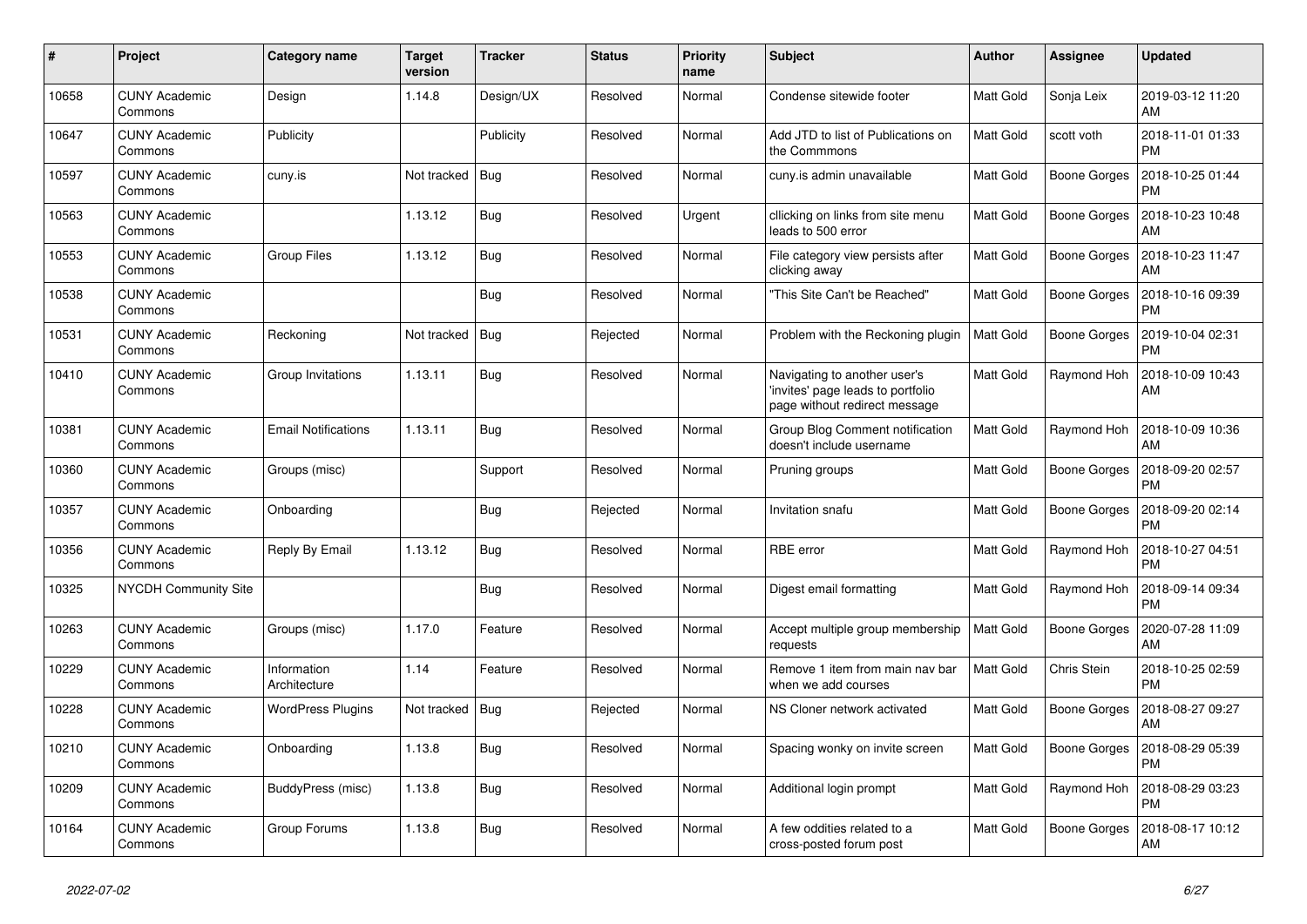| #     | Project                         | Category name              | <b>Target</b><br>version | <b>Tracker</b> | <b>Status</b>        | <b>Priority</b><br>name | <b>Subject</b>                                                                     | Author           | <b>Assignee</b>     | <b>Updated</b>                |
|-------|---------------------------------|----------------------------|--------------------------|----------------|----------------------|-------------------------|------------------------------------------------------------------------------------|------------------|---------------------|-------------------------------|
| 10144 | <b>CUNY Academic</b><br>Commons | Group Forums               | 1.13.10                  | Bug            | Resolved             | Normal                  | Subscription set to "no email"                                                     | <b>Matt Gold</b> | Raymond Hoh         | 2018-09-25 10:26<br>AM        |
| 10040 | <b>CUNY Academic</b><br>Commons | WordPress (misc)           | Not tracked              | Bug            | Reporter<br>Feedback | Normal                  | User doesn't see full list of themes                                               | <b>Matt Gold</b> | <b>Boone Gorges</b> | 2018-07-25 10:12<br>AM        |
| 9979  | CUNY Academic<br>Commons        | <b>Email Notifications</b> | Not tracked              | <b>Bug</b>     | Reporter<br>Feedback | Normal                  | Reports of slow email activation<br>emails                                         | <b>Matt Gold</b> | <b>Boone Gorges</b> | 2018-08-29 09:40<br><b>PM</b> |
| 9977  | <b>CUNY Academic</b><br>Commons | <b>WordPress Plugins</b>   | 1.13.5                   | Bug            | Rejected             | High                    | ACERT website down                                                                 | <b>Matt Gold</b> | <b>Boone Gorges</b> | 2018-07-03 02:09<br><b>PM</b> |
| 9947  | <b>CUNY Academic</b><br>Commons | <b>WordPress Plugins</b>   | Future<br>release        | Feature        | Reporter<br>Feedback | Normal                  | Install H5P quiz plugin                                                            | Matt Gold        | <b>Boone Gorges</b> | 2018-09-11 11:01<br>AM        |
| 9941  | <b>CUNY Academic</b><br>Commons | Wiki                       | Not tracked              | Support        | Assigned             | Normal                  | Wiki functionality                                                                 | Matt Gold        | <b>Boone Gorges</b> | 2018-06-26 10:57<br>AM        |
| 9894  | <b>CUNY Academic</b><br>Commons | Onboarding                 |                          | Bug            | Rejected             | Normal                  | Super Admin can't add user to site                                                 | <b>Matt Gold</b> | Boone Gorges        | 2018-09-11 09:57<br>AM        |
| 9876  | <b>CUNY Academic</b><br>Commons | Messages                   | 1.13.3                   | Bug            | Resolved             | Normal                  | System erroneously indicates<br>super-admin is part of private<br>message exchange | Matt Gold        | <b>Boone Gorges</b> | 2018-06-01 07:36<br>PM        |
| 9875  | <b>CUNY Academic</b><br>Commons | Messages                   | 1.13.3                   | <b>Bug</b>     | Resolved             | Low                     | Can't mark message as read                                                         | <b>Matt Gold</b> | Boone Gorges        | 2018-06-01 07:54<br><b>PM</b> |
| 9814  | <b>CUNY Academic</b><br>Commons | Groups (misc)              | Not tracked              | Bug            | Resolved             | Normal                  | Group email settings "No Email"<br>issue                                           | Matt Gold        | Raymond Hoh         | 2018-05-22 11:45<br>AM        |
| 9801  | <b>CUNY Academic</b><br>Commons | Courses                    | 1.14                     | Feature        | Resolved             | Normal                  | Add courses item to main<br>Commons nav                                            | Matt Gold        | Boone Gorges        | 2018-11-13 02:15<br><b>PM</b> |
| 9782  | <b>CUNY Academic</b><br>Commons | Groups (misc)              | 1.13.2                   | Bug            | Resolved             | Normal                  | Site loads/skips last step of group<br>creation                                    | Matt Gold        | <b>Boone Gorges</b> | 2018-05-22 10:45<br>AM        |
| 9749  | <b>CUNY Academic</b><br>Commons | Onboarding                 | 1.13.2                   | Bug            | Resolved             | Normal                  | New invitation message mentions<br>username as opposed to First/Last<br>Name       | <b>Matt Gold</b> | Boone Gorges        | 2018-05-22 10:49<br>AM        |
| 9748  | <b>CUNY Academic</b><br>Commons | Onboarding                 | Not tracked              | Support        | Resolved             | Normal                  | Non-CUNY codes and the new<br>invitation system                                    | <b>Matt Gold</b> | Boone Gorges        | 2018-05-14 12:54<br><b>PM</b> |
| 9622  | <b>CUNY Academic</b><br>Commons | WordPress (misc)           | 1.12.13                  | Feature        | Resolved             | Normal                  | <b>Redirect site URL</b>                                                           | Matt Gold        | <b>Boone Gorges</b> | 2018-04-19 11:45<br>AM        |
| 9492  | <b>CUNY Academic</b><br>Commons | WordPress (misc)           | Not tracked              | Support        | Resolved             | Normal                  | Importing Wikispaces Articles to<br><b>Blogs in Academic Commons</b>               | Matt Gold        | Raymond Hoh         | 2018-05-21 03:58<br>PM        |
| 9489  | <b>CUNY Academic</b><br>Commons | Spam/Spam<br>Prevention    | 1.12.11                  | Bug            | Resolved             | Normal                  | Email spam possibly related to<br>CAC form                                         | Matt Gold        | Raymond Hoh         | 2018-03-26 05:28<br>PM        |
| 9466  | <b>CUNY Academic</b><br>Commons | Reply By Email             | 1.12.11                  | <b>Bug</b>     | Resolved             | Normal                  | email post notification does not<br>post notice of attachment                      | Matt Gold        | Raymond Hoh         | 2018-03-27 12:48<br><b>PM</b> |
| 9421  | <b>CUNY Academic</b><br>Commons | Reply By Email             |                          | <b>Bug</b>     | Rejected             | Normal                  | RBE posting error                                                                  | Matt Gold        | Raymond Hoh         | 2018-03-19 03:00<br>PM        |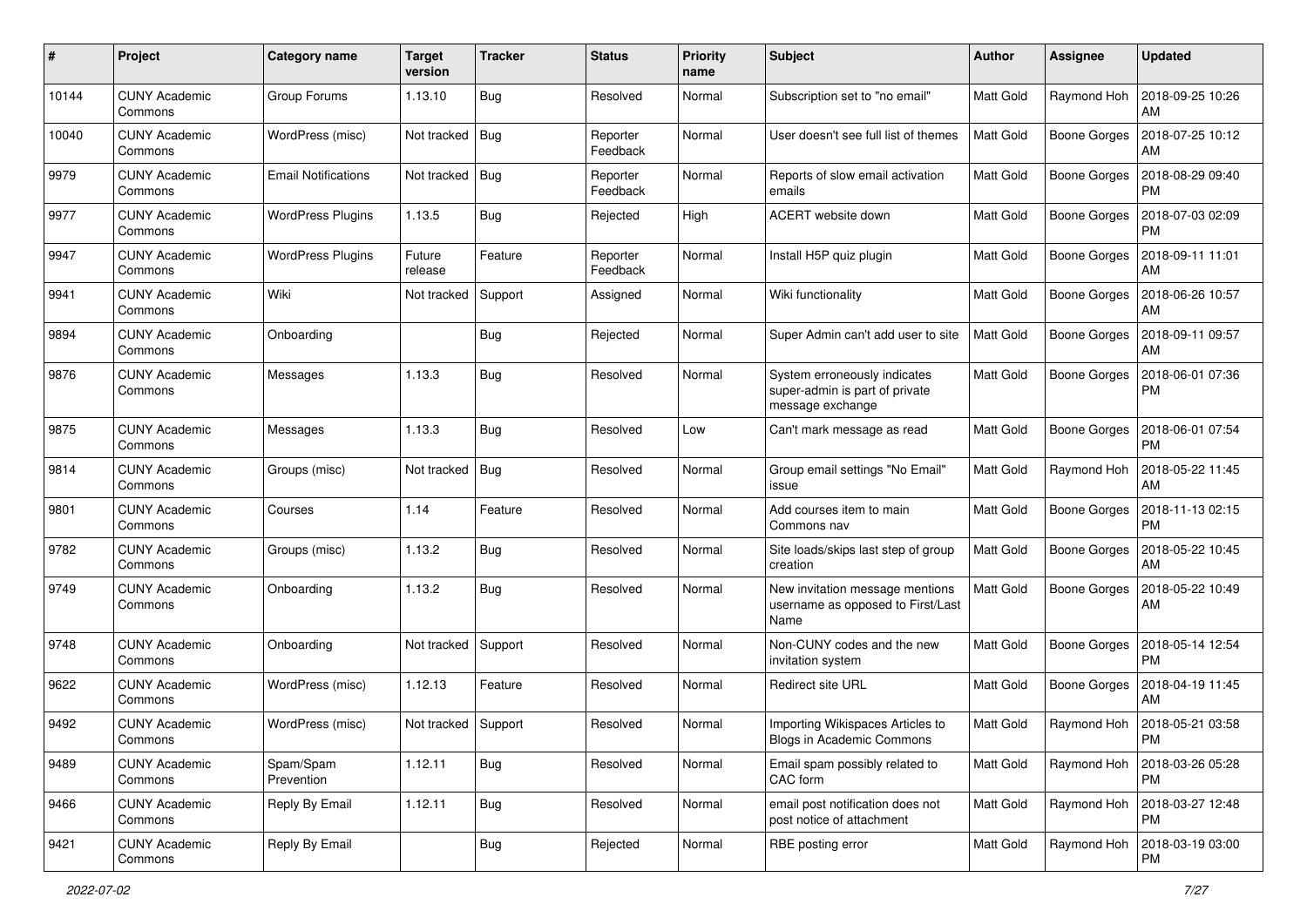| $\#$ | Project                         | Category name              | <b>Target</b><br>version | <b>Tracker</b> | <b>Status</b> | <b>Priority</b><br>name | <b>Subject</b>                                                    | <b>Author</b>    | <b>Assignee</b>     | <b>Updated</b>                |
|------|---------------------------------|----------------------------|--------------------------|----------------|---------------|-------------------------|-------------------------------------------------------------------|------------------|---------------------|-------------------------------|
| 9319 | <b>CUNY Academic</b><br>Commons | Group Blogs                |                          | <b>Bug</b>     | Duplicate     | Normal                  | Question about group/site<br>connections                          | Matt Gold        | <b>Boone Gorges</b> | 2018-02-28 01:45<br><b>PM</b> |
| 9242 | <b>NYCDH Community Site</b>     |                            |                          | Bug            | Resolved      | Normal                  | Default subscription to NYCDH<br>Announcements group              | Matt Gold        | Raymond Hoh         | 2018-02-22 12:47<br><b>PM</b> |
| 9235 | <b>CUNY Academic</b><br>Commons | Reply By Email             | 1.14                     | <b>Bug</b>     | Resolved      | Normal                  | Better RBE error messaging when<br>duplicate content is detected  | <b>Matt Gold</b> | Raymond Hoh         | 2018-11-14 10:35<br>AM        |
| 9191 | <b>CUNY Academic</b><br>Commons | Reply By Email             | Future<br>release        | <b>Bug</b>     | Rejected      | Normal                  | multiple RBE messages                                             | Matt Gold        | Raymond Hoh         | 2018-04-13 05:08<br><b>PM</b> |
| 9149 | <b>CUNY Academic</b><br>Commons | <b>BuddyPress Docs</b>     | 1.12.8                   | <b>Bug</b>     | Resolved      | Normal                  | Doc listing layout issue                                          | Matt Gold        | <b>Boone Gorges</b> | 2018-02-13 10:36<br>AM        |
| 9148 | <b>CUNY Academic</b><br>Commons | Layout                     | 1.12.11                  | Bug            | Resolved      | Normal                  | CAC on Microsoft Edge                                             | Matt Gold        | Matt Gold           | 2018-03-27 11:34<br>AM        |
| 9144 | <b>CUNY Academic</b><br>Commons | <b>WordPress Themes</b>    | Not tracked              | Support        | Resolved      | Normal                  | CSS question                                                      | <b>Matt Gold</b> | <b>Boone Gorges</b> | 2018-01-30 10:23<br><b>PM</b> |
| 9132 | <b>CUNY Academic</b><br>Commons | My Commons                 | 1.12.8                   | Bug            | Resolved      | Normal                  | empty activity items on My<br>Commons                             | Matt Gold        | Raymond Hoh         | 2018-02-13 10:49<br>AM        |
| 9127 | <b>CUNY Academic</b><br>Commons | <b>WordPress Plugins</b>   |                          | Documentation  | Resolved      | Normal                  | update taxonomy of plugins                                        | <b>Matt Gold</b> | scott voth          | 2018-02-12 12:03<br><b>PM</b> |
| 9124 | <b>CUNY Academic</b><br>Commons | Reply By Email             | 1.12.8                   | <b>Bug</b>     | Resolved      | Normal                  | Old RBE new topic email address<br>appears on post editing screen | Matt Gold        | Raymond Hoh         | 2018-02-13 10:49<br>AM        |
| 9115 | <b>CUNY Academic</b><br>Commons |                            | Not tracked              | Support        | Resolved      | Normal                  | question about invite by email                                    | Matt Gold        | Matt Gold           | 2018-02-13 11:14<br>AM        |
| 9114 | <b>CUNY Academic</b><br>Commons | Home Page                  | 1.12.8                   | Bug            | Resolved      | Normal                  | group with long name messes up<br>homepage layout                 | Matt Gold        | Boone Gorges        | 2018-01-24 05:17<br><b>PM</b> |
| 9112 | <b>CUNY Academic</b><br>Commons |                            | Not tracked              | Bug            | Resolved      | High                    | GCDI site down                                                    | Matt Gold        | Boone Gorges        | 2018-01-23 10:18<br><b>PM</b> |
| 9107 | <b>CUNY Academic</b><br>Commons | Non-CUNY sign up<br>codes  | 1.12.7                   | Bug            | Resolved      | Normal                  | Can't add group to non-CUNY<br>sign-up code                       | Matt Gold        | <b>Boone Gorges</b> | 2018-01-23 04:15<br><b>PM</b> |
| 9105 | <b>CUNY Academic</b><br>Commons | <b>BuddyPress Docs</b>     | 1.12.7                   | Bug            | Resolved      | Urgent                  | BP doc titles/dates messed up                                     | Matt Gold        | Boone Gorges        | 2018-01-23 11:00<br>AM        |
| 9095 | <b>CUNY Academic</b><br>Commons | <b>Email Notifications</b> |                          | <b>Bug</b>     | Rejected      | Normal                  | Email notifications of events may<br>not be going out             | Matt Gold        | Raymond Hoh         | 2018-01-19 04:58<br><b>PM</b> |
| 9089 | <b>NYCDH Community Site</b>     |                            |                          | Bug            | Rejected      | Normal                  | User experiences phishing warning                                 | <b>Matt Gold</b> | Raymond Hoh         | 2020-11-23 08:43<br><b>PM</b> |
| 9085 | <b>CUNY Academic</b><br>Commons | <b>Email Notifications</b> | 1.12.7                   | Bug            | Resolved      | Normal                  | Email notification for group doc<br>creation                      | Matt Gold        | Raymond Hoh         | 2018-01-23 11:11<br>AM        |
| 9076 | <b>NYCDH Community Site</b>     |                            |                          | <b>Bug</b>     | Resolved      | Normal                  | Email group subscription reset<br>erroneously                     | Matt Gold        | Raymond Hoh         | 2018-09-25 09:52<br>AM        |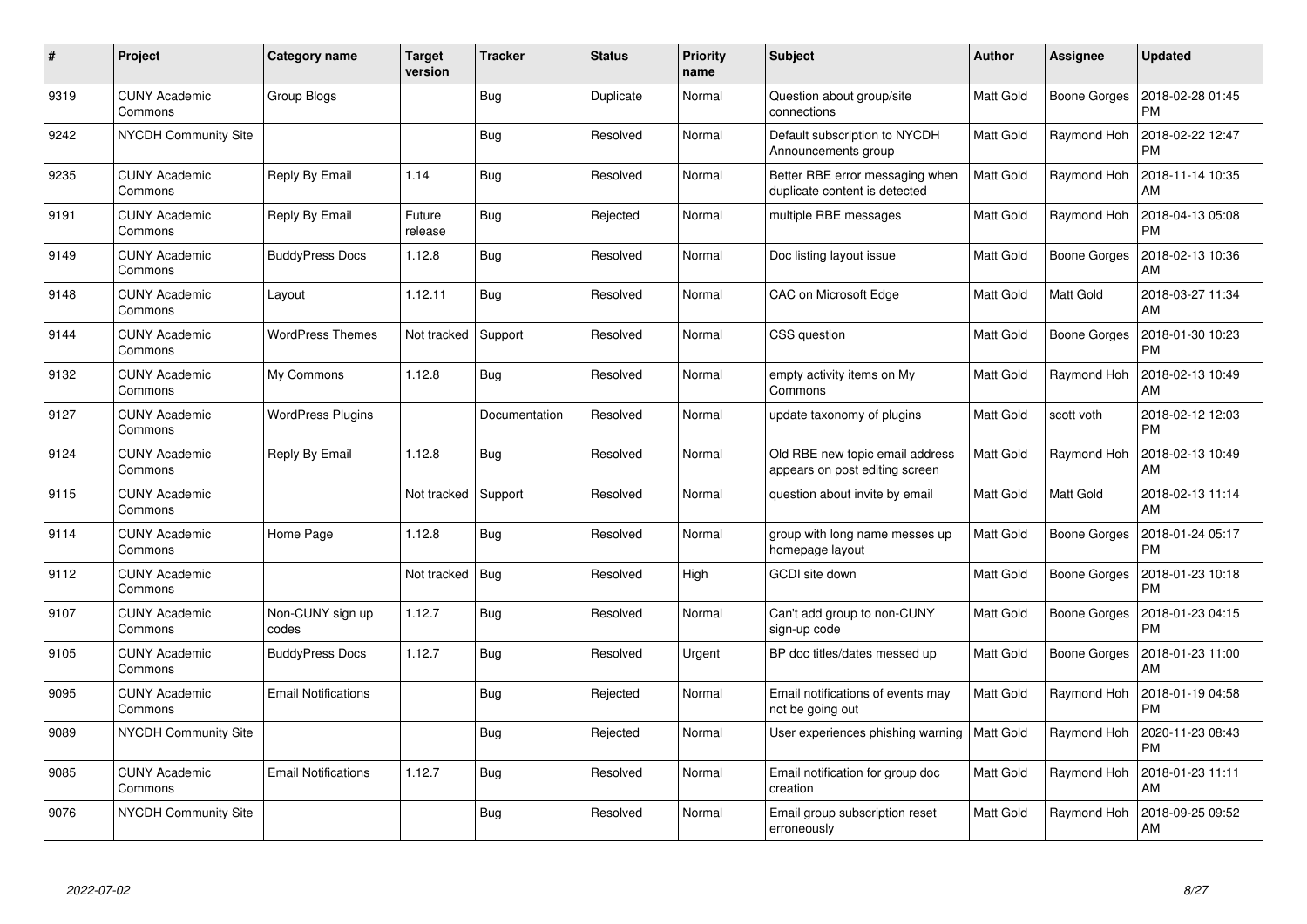| #    | Project                         | <b>Category name</b>    | <b>Target</b><br>version | <b>Tracker</b> | <b>Status</b> | <b>Priority</b><br>name | <b>Subject</b>                                                                        | Author           | <b>Assignee</b>     | <b>Updated</b>                                |
|------|---------------------------------|-------------------------|--------------------------|----------------|---------------|-------------------------|---------------------------------------------------------------------------------------|------------------|---------------------|-----------------------------------------------|
| 9051 | <b>CUNY Academic</b><br>Commons | Groups (misc)           | 1.13                     | Bug            | Duplicate     | Normal                  | Difficult to know how to change<br>group email address                                | <b>Matt Gold</b> | Raymond Hoh         | 2018-04-13 05:01<br><b>PM</b>                 |
| 9028 | <b>CUNY Academic</b><br>Commons | Onboarding              | Future<br>release        | Feature        | Assigned      | Normal                  | suggest groups to new members<br>during the registration process                      | Matt Gold        | Chris Stein         | 2018-10-24 12:34<br><b>PM</b>                 |
| 9015 | CUNY Academic<br>Commons        | Groups (misc)           | Not tracked              | Outreach       | Assigned      | Normal                  | Email group admins the email<br>addresses of their groups                             | Matt Gold        | Matt Gold           | 2018-01-02 09:54<br>AM                        |
| 9010 | <b>CUNY Academic</b><br>Commons | Groups (misc)           | 1.13                     | Feature        | Resolved      | Normal                  | Add group email address in<br>prominent way to Group homepage                         | <b>Matt Gold</b> | <b>Erik Trainer</b> | 2018-05-07 12:32<br><b>PM</b>                 |
| 8992 | NYCDH Community Site            |                         |                          | Bug            | Assigned      | Normal                  | Multiple RBE error reports                                                            | <b>Matt Gold</b> | Raymond Hoh         | 2017-12-11 05:43<br><b>PM</b>                 |
| 8991 | <b>CUNY Academic</b><br>Commons | Reply By Email          | Not tracked              | Bug            | Hold          | Normal                  | RBE duplicate email message<br>issue                                                  | Matt Gold        | Raymond Hoh         | 2018-02-18 08:53<br><b>PM</b>                 |
| 8976 | <b>CUNY Academic</b><br>Commons | Reply By Email          | Not tracked              | Feature        | Assigned      | Normal                  | Package RBE new topics posting?                                                       | <b>Matt Gold</b> | Raymond Hoh         | 2017-12-04 02:34<br><b>PM</b>                 |
| 8945 | <b>CUNY Academic</b><br>Commons | <b>BuddyPress Docs</b>  | Not tracked              | Support        | Duplicate     | Normal                  | Spam report                                                                           | <b>Matt Gold</b> | <b>Boone Gorges</b> | 2017-11-28 01:39<br><b>PM</b>                 |
| 8943 | <b>CUNY Academic</b><br>Commons | Reply By Email          | 1.12.6                   | Bug            | Resolved      | Normal                  | RBE email attachment not posted<br>from new topic email address                       | Matt Gold        | Raymond Hoh         | 2017-12-28 03:49<br><b>PM</b>                 |
| 8935 | <b>CUNY Academic</b><br>Commons | <b>Public Portfolio</b> | 1.13                     | Feature        | Resolved      | Normal                  | Create a better-looking null state<br>for Portfolios without About You<br>sections    | <b>Matt Gold</b> | <b>Boone Gorges</b> | 2018-03-23 04:37<br><b>PM</b>                 |
| 8929 | <b>CUNY Academic</b><br>Commons | Groups (misc)           | 1.13                     | Feature        | Resolved      | Normal                  | Editing group forum email address                                                     | <b>Matt Gold</b> | Raymond Hoh         | 2018-05-07 12:44<br><b>PM</b>                 |
| 8902 | <b>CUNY Academic</b><br>Commons | Design                  | Not tracked              | Feature        | Assigned      | Normal                  | Report back on research on<br><b>BuddyPress themes</b>                                | <b>Matt Gold</b> | Michael Smith       | 2017-11-10 12:31<br><b>PM</b>                 |
| 8901 | <b>CUNY Academic</b><br>Commons | Accessibility           | Future<br>release        | Feature        | Assigned      | Normal                  | Theme analysis for accessibility                                                      | <b>Matt Gold</b> | <b>Boone Gorges</b> | 2022-04-26 11:59<br>AM                        |
| 8900 | <b>CUNY Academic</b><br>Commons | Accessibility           | Future<br>release        | Feature        | Assigned      | Normal                  | Look into tools to enforce<br>accessibility in WP environment                         | Matt Gold        | Boone Gorges        | 2022-04-26 11:59<br>AM                        |
| 8899 | <b>CUNY Academic</b><br>Commons | Accessibility           | 1.13                     | Feature        | Resolved      | Normal                  | <b>Accessibility Fixes</b>                                                            | <b>Matt Gold</b> | <b>Boone Gorges</b> | 2018-04-23 10:55<br>AM                        |
| 8898 | <b>CUNY Academic</b><br>Commons | Social Paper            | Not tracked              | Feature        | Assigned      | Normal                  | Usage data on docs and social<br>paper                                                | <b>Matt Gold</b> | Matt Gold           | 2017-11-16 11:32<br>AM                        |
| 8837 | <b>CUNY Academic</b><br>Commons |                         | Not tracked   Feature    |                | Assigned      | Normal                  | Create a form to request info from<br>people requesting premium themes<br>and plugins | Matt Gold        |                     | Marilyn Weber   2017-11-14 03:35<br><b>PM</b> |
| 8836 | <b>CUNY Academic</b><br>Commons | Blogs (BuddyPress)      | Future<br>release        | Feature        | Assigned      | Normal                  | Redesign site launch process                                                          | Matt Gold        | Boone Gorges        | 2019-10-03 02:49<br><b>PM</b>                 |
| 8793 | <b>CUNY Academic</b><br>Commons | Help/Codex              | 1.12.3                   | Bug            | Resolved      | Normal                  | Bold email address on help page                                                       | Matt Gold        | Paige Dupont        | 2017-11-28 11:21<br>AM                        |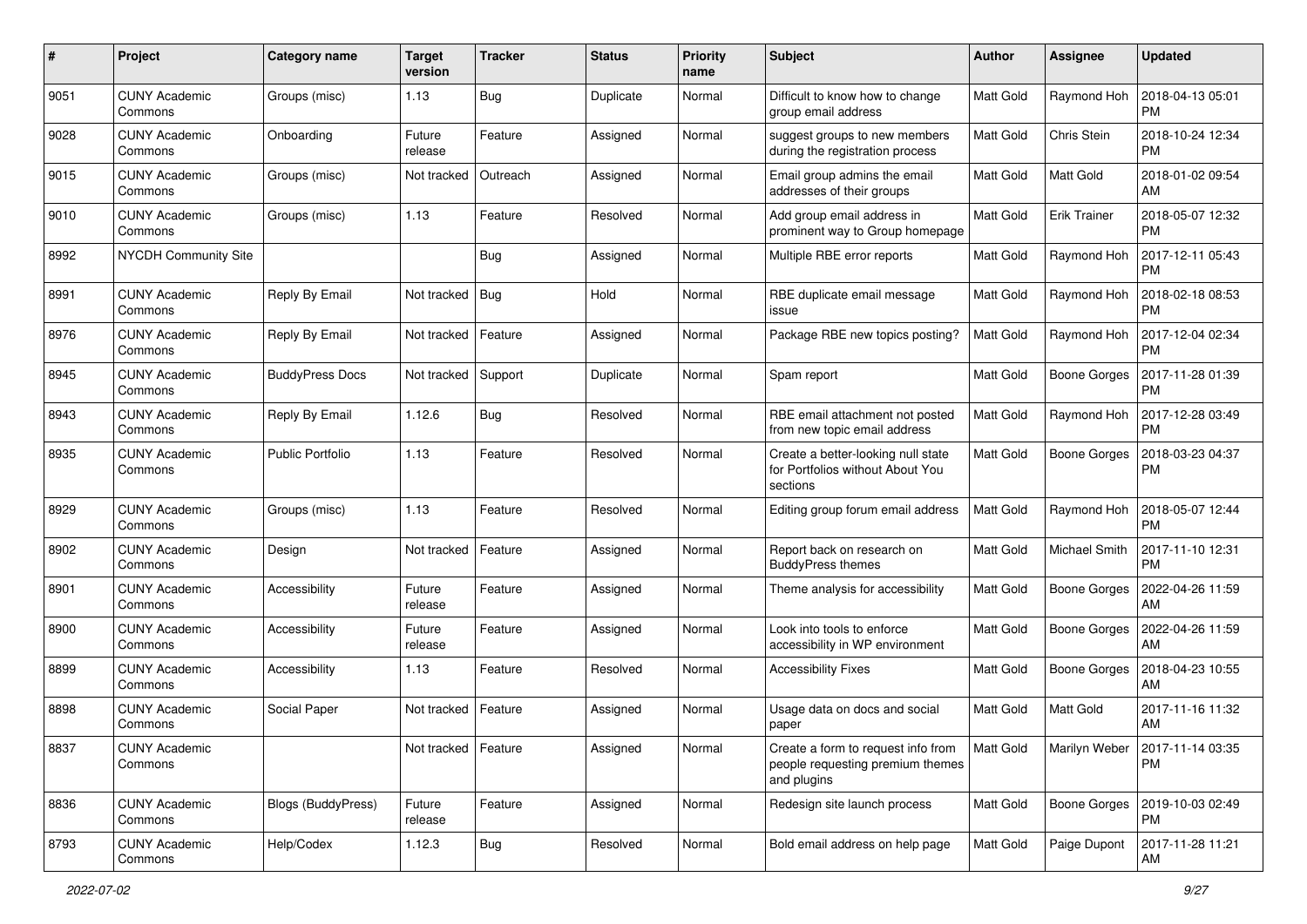| $\#$ | Project                         | Category name              | <b>Target</b><br>version | <b>Tracker</b> | <b>Status</b> | <b>Priority</b><br>name | <b>Subject</b>                                                          | Author           | Assignee            | <b>Updated</b>                |
|------|---------------------------------|----------------------------|--------------------------|----------------|---------------|-------------------------|-------------------------------------------------------------------------|------------------|---------------------|-------------------------------|
| 8756 | <b>CUNY Academic</b><br>Commons | Group Blogs                | Future<br>release        | Feature        | Hold          | Normal                  | Connect multiple blogs to one<br>group?                                 | Matt Gold        | <b>Boone Gorges</b> | 2017-09-30 10:42<br>AM        |
| 8702 | <b>CUNY Academic</b><br>Commons | Homepage Slides            | 1.11.13                  | Bug            | Resolved      | Normal                  | Homepage slider doesn't offer<br>option to move through slides          | Matt Gold        | <b>Boone Gorges</b> | 2017-09-14 11:37<br><b>PM</b> |
| 8692 | <b>CUNY Academic</b><br>Commons | <b>Email Notifications</b> | 1.11.15                  | Bug            | Resolved      | Normal                  | HTML not rendering in email<br>notifications                            | <b>Matt Gold</b> | Raymond Hoh         | 2017-10-11 11:08<br>AM        |
| 8676 | <b>CUNY Academic</b><br>Commons | <b>Group Files</b>         | 1.12                     | Feature        | Resolved      | Normal                  | Share file description when a file is<br>uploaded in Email Notification | Matt Gold        | Paige Dupont        | 2017-09-28 03:58<br><b>PM</b> |
| 8670 | <b>CUNY Academic</b><br>Commons | <b>Email Notifications</b> | 1.11.15                  | Feature        | Resolved      | Normal                  | <b>Group Forum Notifications</b>                                        | Matt Gold        | Raymond Hoh         | 2017-10-03 02:38<br><b>PM</b> |
| 8666 | <b>CUNY Academic</b><br>Commons | Teaching                   | Not tracked              | Documentation  | Assigned      | Normal                  | Create Teaching on the Commons<br>Resource Page                         | <b>Matt Gold</b> | Laurie Hurson       | 2019-09-23 03:16<br><b>PM</b> |
| 8660 | <b>CUNY Academic</b><br>Commons | <b>WordPress Themes</b>    | 1.11.12                  | <b>Bug</b>     | Resolved      | Normal                  | Search within theme directory<br>issue                                  | Matt Gold        | Boone Gorges        | 2017-09-05 11:48<br>AM        |
| 8659 | <b>CUNY Academic</b><br>Commons | Help/Codex                 | 1.11.16                  | Bug            | Resolved      | Normal                  | Help email us link not working                                          | Matt Gold        | Raymond Hoh         | 2017-10-11 03:51<br><b>PM</b> |
| 8625 | <b>CUNY Academic</b><br>Commons | Group Blogs                | 1.11.11                  | Support        | Resolved      | Normal                  | Group / Blog user role syncing not<br>working                           | Matt Gold        | <b>Boone Gorges</b> | 2017-08-30 04:07<br><b>PM</b> |
| 8582 | <b>NYCDH Community Site</b>     |                            |                          | <b>Bug</b>     | Resolved      | High                    | Forum post doesn't work                                                 | Matt Gold        | Raymond Hoh         | 2018-02-21 07:13<br><b>PM</b> |
| 8510 | <b>CUNY Academic</b><br>Commons | <b>Public Portfolio</b>    | 1.11.10                  | <b>Bug</b>     | Resolved      | Normal                  | Social media icons crowded on<br>mobile view of Portfolio               | Matt Gold        | <b>Boone Gorges</b> | 2017-08-22 05:31<br><b>PM</b> |
| 8463 | <b>CUNY Academic</b><br>Commons | <b>Public Portfolio</b>    | 1.11.9                   | <b>Bug</b>     | Resolved      | Normal                  | Continued issues with portfolio<br>view on mobile device                | Matt Gold        | Daniel Jones        | 2017-08-13 07:44<br><b>PM</b> |
| 8460 | <b>CUNY Academic</b><br>Commons | <b>Public Portfolio</b>    | 1.11.9                   | Feature        | Resolved      | Normal                  | ORCID should be a social<br>networking field                            | Matt Gold        | Boone Gorges        | 2017-08-13 06:40<br><b>PM</b> |
| 8406 | NYCDH Community Site            |                            |                          | Feature        | Resolved      | Normal                  | Error message for WP-Cerber<br>lockouts                                 | <b>Matt Gold</b> | Raymond Hoh         | 2018-02-22 09:26<br>AM        |
| 8397 | <b>NYCDH Community Site</b>     |                            |                          | <b>Bug</b>     | Resolved      | Normal                  | Profile question                                                        | Matt Gold        | Raymond Hoh         | 2018-02-21 07:21<br><b>PM</b> |
| 8386 | <b>CUNY Academic</b><br>Commons | Reply By Email             | 1.12                     | Bug            | Resolved      | Normal                  | Post by email did not include<br>attachment                             | Matt Gold        | Raymond Hoh         | 2017-10-30 10:03<br>AM        |
| 8380 | <b>CUNY Academic</b><br>Commons | commonsinabox.org          | Not tracked              | Support        | Resolved      | Normal                  | Commons In a Box login issue                                            | Matt Gold        | Raymond Hoh         | 2017-06-29 03:44<br><b>PM</b> |
| 8290 | <b>CUNY Academic</b><br>Commons | Public Portfolio           | 1.11.6                   | Design/UX      | Resolved      | Normal                  | Problems with Commons profile on<br>mobile view                         | Matt Gold        | Daniel Jones        | 2017-07-10 03:07<br><b>PM</b> |
| 8239 | CUNY Academic<br>Commons        |                            |                          | <b>Bug</b>     | Duplicate     | Normal                  | Help page should have an email<br>address on it                         | Matt Gold        | Paige Dupont        | 2017-10-11 11:28<br>AM        |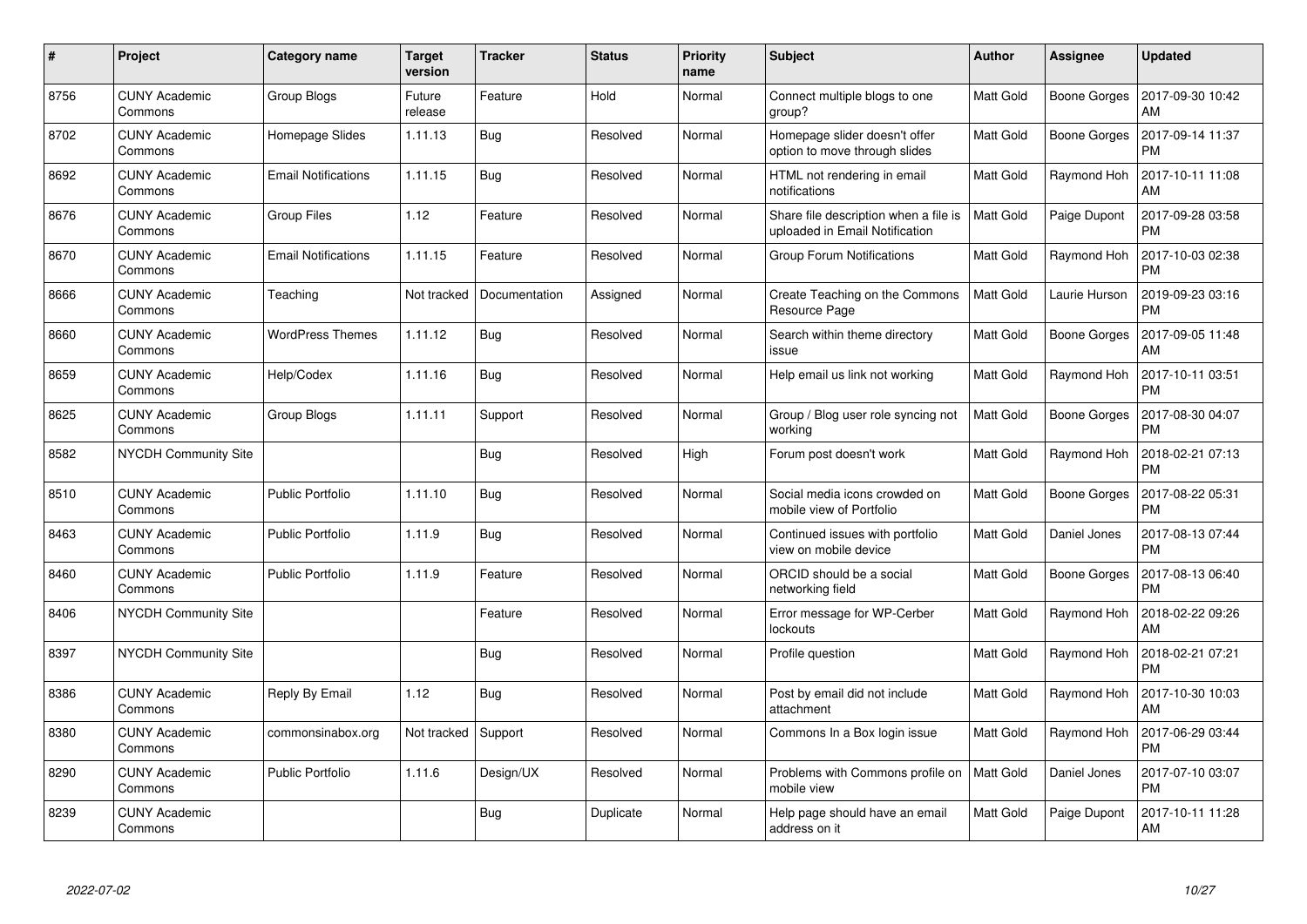| #    | Project                         | Category name     | <b>Target</b><br>version | <b>Tracker</b> | <b>Status</b> | <b>Priority</b><br>name | <b>Subject</b>                                                                  | Author           | Assignee            | <b>Updated</b>                |
|------|---------------------------------|-------------------|--------------------------|----------------|---------------|-------------------------|---------------------------------------------------------------------------------|------------------|---------------------|-------------------------------|
| 8225 | <b>CUNY Academic</b><br>Commons | Group Blogs       | 1.13                     | <b>Bug</b>     | Resolved      | Normal                  | replies to a blog post activity item                                            | Matt Gold        | Raymond Hoh         | 2018-05-07 12:32<br><b>PM</b> |
| 8204 | <b>CUNY Academic</b><br>Commons | commonsinabox.org | Not tracked              | Support        | Resolved      | Normal                  | How to create a group on<br>commonsinabox.org                                   | Matt Gold        | <b>Boone Gorges</b> | 2017-05-26 02:50<br><b>PM</b> |
| 8183 | <b>CUNY Academic</b><br>Commons | Group Blogs       | 1.11.2                   | Bug            | Resolved      | Normal                  | Edit of Post creates notification<br>emails                                     | <b>Matt Gold</b> | <b>Boone Gorges</b> | 2017-08-15 05:14<br><b>PM</b> |
| 8161 | <b>CUNY Academic</b><br>Commons |                   |                          | <b>Bug</b>     | Rejected      | Normal                  | Contact form info sent to Commons   Matt Gold<br>email                          |                  | <b>Boone Gorges</b> | 2017-05-21 10:52<br><b>PM</b> |
| 8121 | <b>CUNY Academic</b><br>Commons | Group Forums      |                          | Bug            | Rejected      | Normal                  | Forum reply oddities --<br>RBE/Hidden replies                                   | Matt Gold        | Raymond Hoh         | 2017-05-10 01:39<br><b>PM</b> |
| 8051 | <b>NYCDH Community Site</b>     |                   |                          | Bug            | Resolved      | Normal                  | User reports registration problem                                               | <b>Matt Gold</b> | Raymond Hoh         | 2017-04-27 04:29<br><b>PM</b> |
| 8050 | <b>NYCDH Community Site</b>     |                   |                          | <b>Bug</b>     | Rejected      | Normal                  | problem resetting pw                                                            | Matt Gold        | Raymond Hoh         | 2017-04-27 03:54<br><b>PM</b> |
| 8025 | <b>CUNY Academic</b><br>Commons | Group Forums      | 1.11.11                  | <b>Bug</b>     | Resolved      | Normal                  | HTML markup in group forum<br>notification                                      | Matt Gold        | Daniel Jones        | 2017-08-25 11:38<br>AM        |
| 8023 | <b>CUNY Academic</b><br>Commons | Reply By Email    | 1.10.18                  | Bug            | Resolved      | High                    | Reply to CAC Message gets<br>posted to forum                                    | <b>Matt Gold</b> | Raymond Hoh         | 2017-04-25 02:35<br><b>PM</b> |
| 7908 | <b>CUNY Academic</b><br>Commons | WordPress (misc)  | Not tracked              | Bug            | Resolved      | Low                     | Top nav inconsistent height issue                                               | Matt Gold        | Boone Gorges        | 2017-04-04 09:45<br><b>PM</b> |
| 7907 | <b>CUNY Academic</b><br>Commons | WordPress (misc)  |                          | <b>Bug</b>     | Resolved      | High                    | Site header image shows up for<br>logged in user but not for logged<br>out user | Matt Gold        | Boone Gorges        | 2017-04-04 03:16<br><b>PM</b> |
| 7906 | <b>CUNY Academic</b><br>Commons | Reply By Email    |                          | Bug            | Rejected      | Normal                  | RBE Did not post                                                                | Matt Gold        | Raymond Hoh         | 2017-04-04 01:10<br><b>PM</b> |
| 7823 | <b>CUNY Academic</b><br>Commons | Home Page         |                          | Feature        | Resolved      | High                    | animated gif on frontpage                                                       | <b>Matt Gold</b> | <b>Boone Gorges</b> | 2017-03-22 04:36<br><b>PM</b> |
| 7755 | <b>CUNY Academic</b><br>Commons | Help/Codex        | Not tracked              | <b>Bug</b>     | Resolved      | Normal                  | help page not loading                                                           | Matt Gold        | scott voth          | 2017-03-25 11:10<br>AM        |
| 7723 | <b>CUNY Academic</b><br>Commons | Public Portfolio  |                          | <b>Bug</b>     | Rejected      | Normal                  | Profile brackets                                                                | <b>Matt Gold</b> | <b>Boone Gorges</b> | 2017-02-27 04:00<br><b>PM</b> |
| 7715 | <b>CUNY Academic</b><br>Commons | Reply By Email    |                          | <b>Bug</b>     | Resolved      | Normal                  | 4 notifications of a single post by<br>email                                    | Matt Gold        | Raymond Hoh         | 2017-02-23 04:09<br><b>PM</b> |
| 7689 | <b>CUNY Academic</b><br>Commons |                   |                          | Bug            | Duplicate     | Immediate               | Commons in Blank State                                                          | Matt Gold        | Boone Gorges        | 2017-02-15 10:19<br><b>PM</b> |
| 7448 | <b>NYCDH Community Site</b>     |                   |                          | <b>Bug</b>     | Duplicate     | Normal                  | Email subscription changed                                                      | <b>Matt Gold</b> | Raymond Hoh         | 2018-02-21 07:20<br><b>PM</b> |
| 7262 | <b>CUNY Academic</b><br>Commons | Home Page         | 1.10.6                   | Feature        | Resolved      | Normal                  | replace "take a tour" widget on<br>CAC homepage                                 | <b>Matt Gold</b> | <b>Boone Gorges</b> | 2016-12-28 03:34<br><b>PM</b> |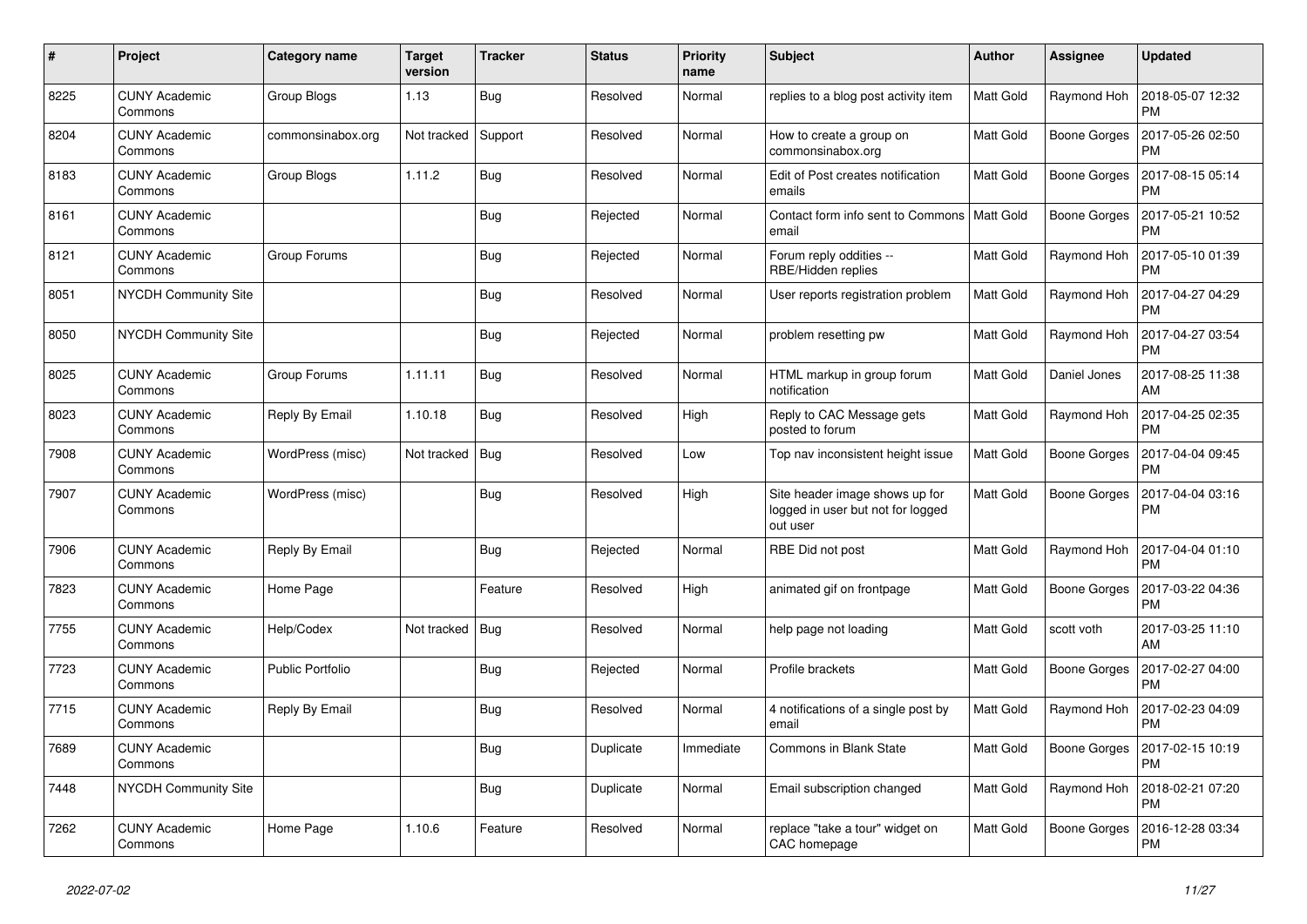| #    | Project                         | Category name              | <b>Target</b><br>version | <b>Tracker</b> | <b>Status</b>        | <b>Priority</b><br>name | <b>Subject</b>                                                              | <b>Author</b>    | Assignee            | <b>Updated</b>                |
|------|---------------------------------|----------------------------|--------------------------|----------------|----------------------|-------------------------|-----------------------------------------------------------------------------|------------------|---------------------|-------------------------------|
| 7127 | <b>CUNY Academic</b><br>Commons | cuny.is                    |                          | Feature        | Resolved             | Normal                  | Remove cuny.is form                                                         | <b>Matt Gold</b> | Matt Gold           | 2016-12-18 02:06<br><b>PM</b> |
| 7115 | <b>CUNY Academic</b><br>Commons | Groups (misc)              | Future<br>release        | Feature        | Reporter<br>Feedback | Normal                  | make licensing info clear during<br>group creation                          | Matt Gold        | Raymond Hoh         | 2020-12-08 11:32<br>AM        |
| 7112 | <b>CUNY Academic</b><br>Commons | WordPress (misc)           | 1.14                     | Feature        | Resolved             | Normal                  | Add Copyright option/question to<br>users on blog creation wizard           | Matt Gold        | Raymond Hoh         | 2018-11-14 10:34<br>AM        |
| 6995 | <b>CUNY Academic</b><br>Commons | Home Page                  | Not tracked              | <b>Bug</b>     | Assigned             | Normal                  | member filter on homepage not<br>working                                    | Matt Gold        | Raymond Hoh         | 2016-12-11 09:46<br><b>PM</b> |
| 6992 | <b>CUNY Academic</b><br>Commons | Registration               | Not tracked              | Support        | Resolved             | High                    | User cannot activate account                                                | Matt Gold        | Boone Gorges        | 2016-12-08 11:13<br>AM        |
| 6872 | <b>CUNY Academic</b><br>Commons | <b>Group Files</b>         | Not tracked              | Bug            | Resolved             | Normal                  | Seeing a red PHP warning                                                    | Matt Gold        | <b>Boone Gorges</b> | 2016-11-29 02:39<br><b>PM</b> |
| 6869 | <b>CUNY Academic</b><br>Commons | <b>Email Notifications</b> |                          | <b>Bug</b>     | Resolved             | Urgent                  | Report: Email notifications not<br>going out                                | Matt Gold        | Raymond Hoh         | 2016-11-29 09:44<br><b>PM</b> |
| 6773 | <b>CUNY Academic</b><br>Commons | Registration               |                          | Support        | Resolved             | Normal                  | tracking non-CUNY sign-up codes                                             | Matt Gold        | Boone Gorges        | 2016-11-17 01:15<br>AM        |
| 6695 | <b>CUNY Academic</b><br>Commons | <b>Group Announcments</b>  | 1.10.3                   | <b>Bug</b>     | Duplicate            | Normal                  | Member reply to announcement<br>goes to Commons address                     | Matt Gold        | Raymond Hoh         | 2016-11-22 01:46<br>AM        |
| 6686 | <b>CUNY Academic</b><br>Commons | Group Invitations          | 1.10.3                   | Bug            | Resolved             | Normal                  | Problems with auto-complete on<br>Send Invites tab                          | Matt Gold        | Boone Gorges        | 2016-12-01 03:14<br><b>PM</b> |
| 6683 | <b>CUNY Academic</b><br>Commons | Groups (misc)              | 1.11.2                   | Feature        | Resolved             | Normal                  | Update social network connection<br>options during group creation           | Matt Gold        | Daniel Jones        | 2017-06-01 11:39<br><b>PM</b> |
| 6680 | <b>CUNY Academic</b><br>Commons | Groups (misc)              | 1.10.2                   | Feature        | Resolved             | Normal                  | Make "All email" default on group<br>creation                               | <b>Matt Gold</b> | <b>Boone Gorges</b> | 2016-11-11 04:20<br><b>PM</b> |
| 6674 | <b>CUNY Academic</b><br>Commons | Reply By Email             | 1.10.3                   | <b>Bug</b>     | Resolved             | Normal                  | Member RBE responses to<br>document uploads                                 | Matt Gold        | Raymond Hoh         | 2016-11-29 09:44<br><b>PM</b> |
| 6671 | <b>CUNY Academic</b><br>Commons | Reply By Email             | Not tracked              | Bug            | Assigned             | Normal                  | "Post too often" RBE error<br>message                                       | Matt Gold        | Raymond Hoh         | 2016-11-11 09:55<br>AM        |
| 6629 | <b>CUNY Academic</b><br>Commons | <b>Email Notifications</b> | 1.10.2                   | Bug            | Resolved             | Normal                  | email footer demphasizes RBE                                                | Matt Gold        | Raymond Hoh         | 2016-11-20 09:23<br>AM        |
| 6623 | <b>CUNY Academic</b><br>Commons | <b>Email Notifications</b> | 1.10.1                   | <b>Bug</b>     | Resolved             | Normal                  | Add blank line in cross-posted<br>email notifications                       | Matt Gold        | Daniel Jones        | 2016-11-08 01:07<br><b>PM</b> |
| 6584 | <b>CUNY Academic</b><br>Commons | cuny.is                    | Not tracked              | Feature        | Resolved             | Normal                  | Create form for requesting cuny.is<br>links                                 | Matt Gold        | scott voth          | 2018-09-12 02:07<br><b>PM</b> |
| 6467 | <b>CUNY Academic</b><br>Commons | BuddyPress (misc)          | Not tracked              | Support        | Resolved             | Normal                  | Question about what happens<br>when people leave/are removed<br>from groups | Matt Gold        | <b>Boone Gorges</b> | 2017-11-15 01:24<br><b>PM</b> |
| 6456 | <b>CUNY Academic</b><br>Commons | Documentation              | Not tracked              | Documentation  | Resolved             | Normal                  | Update Dev Blog Free Software<br><b>Contributions Page</b>                  | Matt Gold        | <b>Boone Gorges</b> | 2017-11-15 05:09<br><b>PM</b> |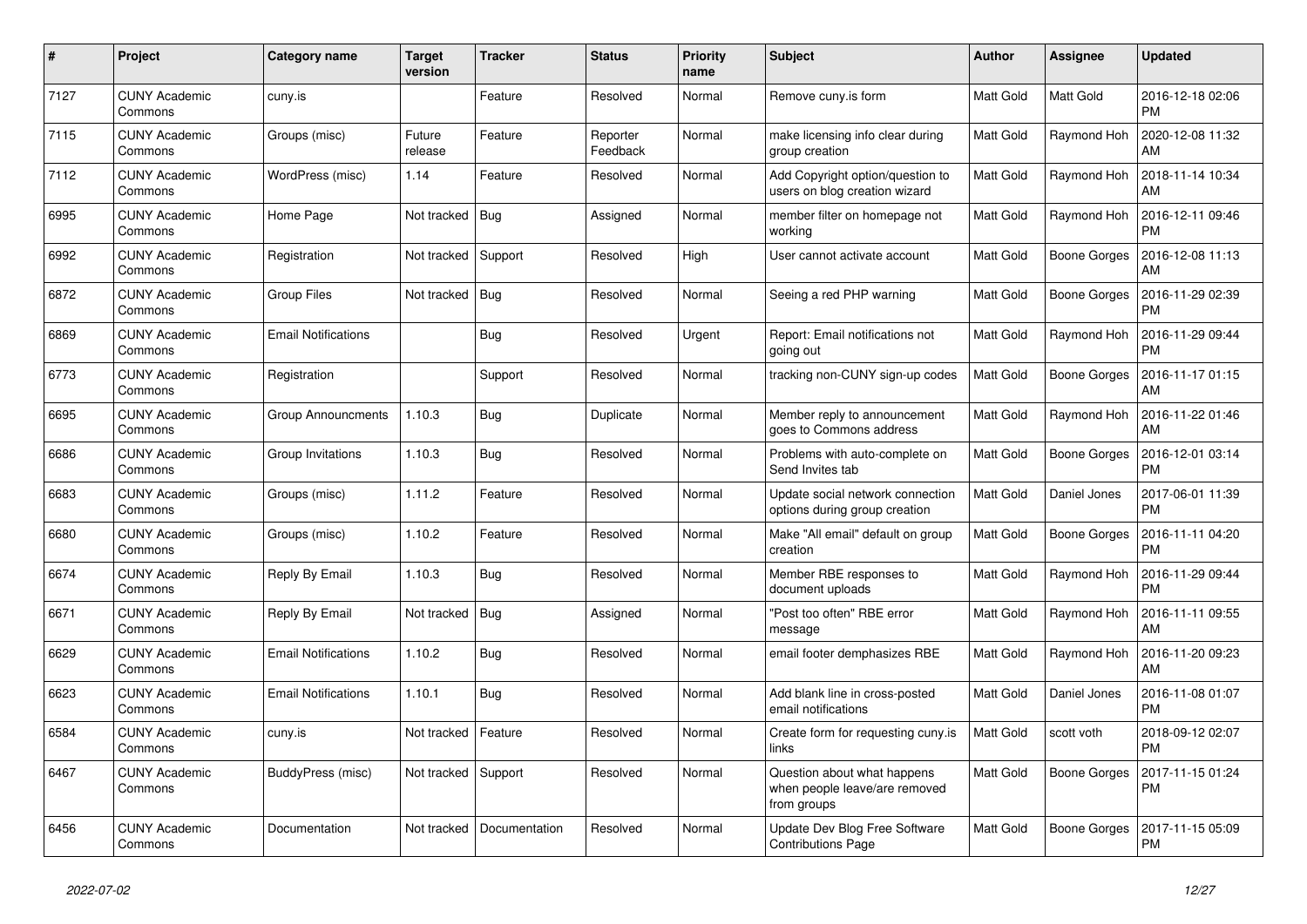| #    | Project                         | <b>Category name</b>     | Target<br>version | <b>Tracker</b> | <b>Status</b>        | <b>Priority</b><br>name | <b>Subject</b>                                                            | <b>Author</b>    | Assignee            | <b>Updated</b>                |
|------|---------------------------------|--------------------------|-------------------|----------------|----------------------|-------------------------|---------------------------------------------------------------------------|------------------|---------------------|-------------------------------|
| 6426 | <b>CUNY Academic</b><br>Commons | Spam/Spam<br>Prevention  | Future<br>release | Feature        | Assigned             | Normal                  | Force captcha on all comments?                                            | <b>Matt Gold</b> | <b>Tahir Butt</b>   | 2016-10-24 02:06<br><b>PM</b> |
| 6413 | <b>CUNY Academic</b><br>Commons | WordPress - Media        |                   | <b>Bug</b>     | Duplicate            | Normal                  | Images not showing up                                                     | Matt Gold        | <b>Boone Gorges</b> | 2016-10-24 10:16<br>AM        |
| 6404 | <b>CUNY Academic</b><br>Commons | Registration             | 1.9.32            | Feature        | Resolved             | Normal                  | Registration page text change                                             | <b>Matt Gold</b> | <b>Boone Gorges</b> | 2016-10-25 01:47<br><b>PM</b> |
| 6365 | <b>CUNY Academic</b><br>Commons | BuddyPress (misc)        | Not tracked       | Feature        | Duplicate            | Normal                  | Create Undergraduate Student<br>status/role on the CAC                    | <b>Matt Gold</b> | Boone Gorges        | 2016-10-20 11:38<br>AM        |
| 6350 | <b>CUNY Academic</b><br>Commons | Blogs (BuddyPress)       | 1.9.31            | Bug            | Resolved             | Normal                  | Editing blog posts results in activity<br>items                           | <b>Matt Gold</b> | <b>Boone Gorges</b> | 2016-10-18 09:24<br><b>PM</b> |
| 6298 | <b>CUNY Academic</b><br>Commons | User Experience          | Not tracked       | Design/UX      | Assigned             | Normal                  | Examine data from survey                                                  | Matt Gold        | Margaret<br>Galvan  | 2016-10-14 12:16<br><b>PM</b> |
| 6220 | <b>CUNY Academic</b><br>Commons | Support                  | Not tracked       | Documentation  | Resolved             | Normal                  | Add password protection info to<br>privacy page                           | <b>Matt Gold</b> | scott voth          | 2016-10-16 11:36<br>AM        |
| 6143 | <b>CUNY Academic</b><br>Commons | Events                   | 1.10.1            | Documentation  | Resolved             | Normal                  | Calendar Embed documentation                                              | <b>Matt Gold</b> | scott voth          | 2016-11-11 11:02<br>AM        |
| 6126 | <b>CUNY Academic</b><br>Commons | Wiki                     | Not tracked       | Bug            | Resolved             | Normal                  | <b>CUNY DHI Guide</b>                                                     | Matt Gold        | <b>Boone Gorges</b> | 2016-10-09 02:59<br><b>PM</b> |
| 6115 | <b>CUNY Academic</b><br>Commons | Publicity                | Not tracked       | Feature        | Assigned             | Normal                  | create digital signage for GC                                             | Matt Gold        | scott voth          | 2016-10-11 10:09<br><b>PM</b> |
| 6082 | <b>CUNY Academic</b><br>Commons | <b>WordPress Themes</b>  | 1.9.29            | Bug            | Resolved             | Immediate               | Sites down                                                                | <b>Matt Gold</b> | <b>Boone Gorges</b> | 2016-09-23 03:32<br><b>PM</b> |
| 6075 | <b>CUNY Academic</b><br>Commons | WordPress (misc)         | 1.9.32            | <b>Bug</b>     | Resolved             | Normal                  | Suppress useless warnings on<br>sub-blog dashboards                       | Matt Gold        | Daniel Jones        | 2016-11-01 10:06<br><b>PM</b> |
| 6014 | <b>CUNY Academic</b><br>Commons | Publicity                | Future<br>release | Publicity      | Reporter<br>Feedback | Normal                  | Google search listing                                                     | Matt Gold        | <b>Boone Gorges</b> | 2016-09-21 03:48<br><b>PM</b> |
| 5989 | NYCDH Community Site            |                          |                   | Support        | Resolved             | Normal                  | Buddypress/WP question                                                    | Matt Gold        | Raymond Hoh         | 2018-02-21 07:16<br><b>PM</b> |
| 5978 | <b>CUNY Academic</b><br>Commons | BuddyPress (misc)        | Not tracked       | Feature        | Resolved             | Normal                  | Add Undergraduate Student to<br>Checkable filters on People page          | Matt Gold        | <b>Boone Gorges</b> | 2016-09-04 09:48<br><b>PM</b> |
| 5977 | <b>CUNY Academic</b><br>Commons | Registration             | Not tracked       | Feature        | Resolved             | Normal                  | Add Undergraduate Student to list<br>of Profile choices upon registration | Matt Gold        | Boone Gorges        | 2016-09-04 09:47<br><b>PM</b> |
| 5961 | <b>CUNY Academic</b><br>Commons | <b>WordPress Plugins</b> | 1.9.26            | Bug            | Resolved             | Normal                  | Multisite Clone duplicator plugin                                         | Matt Gold        | <b>Boone Gorges</b> | 2017-07-18 02:56<br><b>PM</b> |
| 5955 | <b>CUNY Academic</b><br>Commons | Outreach                 | Future<br>release | Feature        | Assigned             | Normal                  | Create auto-newsletter for<br>commons members                             | <b>Matt Gold</b> | Luke Waltzer        | 2016-08-30 10:34<br>AM        |
| 5954 | <b>CUNY Academic</b><br>Commons |                          | Not tracked       | Feature        | Resolved             | Normal                  | replace video on homepage with<br>featured sites/groups                   | <b>Matt Gold</b> | <b>Boone Gorges</b> | 2016-09-23 02:23<br><b>PM</b> |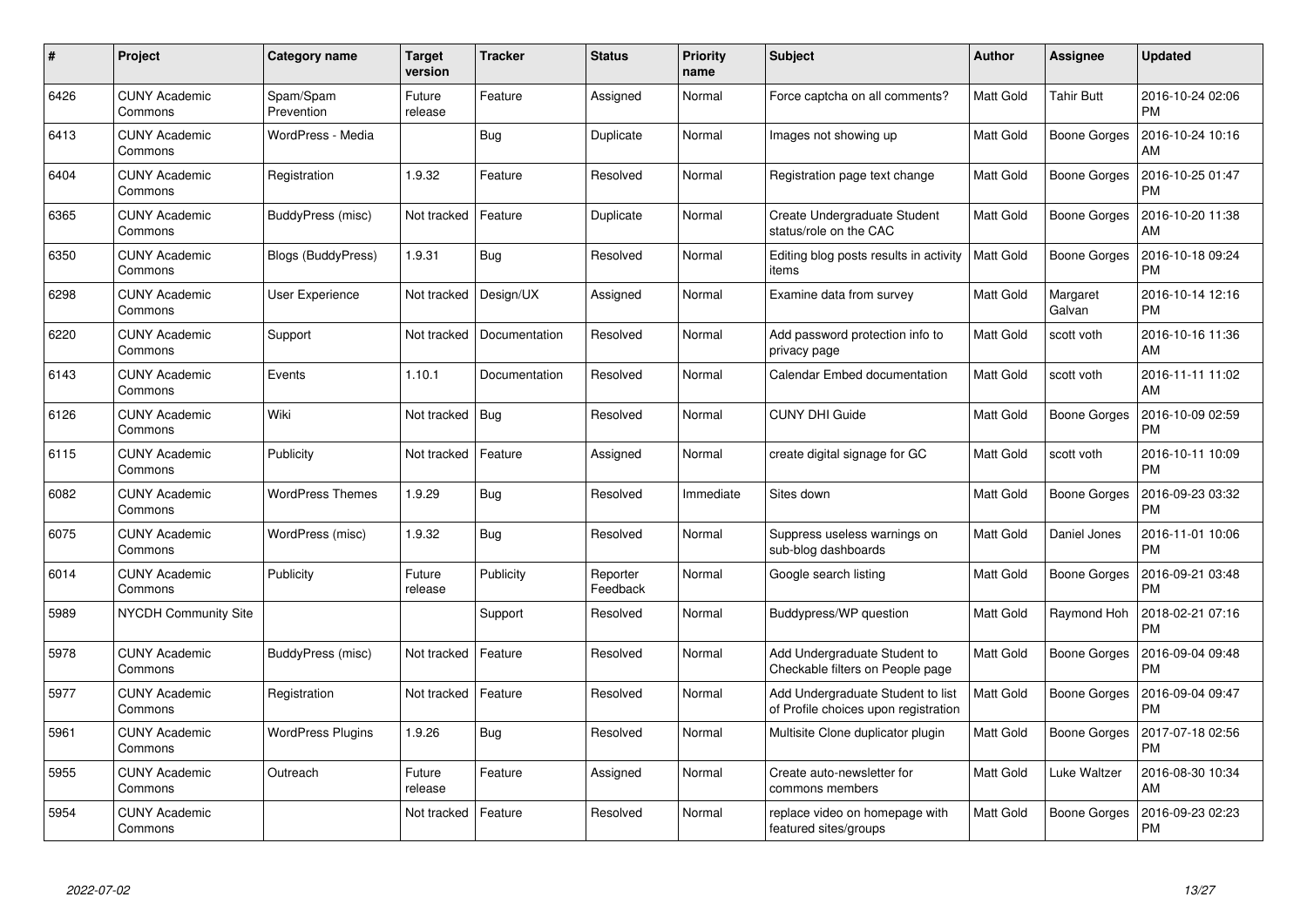| #    | Project                         | Category name            | <b>Target</b><br>version | <b>Tracker</b> | <b>Status</b> | <b>Priority</b><br>name | <b>Subject</b>                                                                                           | <b>Author</b>    | <b>Assignee</b>     | <b>Updated</b>                |
|------|---------------------------------|--------------------------|--------------------------|----------------|---------------|-------------------------|----------------------------------------------------------------------------------------------------------|------------------|---------------------|-------------------------------|
| 5939 | <b>NYCDH Community Site</b>     |                          |                          | Bug            | Resolved      | Normal                  | Embedded link doesn't come<br>through CBOX/NYCDH email<br>notification                                   | Matt Gold        | Raymond Hoh         | 2018-02-21 07:16<br><b>PM</b> |
| 5925 | <b>CUNY Academic</b><br>Commons | <b>WordPress Plugins</b> | 1.9.26                   | Feature        | Resolved      | High                    | Add Github Embed plugin                                                                                  | Matt Gold        | Boone Gorges        | 2016-08-24 12:56<br><b>PM</b> |
| 5890 | <b>CUNY Academic</b><br>Commons | <b>Commons Profile</b>   | 1.9.24                   | <b>Bug</b>     | Resolved      | Normal                  | Commons user profile erroneously<br>indicates a group for a member                                       | Matt Gold        | Boone Gorges        | 2016-08-11 11:53<br><b>PM</b> |
| 5884 | <b>CUNY Academic</b><br>Commons | Reply By Email           | Not tracked              | Bug            | Resolved      | Normal                  | Reply by email double posting<br>issues                                                                  | Matt Gold        | Raymond Hoh         | 2019-03-11 11:32<br>PM        |
| 5881 | <b>CUNY Academic</b><br>Commons | Groups (misc)            | 1.9.24                   | Bug            | Resolved      | Normal                  | shown "Request membership"<br>button when admin/creator of<br>group                                      | Matt Gold        | Boone Gorges        | 2016-08-11 10:56<br>PM        |
| 5880 | <b>CUNY Academic</b><br>Commons | Groups (misc)            | 1.10                     | Bug            | Resolved      | Normal                  | Option to send invites to group<br>shown in group creation process<br>even when no invitees are selected | Matt Gold        | Paige Dupont        | 2016-08-11 11:55<br>AM        |
| 5879 | <b>CUNY Academic</b><br>Commons | Group Forums             | 1.10                     | Feature        | Resolved      | Normal                  | Enable Group Forums By Default                                                                           | Matt Gold        | Boone Gorges        | 2016-08-11 10:40<br><b>PM</b> |
| 5878 | <b>CUNY Academic</b><br>Commons | Group Blogs              | 1.10                     | Bug            | Resolved      | Normal                  | Group Blog creation improvements                                                                         | Matt Gold        | Boone Gorges        | 2016-08-10 09:36<br><b>PM</b> |
| 5840 | <b>NYCDH Community Site</b>     |                          |                          | Bug            | Resolved      | Normal                  | request membership in private<br>group issue                                                             | Matt Gold        | Raymond Hoh         | 2016-07-26 06:58<br>AM        |
| 5823 | <b>CUNY Academic</b><br>Commons | Domain Mapping           | 1.9.22                   | Support        | Resolved      | Normal                  | <b>Redirect CFR sites</b>                                                                                | Matt Gold        | Boone Gorges        | 2016-08-01 11:58<br><b>PM</b> |
| 5767 | <b>CUNY Academic</b><br>Commons | WordPress (misc)         | 1.9.20                   | Feature        | Resolved      | Normal                  | Migrate the social paper cbox site<br>into the Commons                                                   | Matt Gold        | Boone Gorges        | 2016-07-21 03:52<br><b>PM</b> |
| 5742 | <b>NYCDH Community Site</b>     |                          |                          | Bug            | Resolved      | Normal                  | images in slideshow not working                                                                          | Matt Gold        | Raymond Hoh         | 2016-07-20 07:24<br><b>PM</b> |
| 5738 | <b>CUNY Academic</b><br>Commons | Group Forums             |                          | Bug            | Rejected      | Normal                  | Forum post list formatting didn't<br>come through                                                        | Matt Gold        | Boone Gorges        | 2016-07-02 01:09<br><b>PM</b> |
| 5736 | <b>CUNY Academic</b><br>Commons | WordPress (misc)         | Not tracked              | Support        | Resolved      | Normal                  | Create GCDI dev site                                                                                     | Matt Gold        | <b>Boone Gorges</b> | 2016-06-27 04:23<br><b>PM</b> |
| 5717 | <b>CUNY Academic</b><br>Commons | Events                   | 1.10                     | <b>Bug</b>     | Resolved      | Normal                  | Events not showing up on sitewide<br>events calendar                                                     | <b>Matt Gold</b> | Raymond Hoh         | 2016-10-27 11:49<br>AM        |
| 5696 | <b>CUNY Academic</b><br>Commons | Events                   | Future<br>release        | Feature        | Assigned      | Normal                  | Events Calendar - display options /<br>calendar aggregation                                              | Matt Gold        | Boone Gorges        | 2016-10-13 11:44<br>AM        |
| 5693 | <b>CUNY Academic</b><br>Commons | Social Paper             | Not tracked              | Publicity      | Resolved      | Normal                  | Social Paper Stats for grant report                                                                      | Matt Gold        | Boone Gorges        | 2016-06-14 09:21<br><b>PM</b> |
| 5691 | <b>CUNY Academic</b><br>Commons | Blogs (BuddyPress)       | Future<br>release        | Bug            | Assigned      | High                    | Differing numbers on Sites display                                                                       | Matt Gold        | Raymond Hoh         | 2016-06-13 01:37<br><b>PM</b> |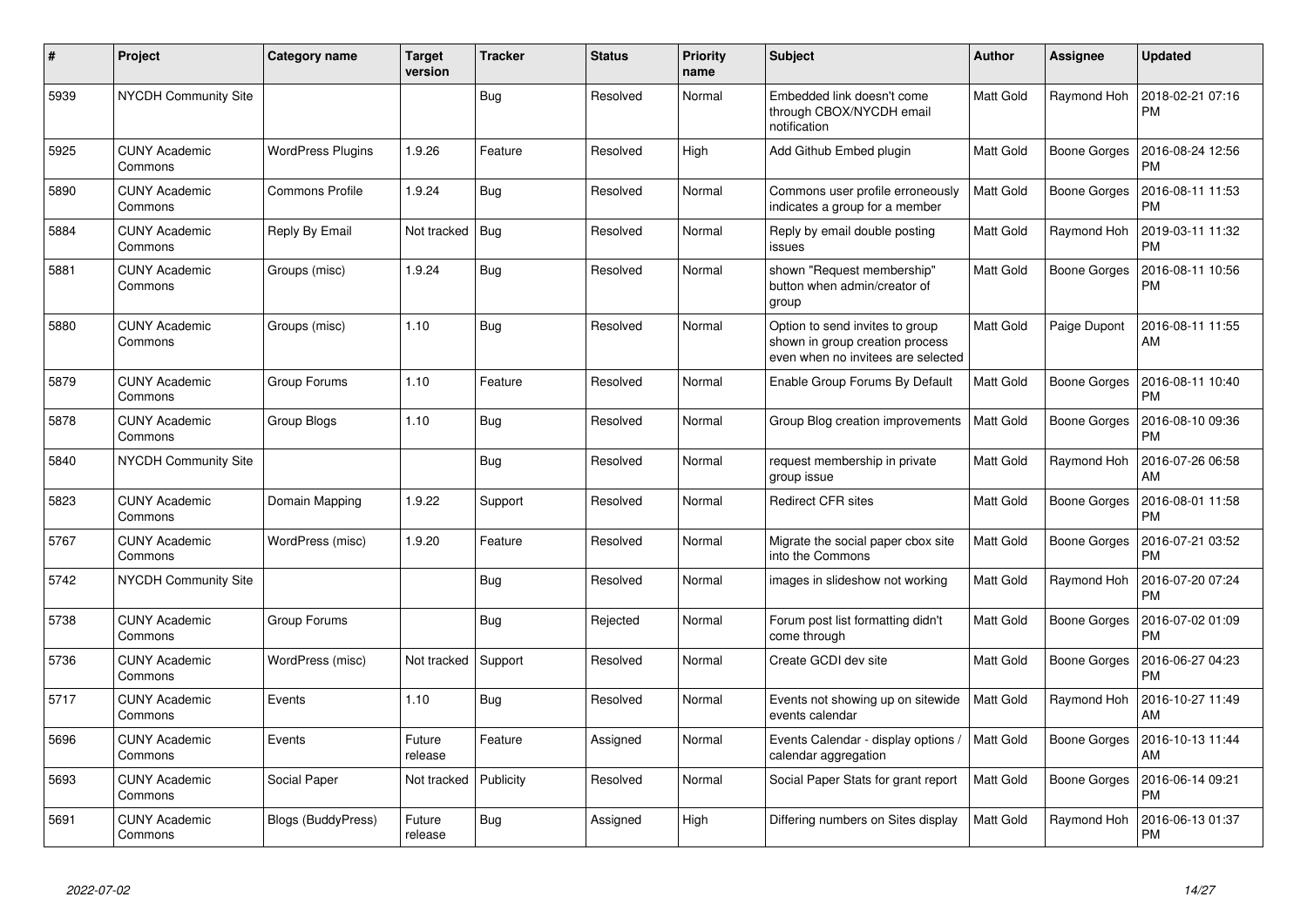| $\#$ | Project                         | Category name            | <b>Target</b><br>version | <b>Tracker</b> | <b>Status</b> | <b>Priority</b><br>name | <b>Subject</b>                                                        | <b>Author</b> | <b>Assignee</b>     | <b>Updated</b>                |
|------|---------------------------------|--------------------------|--------------------------|----------------|---------------|-------------------------|-----------------------------------------------------------------------|---------------|---------------------|-------------------------------|
| 5631 | <b>CUNY Academic</b><br>Commons | <b>WordPress Plugins</b> | 1.9.17                   | Feature        | Resolved      | Normal                  | WP Super Edit Plugin                                                  | Matt Gold     | Boone Gorges        | 2016-06-01 11:57<br><b>PM</b> |
| 5606 | <b>CUNY Academic</b><br>Commons | Group Forums             | Not tracked              | Feature        | Resolved      | Normal                  | Allow .txt files as forum post<br>attachments                         | Matt Gold     | Boone Gorges        | 2016-05-24 07:37<br>AM        |
| 5581 | <b>CUNY Academic</b><br>Commons | Analytics                | Future<br>release        | Feature        | Assigned      | Normal                  | Explore alternatives to Google<br>Analytics                           | Matt Gold     | Valerie<br>Townsend | 2020-04-17 03:12<br><b>PM</b> |
| 5556 | <b>CUNY Academic</b><br>Commons | WordPress (misc)         | 1.9.16                   | <b>Bug</b>     | Resolved      | Normal                  | Blog comment leads to<br>unauthorized post warning                    | Matt Gold     | Boone Gorges        | 2016-05-21 11:12<br><b>PM</b> |
| 5530 | NYCDH Community Site            |                          |                          | <b>Bug</b>     | Resolved      | Normal                  | Error updating plugin                                                 | Matt Gold     | Raymond Hoh         | 2018-02-21 07:16<br><b>PM</b> |
| 5521 | NYCDH Community Site            |                          |                          | Feature        | Resolved      | Normal                  | Add help text to registration<br>process re Announcement group<br>add | Matt Gold     | Raymond Hoh         | 2020-11-23 08:53<br><b>PM</b> |
| 5520 | <b>NYCDH Community Site</b>     |                          |                          | Feature        | Resolved      | Normal                  | Auto-Add Newly Registered<br>Members to the Announcements<br>Group    | Matt Gold     | Raymond Hoh         | 2016-05-03 07:25<br><b>PM</b> |
| 5519 | NYCDH Community Site            |                          |                          | Feature        | Resolved      | Normal                  | Add all NYCDH members to the<br>Announcements Group                   | Matt Gold     | Raymond Hoh         | 2016-07-20 07:30<br><b>PM</b> |
| 5516 | <b>CUNY Academic</b><br>Commons | Social Paper             | 1.9.19                   | <b>Bug</b>     | Rejected      | Normal                  | Adding a link to Social Paper jumps<br>position to top of page        | Matt Gold     | Boone Gorges        | 2016-06-21 09:54<br><b>PM</b> |
| 5513 | <b>CUNY Academic</b><br>Commons | Reply By Email           | 1.9.17                   | <b>Bug</b>     | Resolved      | Low                     | Header issues on a RBE post                                           | Matt Gold     | Raymond Hoh         | 2016-05-31 11:44<br>AM        |
| 5512 | <b>CUNY Academic</b><br>Commons | <b>WordPress Plugins</b> | 1.9.15                   | Feature        | Resolved      | Normal                  | Update premium plugin -- Google<br><b>Drive</b>                       | Matt Gold     | Boone Gorges        | 2016-05-11 11:12<br><b>PM</b> |
| 5504 | <b>CUNY Academic</b><br>Commons | <b>WordPress Plugins</b> |                          | Support        | Resolved      | Normal                  | <b>Embedding CartoDB maps</b>                                         | Matt Gold     | Boone Gorges        | 2016-04-30 10:49<br>AM        |
| 5486 | <b>CUNY Academic</b><br>Commons | <b>BuddyPress Docs</b>   | 1.9.15                   | <b>Bug</b>     | Resolved      | Low                     | Doc history not showing up                                            | Matt Gold     | Boone Gorges        | 2016-04-24 11:50<br>AM        |
| 5447 | NYCDH Community Site            |                          |                          | <b>Bug</b>     | Resolved      | Normal                  | Forum post notification doesn't<br>note presence of an attachment     | Matt Gold     | Raymond Hoh         | 2016-04-15 12:19<br><b>PM</b> |
| 5445 | <b>NYCDH Community Site</b>     |                          |                          | Bug            | Resolved      | Normal                  | Private group question                                                | Matt Gold     | Raymond Hoh         | 2016-04-13 01:58<br><b>PM</b> |
| 5442 | <b>CUNY Academic</b><br>Commons | cuny.is                  | 1.9.14                   | Bug            | Resolved      | Normal                  | Shortlink creation problem                                            | Matt Gold     | Boone Gorges        | 2016-04-12 11:03<br><b>PM</b> |
| 5440 | <b>CUNY Academic</b><br>Commons |                          |                          | Bug            | Rejected      | Normal                  | New account notification email<br>question                            | Matt Gold     | Raymond Hoh         | 2016-04-21 12:12<br>AM        |
| 5430 | <b>NYCDH Community Site</b>     |                          |                          | Support        | Resolved      | Normal                  | Question about deleting account                                       | Matt Gold     | Raymond Hoh         | 2018-02-21 07:15<br><b>PM</b> |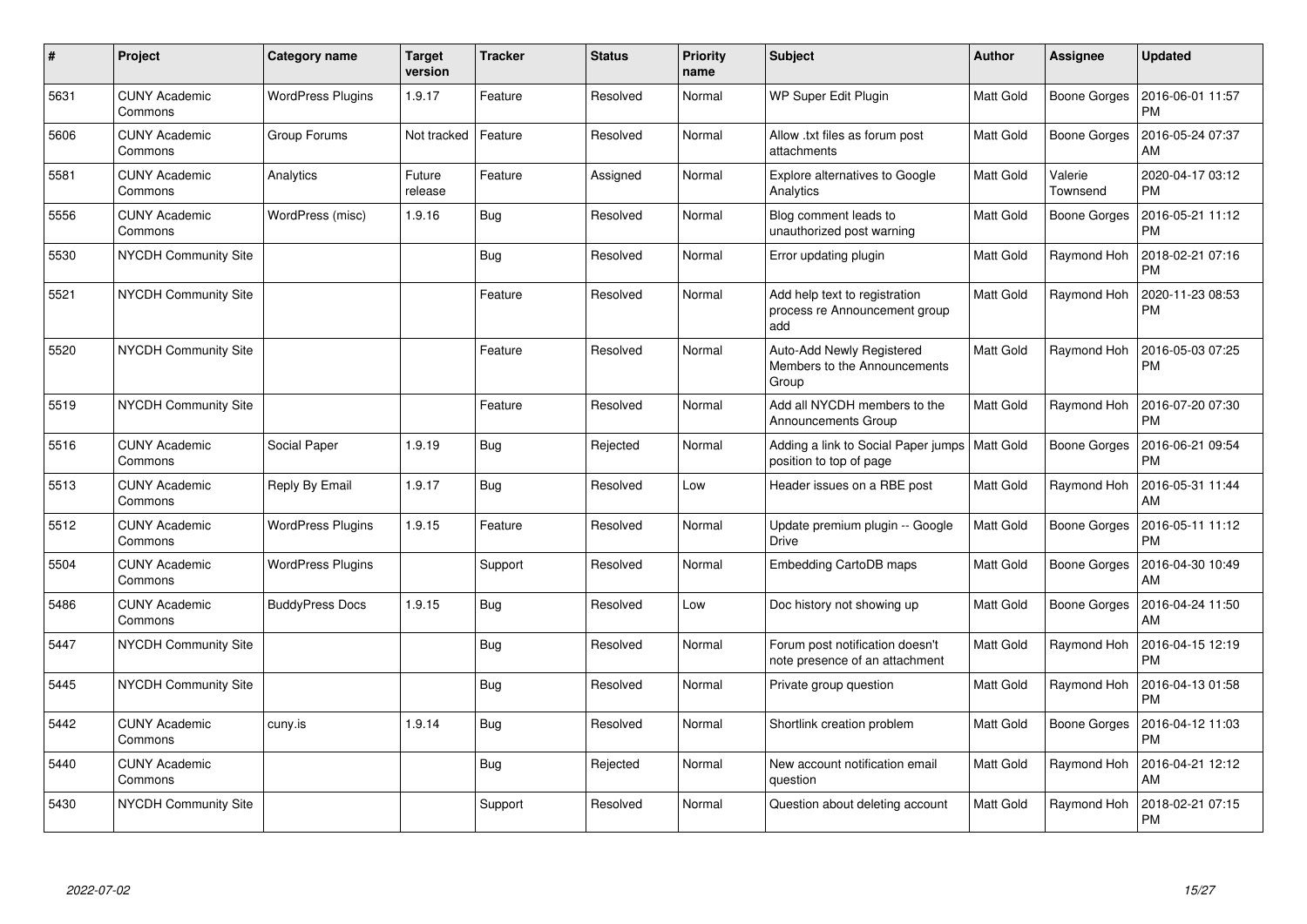| #    | Project                         | <b>Category name</b>       | Target<br>version | <b>Tracker</b> | <b>Status</b> | <b>Priority</b><br>name | Subject                                                                                      | Author    | <b>Assignee</b>     | <b>Updated</b>                |
|------|---------------------------------|----------------------------|-------------------|----------------|---------------|-------------------------|----------------------------------------------------------------------------------------------|-----------|---------------------|-------------------------------|
| 5415 | <b>CUNY Academic</b><br>Commons | Reply By Email             | 1.9.13            | <b>Bug</b>     | Resolved      | Normal                  | Received a "Your RBE Message<br>could not be posted" error even<br>though the message posted | Matt Gold | Raymond Hoh         | 2016-04-07 03:41<br>РM        |
| 5411 | <b>CUNY Academic</b><br>Commons | <b>WordPress Themes</b>    | 1.10              | Feature        | Resolved      | Normal                  | Child theme for the MALS program                                                             | Matt Gold | Daniel Jones        | 2016-05-09 08:51<br><b>PM</b> |
| 5342 | <b>CUNY Academic</b><br>Commons | Registration               | 1.10              | Feature        | Resolved      | Normal                  | Create auto-emails to people on<br>Unconfirmed list to nudge towards<br>completion           | Matt Gold | Boone Gorges        | 2016-10-31 01:48<br><b>PM</b> |
| 5316 | <b>CUNY Academic</b><br>Commons | <b>User Experience</b>     | Future<br>release | Feature        | Assigned      | Normal                  | Prompt user email address<br>updates                                                         | Matt Gold | Stephen Real        | 2016-12-21 03:30<br><b>PM</b> |
| 5274 | <b>CUNY Academic</b><br>Commons |                            |                   | <b>Bug</b>     | Resolved      | Normal                  | RBE - received erroneous<br>notification of reply not being<br>posted                        | Matt Gold |                     | 2016-02-29 03:46<br><b>PM</b> |
| 5237 | <b>CUNY Academic</b><br>Commons | <b>Email Invitations</b>   | 1.9.8             | Feature        | Resolved      | Normal                  | Remove restrictions on undergrad<br>student email domains                                    | Matt Gold | <b>Boone Gorges</b> | 2016-02-19 03:16<br><b>PM</b> |
| 5231 | <b>CUNY Academic</b><br>Commons | Registration               | 1.9.8             | Feature        | Resolved      | Normal                  | Create role that allows community<br>facilitators to access the<br>Unconfirmed tool          | Matt Gold | Boone Gorges        | 2016-02-19 01:31<br>AM        |
| 5222 | <b>CUNY Academic</b><br>Commons | <b>Email Notifications</b> | Not tracked       | Feature        | Resolved      | Normal                  | Change email address in the footer<br>of email notifications                                 | Matt Gold | Matt Gold           | 2016-04-08 11:49<br>AM        |
| 5221 | <b>CUNY Academic</b><br>Commons | Reply By Email             | 1.10              | <b>Bug</b>     | Resolved      | Normal                  | Alter Error messages for RBE                                                                 | Matt Gold | Raymond Hoh         | 2016-10-24 02:11<br>AM        |
| 5220 | <b>CUNY Academic</b><br>Commons | Reply By Email             | 1.9.9             | Bug            | Resolved      | Normal                  | Post by Email error                                                                          | Matt Gold | Raymond Hoh         | 2016-03-01 12:30<br><b>PM</b> |
| 5179 | <b>CUNY Academic</b><br>Commons | Homepage Slides            | 1.9.6             | <b>Bug</b>     | Resolved      | High                    | homepage slider image broken                                                                 | Matt Gold | Raymond Hoh         | 2016-02-01 11:26<br><b>PM</b> |
| 5131 | <b>CUNY Academic</b><br>Commons | Commons In A Box           |                   | Outreach       | Resolved      | Normal                  | Add digital archaeology commons<br>to CBOX showcase                                          | Matt Gold | scott voth          | 2016-01-16 03:27<br><b>PM</b> |
| 5128 | <b>CUNY Academic</b><br>Commons | Group Forums               | 1.9.5             | <b>Bug</b>     | Resolved      | Normal                  | Botched forum display of posting to<br>multiple groups info                                  | Matt Gold | Daniel Jones        | 2016-01-19 03:13<br>PM        |
| 5127 | <b>CUNY Academic</b><br>Commons | <b>Email Notifications</b> | 1.9.7             | Bug            | Resolved      | Normal                  | Forum posts to multiple groups --<br>no notice in attachment                                 | Matt Gold | Daniel Jones        | 2016-02-07 10:08<br><b>PM</b> |
| 5097 | CUNY Academic<br>Commons        | Registration               | Not tracked       | Support        | Resolved      | Normal                  | Bulk account creation                                                                        | Matt Gold | <b>Boone Gorges</b> | 2016-04-07 11:14<br>AM        |
| 5055 | NYCDH Community Site            |                            |                   | <b>Bug</b>     | Resolved      | Normal                  | Up file size limit on forum<br>attachments                                                   | Matt Gold |                     | 2015-12-21 01:30<br><b>PM</b> |
| 5022 | <b>CUNY Academic</b><br>Commons | Wiki                       | 1.9.1             | <b>Bug</b>     | Resolved      | High                    | Main nav bar different on wiki page                                                          | Matt Gold | Boone Gorges        | 2015-12-11 09:31<br><b>PM</b> |
| 5017 | <b>CUNY Academic</b><br>Commons | Social Paper               | 1.9.1             | Bug            | Resolved      | Normal                  | Paper Hub styling issue                                                                      | Matt Gold | Boone Gorges        | 2015-12-11 03:36<br>PM        |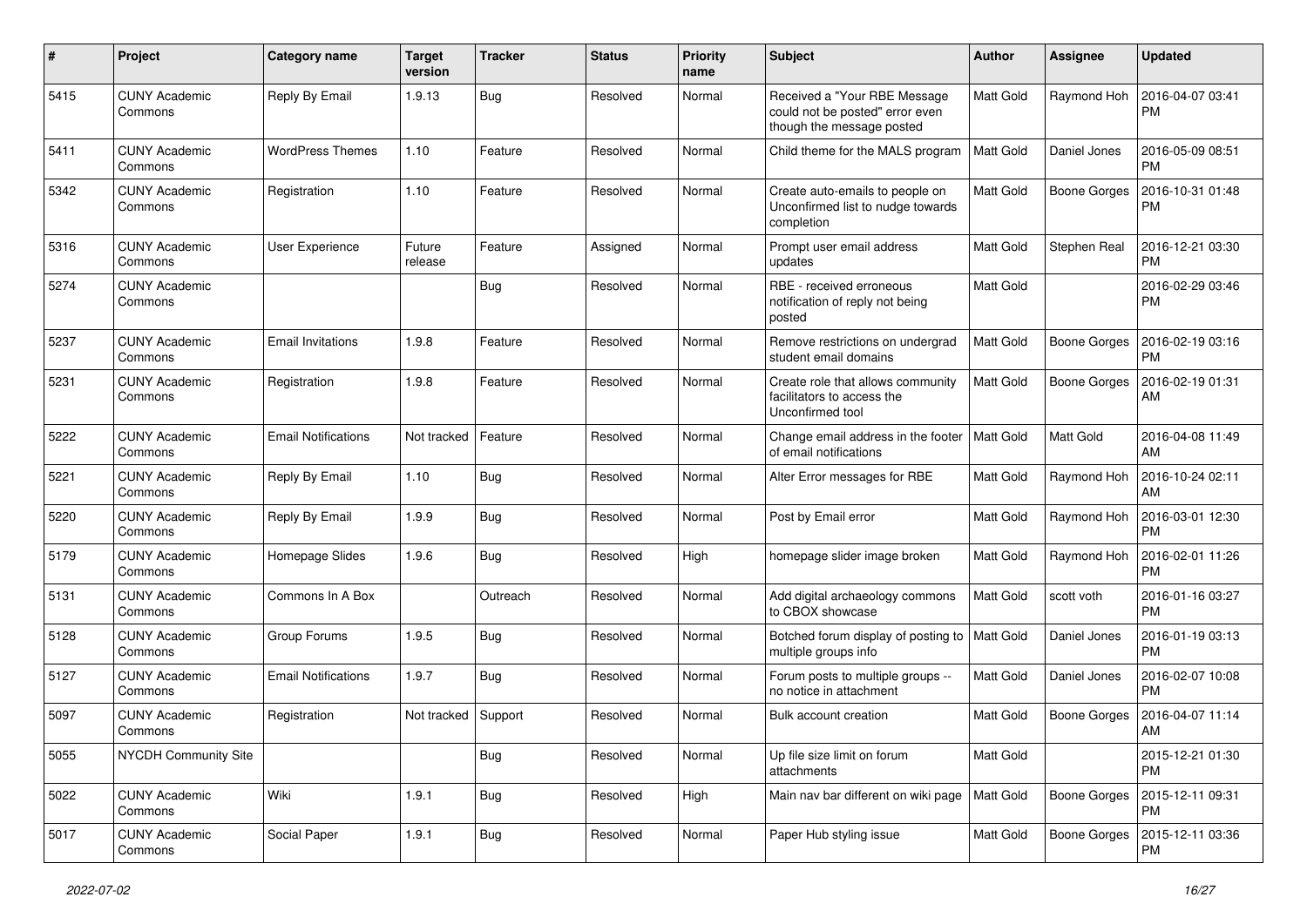| #    | Project                         | <b>Category name</b>       | <b>Target</b><br>version | <b>Tracker</b> | <b>Status</b> | <b>Priority</b><br>name | <b>Subject</b>                                                                  | <b>Author</b>    | Assignee            | <b>Updated</b>                |
|------|---------------------------------|----------------------------|--------------------------|----------------|---------------|-------------------------|---------------------------------------------------------------------------------|------------------|---------------------|-------------------------------|
| 5016 | <b>CUNY Academic</b><br>Commons | Events                     | Future<br>release        | Feature        | Assigned      | Low                     | Allow comments to be posted on<br>events                                        | <b>Matt Gold</b> | Raymond Hoh         | 2019-03-01 02:23<br><b>PM</b> |
| 5014 | <b>CUNY Academic</b><br>Commons | Social Paper               | 1.9.1                    | Bug            | Resolved      | Normal                  | Slow loading of new SP papers                                                   | Matt Gold        | <b>Boone Gorges</b> | 2015-12-14 10:08<br>AM        |
| 4986 | <b>CUNY Academic</b><br>Commons | ZenDesk                    | Not tracked              | Support        | Assigned      | Normal                  | Prepare documentation for<br>Zendesk re web widget                              | Matt Gold        | Samantha<br>Raddatz | 2016-02-25 03:09<br><b>PM</b> |
| 4980 | <b>CUNY Academic</b><br>Commons | Home Page                  | Future<br>release        | Feature        | Assigned      | Normal                  | CAC Featured Content -- Adding<br>Randomization                                 | <b>Matt Gold</b> | <b>Boone Gorges</b> | 2016-12-12 03:01<br><b>PM</b> |
| 4979 | <b>CUNY Academic</b><br>Commons | Group Forums               | Not tracked              | Bug            | Resolved      | Normal                  | File size limit exceeded?                                                       | Matt Gold        | Matt Gold           | 2016-01-26 05:16<br><b>PM</b> |
| 4939 | <b>CUNY Academic</b><br>Commons | Social Paper               | 1.9                      | Design/UX      | Resolved      | Normal                  | Embiggen the Create New Paper<br>button on the Social Paper Hub                 | Matt Gold        | Samantha<br>Raddatz | 2015-11-30 08:51<br>AM        |
| 4923 | <b>CUNY Academic</b><br>Commons | WordPress (misc)           | Not tracked              | Support        | Resolved      | Normal                  | Comment posting censoring                                                       | <b>Matt Gold</b> | Boone Gorges        | 2015-11-20 10:37<br><b>PM</b> |
| 4903 | <b>CUNY Academic</b><br>Commons | Events                     | Future<br>release        | Design/UX      | Assigned      | Normal                  | Improving visual appearance of<br>event calendars                               | Matt Gold        | Boone Gorges        | 2016-10-13 11:51<br>AM        |
| 4816 | <b>CUNY Academic</b><br>Commons | Group Invitations          | 1.8.15                   | Bug            | Resolved      | High                    | Group invite email notifications not<br>received                                | <b>Matt Gold</b> | <b>Boone Gorges</b> | 2015-10-26 11:56<br>AM        |
| 4803 | <b>CUNY Academic</b><br>Commons | <b>WordPress Plugins</b>   | 1.8.14                   | Feature        | Resolved      | Normal                  | <b>Update Slider Revolution Plugin</b>                                          | Matt Gold        | Boone Gorges        | 2015-10-22 03:26<br>AM        |
| 4802 | <b>CUNY Academic</b><br>Commons | Events                     | Not tracked              | Feature        | Resolved      | Normal                  | Calendar Display                                                                | Matt Gold        | <b>Boone Gorges</b> | 2015-10-25 01:38<br><b>PM</b> |
| 4798 | <b>CUNY Academic</b><br>Commons | DiRT Integration           | Not tracked              | Bug            | Resolved      | Normal                  | DiRT plugin seems to have<br>disappeared                                        | Matt Gold        | <b>Boone Gorges</b> | 2015-10-20 10:05<br><b>PM</b> |
| 4765 | <b>CUNY Academic</b><br>Commons | Group Forums               | 1.8.13                   | <b>Bug</b>     | Resolved      | Normal                  | Forum preview not showing HTML<br>tags                                          | Matt Gold        | Boone Gorges        | 2015-10-11 10:30<br><b>PM</b> |
| 4763 | <b>NYCDH Community Site</b>     |                            |                          | <b>Bug</b>     | Resolved      | Normal                  | Embedded HTML link doesn't<br>appear in email notification                      | Matt Gold        | Raymond Hoh         | 2015-10-10 10:11<br>AM        |
| 4760 | <b>CUNY Academic</b><br>Commons | <b>Email Notifications</b> | Not tracked              | Bug            | Rejected      | Normal                  | email notification contains broken<br>image                                     | <b>Matt Gold</b> | <b>Boone Gorges</b> | 2015-10-11 10:24<br><b>PM</b> |
| 4736 | <b>NYCDH Community Site</b>     |                            |                          | <b>Bug</b>     | Resolved      | Normal                  | NYCDH email notifications don't list   Matt Gold<br>attachments                 |                  | Raymond Hoh         | 2015-10-08 09:35<br><b>PM</b> |
| 4722 | <b>CUNY Academic</b><br>Commons | <b>BuddyPress Docs</b>     | Not tracked              | <b>Bug</b>     | Rejected      | Normal                  | Doc listing overflow issue                                                      | Matt Gold        | Boone Gorges        | 2015-10-11 10:09<br><b>PM</b> |
| 4676 | <b>CUNY Academic</b><br>Commons | Events                     | 1.9.12                   | Feature        | Resolved      | Normal                  | Offer silent option (no email<br>notification) for events calendar in<br>groups | <b>Matt Gold</b> | Daniel Jones        | 2016-03-28 03:57<br><b>PM</b> |
| 4663 | <b>CUNY Academic</b><br>Commons | Events                     |                          | Feature        | Duplicate     | Normal                  | Add ICS download link to events<br>email notification                           | Matt Gold        | Boone Gorges        | 2015-09-22 08:10<br><b>PM</b> |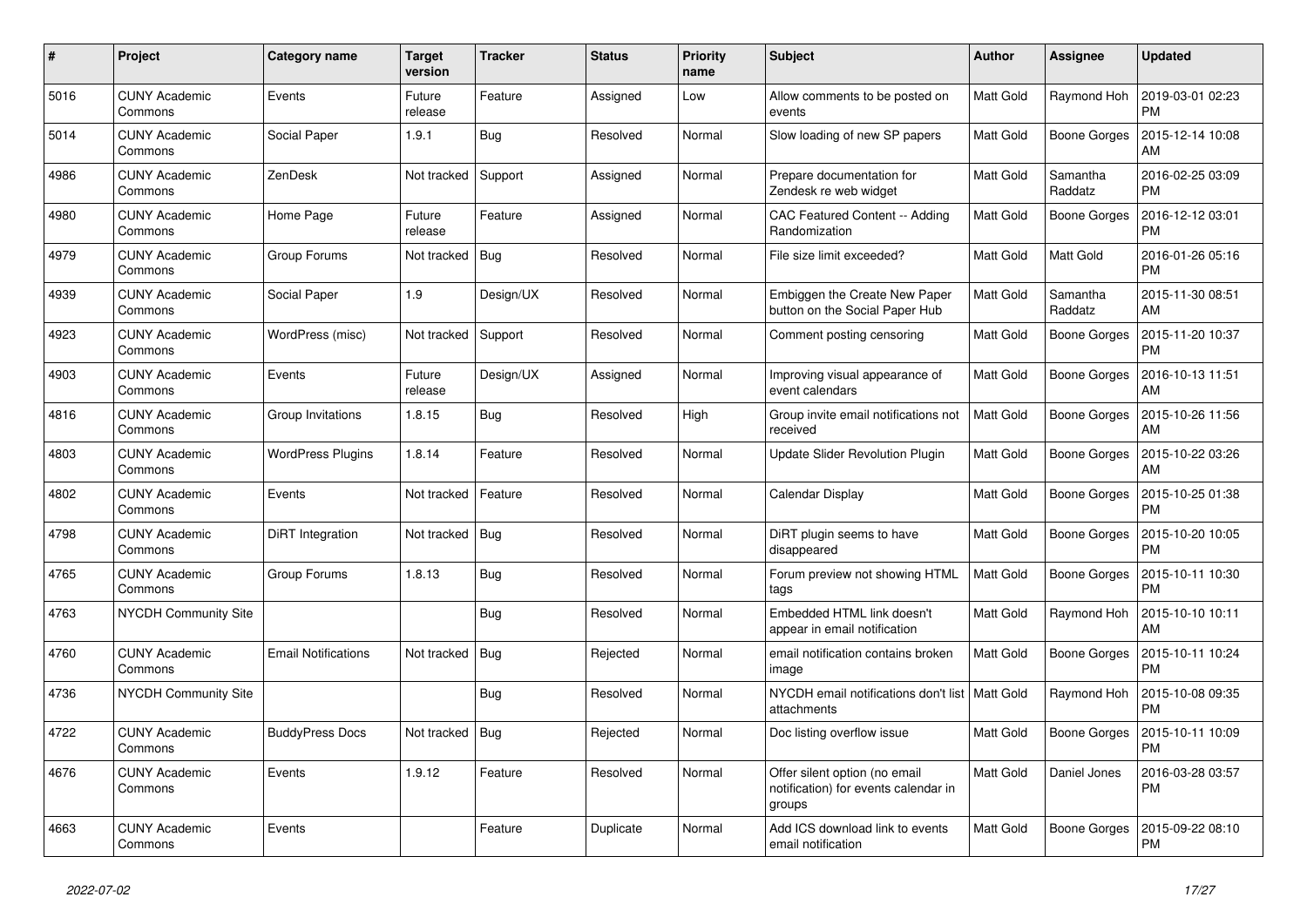| $\pmb{\#}$ | Project                         | Category name           | <b>Target</b><br>version | <b>Tracker</b> | <b>Status</b> | <b>Priority</b><br>name | <b>Subject</b>                                                                       | <b>Author</b>    | <b>Assignee</b>     | Updated                       |
|------------|---------------------------------|-------------------------|--------------------------|----------------|---------------|-------------------------|--------------------------------------------------------------------------------------|------------------|---------------------|-------------------------------|
| 4662       | <b>CUNY Academic</b><br>Commons | Events                  |                          | <b>Bug</b>     | Resolved      | Normal                  | Events ICS download not working                                                      | Matt Gold        | Raymond Hoh         | 2015-09-23 05:37<br><b>PM</b> |
| 4661       | <b>CUNY Academic</b><br>Commons | <b>User Experience</b>  | Future<br>release        | Bug            | Assigned      | Normal                  | Simplify Events text                                                                 | Matt Gold        | Samantha<br>Raddatz | 2015-10-02 09:06<br><b>PM</b> |
| 4660       | <b>CUNY Academic</b><br>Commons | Events                  | Not tracked              | <b>Bug</b>     | Resolved      | High                    | Creating new event leads to<br>whitescreen                                           | Matt Gold        | Boone Gorges        | 2015-09-22 05:56<br>PM        |
| 4648       | <b>CUNY Academic</b><br>Commons | Wiki                    | 1.10                     | Feature        | Duplicate     | Normal                  | Create plan for deprecating the wiki   Matt Gold                                     |                  | <b>Stephen Real</b> | 2016-01-06 12:35<br><b>PM</b> |
| 4641       | <b>CUNY Academic</b><br>Commons |                         | Not tracked              | Bug            | Resolved      | Normal                  | Reply by email going to the wrong<br>address                                         | Matt Gold        | Boone Gorges        | 2015-09-21 04:05<br>РM        |
| 4640       | <b>CUNY Academic</b><br>Commons |                         |                          | Bug            | Resolved      | Normal                  | Group forum problem                                                                  | Matt Gold        | Boone Gorges        | 2015-09-21 03:44<br><b>PM</b> |
| 4639       | <b>CUNY Academic</b><br>Commons | Home Page               | Not tracked              | <b>Bug</b>     | Resolved      | Urgent                  | Front page slider stopped working                                                    | Matt Gold        | Boone Gorges        | 2015-09-21 03:44<br><b>PM</b> |
| 4636       | <b>CUNY Academic</b><br>Commons | Group Forums            | 1.8.18                   | <b>Bug</b>     | Resolved      | Normal                  | Silent edit option for editing forum<br>posts                                        | Matt Gold        | Raymond Hoh         | 2015-11-29 04:20<br><b>PM</b> |
| 4602       | <b>CUNY Academic</b><br>Commons | Group Forums            | Future<br>release        | <b>Bug</b>     | Duplicate     | Normal                  | 'Home" button in forum search<br>leads to CAC homepage rather<br>than group homepage | Matt Gold        | Raymond Hoh         | 2015-11-09 06:43<br><b>PM</b> |
| 4564       | <b>CUNY Academic</b><br>Commons | Server                  |                          | <b>Bug</b>     | Rejected      | Low                     | Registration page blocked on<br>private browser windows                              | Matt Gold        | Boone Gorges        | 2015-09-06 05:02<br><b>PM</b> |
| 4472       | <b>CUNY Academic</b><br>Commons | <b>Public Portfolio</b> | 1.8.9                    | <b>Bug</b>     | Resolved      | Normal                  | Search links showing up on profiles   Matt Gold                                      |                  | Boone Gorges        | 2015-08-24 04:06<br><b>PM</b> |
| 4405       | <b>CUNY Academic</b><br>Commons | <b>Public Portfolio</b> | 1.9.12                   | Bug            | Resolved      | Normal                  | New portfolio text not saving                                                        | Matt Gold        | <b>Boone Gorges</b> | 2016-04-04 02:12<br><b>PM</b> |
| 4404       | <b>CUNY Academic</b><br>Commons | Public Portfolio        | Future<br>release        | Design/UX      | Assigned      | Normal                  | Change color of permissions info<br>on portfolio editing interface                   | Matt Gold        | Samantha<br>Raddatz | 2015-08-11 05:28<br><b>PM</b> |
| 4403       | <b>CUNY Academic</b><br>Commons | <b>Public Portfolio</b> |                          | Bug            | Duplicate     | Normal                  | Redesign social media accounts<br>section of portfolio editing interface             | Matt Gold        | Boone Gorges        | 2015-08-10 04:08<br><b>PM</b> |
| 4402       | <b>CUNY Academic</b><br>Commons | Public Portfolio        | 1.9                      | <b>Bug</b>     | Resolved      | Normal                  | Github link needs full URL rather<br>than ID                                         | Matt Gold        | Daniel Jones        | 2015-11-09 02:21<br><b>PM</b> |
| 4367       | <b>CUNY Academic</b><br>Commons | DiRT Integration        | 1.8.6                    | Bug            | Resolved      | Normal                  | Thumbnail images broken on DiRT<br>tool listing                                      | <b>Matt Gold</b> | <b>Boone Gorges</b> | 2015-08-02 12:55<br>AM        |
| 4331       | <b>CUNY Academic</b><br>Commons | Group Forums            | Future<br>release        | Feature        | Resolved      | Normal                  | Improve visibility of forum "post by<br>email" information                           | Matt Gold        | Chris Stein         | 2019-03-12 12:39<br>AM        |
| 4315       | <b>CUNY Academic</b><br>Commons | WordPress (misc)        | Not tracked              | <b>Bug</b>     | Resolved      | Normal                  | Authentication request                                                               | Matt Gold        | Boone Gorges        | 2015-07-21 05:55<br><b>PM</b> |
| 4244       | <b>CUNY Academic</b><br>Commons | <b>User Experience</b>  | 1.9                      | Design/UX      | Resolved      | Normal                  | Posting to multiple groups                                                           | Matt Gold        | Daniel Jones        | 2015-11-12 05:20<br><b>PM</b> |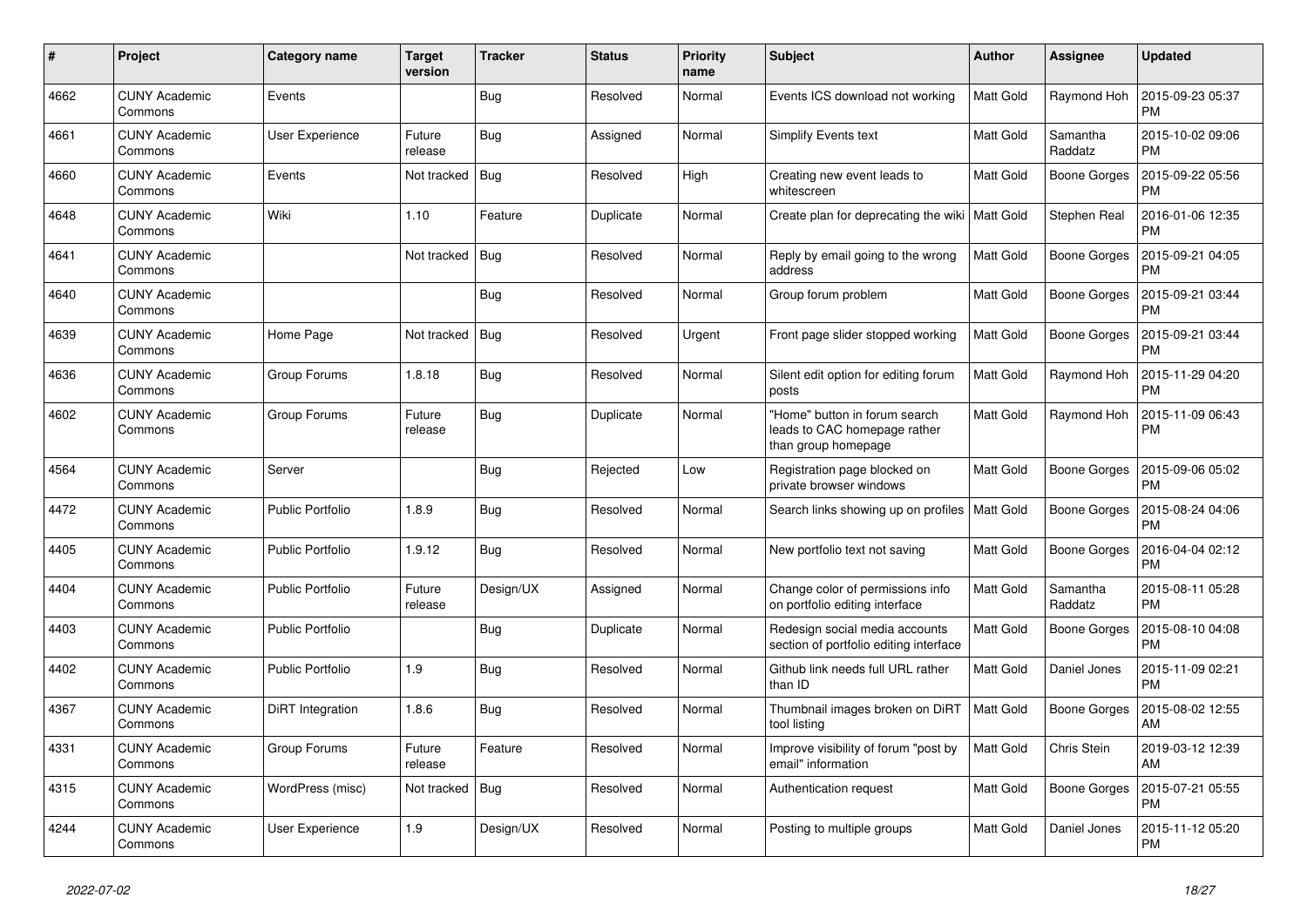| #    | Project                         | <b>Category name</b>       | <b>Target</b><br>version | <b>Tracker</b> | <b>Status</b> | <b>Priority</b><br>name | <b>Subject</b>                                                                                | Author           | <b>Assignee</b>     | <b>Updated</b>                       |
|------|---------------------------------|----------------------------|--------------------------|----------------|---------------|-------------------------|-----------------------------------------------------------------------------------------------|------------------|---------------------|--------------------------------------|
| 4238 | <b>CUNY Academic</b><br>Commons | Events                     | Future<br>release        | Feature        | Assigned      | Normal                  | Copy Events to Other Groups?                                                                  | <b>Matt Gold</b> | <b>Boone Gorges</b> | 2015-07-02 10:08<br>AM               |
| 4235 | <b>CUNY Academic</b><br>Commons |                            | Not tracked              | Design/UX      | Assigned      | Normal                  | Explore user experience around<br>comments on forum topics vs docs                            | <b>Matt Gold</b> | Samantha<br>Raddatz | 2015-07-21 10:23<br>AM               |
| 4202 | <b>CUNY Academic</b><br>Commons | <b>WordPress Themes</b>    | 1.8.4                    | Feature        | Resolved      | Normal                  | Upload new version of premium<br>Bridge theme                                                 | <b>Matt Gold</b> | <b>Boone Gorges</b> | 2015-07-02 10:12<br>AM               |
| 4197 | <b>CUNY Academic</b><br>Commons | User Experience            | 1.8.4                    | Bug            | Resolved      | Normal                  | Open help link in same window                                                                 | <b>Matt Gold</b> | <b>Boone Gorges</b> | 2015-06-26 03:01<br><b>PM</b>        |
| 4196 | <b>CUNY Academic</b><br>Commons |                            |                          | Bug            | Rejected      | High                    | News feed weirdness                                                                           | <b>Matt Gold</b> | Boone Gorges        | 2015-06-25 03:41<br><b>PM</b>        |
| 4187 | <b>CUNY Academic</b><br>Commons | <b>WordPress Themes</b>    | 1.8.4                    | Feature        | Resolved      | Normal                  | Upload new version of premium<br>Planar theme                                                 | Matt Gold        | <b>Boone Gorges</b> | 2015-07-02 10:11<br>AM               |
| 4180 | <b>CUNY Academic</b><br>Commons | WordPress (misc)           | Not tracked              | Bug            | Resolved      | High                    | Cache issues: site deletion process                                                           | Matt Gold        | <b>Boone Gorges</b> | 2016-02-07 10:05<br><b>PM</b>        |
| 4178 | <b>NYCDH Community Site</b>     |                            |                          | Outreach       | Resolved      | Normal                  | Please export member email<br>addresses for a site-wide mailing                               | Matt Gold        | Raymond Hoh         | 2015-06-19 04:40<br>AM               |
| 4155 | <b>CUNY Academic</b><br>Commons | Group Forums               |                          | <b>Bug</b>     | Duplicate     | Normal                  | Don't see forum search                                                                        | <b>Matt Gold</b> | <b>Boone Gorges</b> | 2015-06-16 12:32<br><b>PM</b>        |
| 4151 | <b>CUNY Academic</b><br>Commons | <b>WordPress Themes</b>    | Not tracked              | Support        | Resolved      | Normal                  | CUNY GCDI homepage image<br>links broken                                                      | <b>Matt Gold</b> | Daniel Jones        | 2015-08-10 02:43<br><b>PM</b>        |
| 4125 | <b>CUNY Academic</b><br>Commons | <b>WordPress Themes</b>    | 1.8.2                    | Bug            | Resolved      | Normal                  | Help overlay layer issue                                                                      | <b>Matt Gold</b> | Daniel Jones        | 2015-06-08 10:34<br>AM               |
| 4111 | <b>CUNY Academic</b><br>Commons | commonsinabox.org          | Not tracked              | Bug            | Resolved      | Normal                  | Add Virginia DH site to CBOX<br>showcase                                                      | <b>Matt Gold</b> | scott voth          | 2015-06-08 10:01<br><b>PM</b>        |
| 4082 | <b>CUNY Academic</b><br>Commons | Events                     | 1.10                     | Feature        | Resolved      | Normal                  | Events Calendar: Expose sitewide<br>events listings                                           | Matt Gold        | Samantha<br>Raddatz | 2016-10-13 03:58<br><b>PM</b>        |
| 4081 | <b>CUNY Academic</b><br>Commons | Events                     | 1.9                      | Bug            | Duplicate     | Normal                  | Events Calendar: Allow restriction<br>of event creation ability to admins<br>on groups        | Matt Gold        | Samantha<br>Raddatz | 2015-11-09 12:37<br>PM               |
| 4080 | <b>CUNY Academic</b><br>Commons | Events                     | 1.9                      | Bug            | Resolved      | Normal                  | Events Calendar: Allow sites to<br>embed calendars from groups<br>(perhaps via BP group blog) | <b>Matt Gold</b> | Raymond Hoh         | 2015-12-03 06:24<br><b>PM</b>        |
| 4079 | <b>CUNY Academic</b><br>Commons | Events                     | 1.8.6                    | Bug            | Resolved      | Normal                  | Change ical label for Events<br>Calendar                                                      | Matt Gold        |                     | Raymond Hoh   2015-07-22 04:16<br>PM |
| 4078 | <b>CUNY Academic</b><br>Commons | Events                     | 1.8.12                   | Feature        | Resolved      | Normal                  | Add iCal link to Event Calendar<br>notification emails                                        | Matt Gold        | Raymond Hoh         | 2015-09-25 09:39<br>PM               |
| 4072 | <b>CUNY Academic</b><br>Commons | <b>Email Notifications</b> | 1.8.1                    | Bug            | Resolved      | Normal                  | Double email notification                                                                     | Matt Gold        | Raymond Hoh         | 2015-05-26 03:05<br>AM               |
| 4070 | <b>CUNY Academic</b><br>Commons | Analytics                  | Not tracked Support      |                | Assigned      | Normal                  | Request for JITP site analytics                                                               | Matt Gold        | Seth Persons        | 2016-02-23 03:09<br>PM               |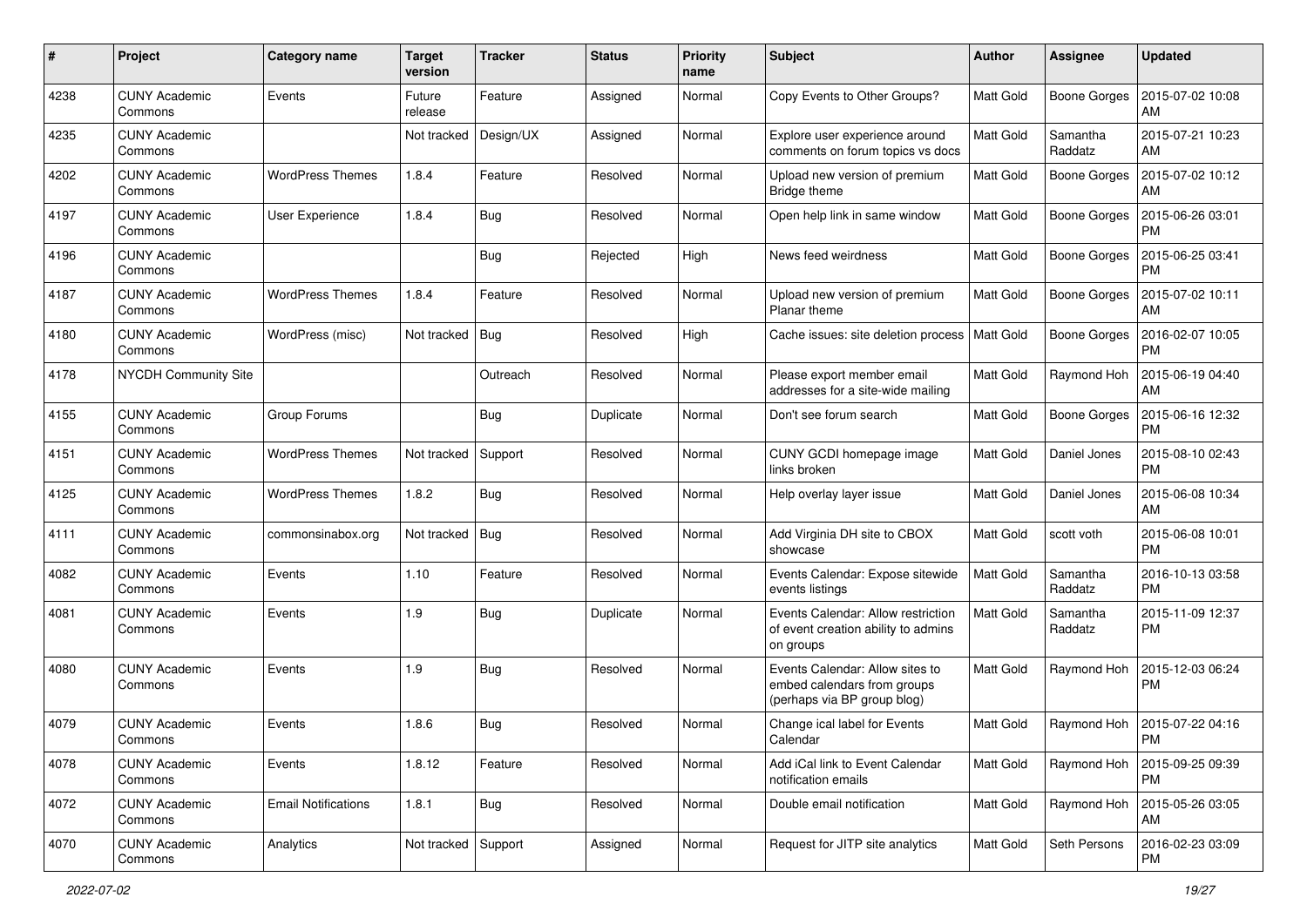| $\pmb{\#}$ | Project                         | Category name              | <b>Target</b><br>version | <b>Tracker</b> | <b>Status</b> | <b>Priority</b><br>name | <b>Subject</b>                                                                        | <b>Author</b>    | <b>Assignee</b>     | <b>Updated</b>                |
|------------|---------------------------------|----------------------------|--------------------------|----------------|---------------|-------------------------|---------------------------------------------------------------------------------------|------------------|---------------------|-------------------------------|
| 4057       | <b>CUNY Academic</b><br>Commons | <b>BuddyPress Docs</b>     | 1.8.1                    | <b>Bug</b>     | Resolved      | Normal                  | Canceling edit mode of BP Doc<br>reloads editing screen                               | Matt Gold        | Boone Gorges        | 2015-06-01 03:08<br><b>PM</b> |
| 4053       | CUNY Academic<br>Commons        | Events                     | Future<br>release        | Feature        | Assigned      | Normal                  | Create new tab for past events                                                        | Matt Gold        | Boone Gorges        | 2015-05-12 02:10<br><b>PM</b> |
| 4039       | <b>CUNY Academic</b><br>Commons | <b>Group Files</b>         | 1.7.21                   | Feature        | Resolved      | Normal                  | Redirect to login when<br>non-logged-in user tries to view file<br>from private group | Matt Gold        | Boone Gorges        | 2015-05-11 11:30<br>AM        |
| 4028       | <b>CUNY Academic</b><br>Commons | Reply By Email             | Not tracked              | Bug            | Resolved      | Normal                  | Erroneous notice of Duplicate<br>posting                                              | Matt Gold        | Raymond Hoh         | 2015-07-21 10:26<br>AM        |
| 4027       | <b>CUNY Academic</b><br>Commons | Commons In A Box           | Not tracked              | Design/UX      | Assigned      | Normal                  | Usability review of CBOX update<br>procedures                                         | Matt Gold        | Samantha<br>Raddatz | 2015-05-11 06:36<br><b>PM</b> |
| 4010       | <b>CUNY Academic</b><br>Commons | <b>WordPress Plugins</b>   | 1.7.20                   | <b>Bug</b>     | Resolved      | High                    | GC Digital Fellows site down                                                          | Matt Gold        |                     | 2015-04-22 10:30<br>AM        |
| 4004       | CUNY Academic<br>Commons        | Group Forums               | Not tracked              | Support        | Resolved      | High                    | 'Duplicate topic detected" error<br>message when posting to group<br>forum            | Matt Gold        | Boone Gorges        | 2015-04-20 10:21<br>AM        |
| 3995       | <b>CUNY Academic</b><br>Commons | BuddyPress (misc)          | Not tracked              | Bug            | Resolved      | Normal                  | Possible People Page filter error                                                     | Matt Gold        | Boone Gorges        | 2015-04-16 07:51<br>AM        |
| 3991       | <b>CUNY Academic</b><br>Commons | Toolbar                    | 1.7.19                   | <b>Bug</b>     | Resolved      | Normal                  | WP-Admin Bar positioning error on<br>mobile devices                                   | <b>Matt Gold</b> | Boone Gorges        | 2015-04-21 02:30<br>PM        |
| 3990       | <b>CUNY Academic</b><br>Commons | commonsinabox.org          | Not tracked              | Publicity      | Resolved      | Normal                  | Update CBOX showcase                                                                  | Matt Gold        | scott voth          | 2015-04-16 10:27<br><b>PM</b> |
| 3969       | <b>CUNY Academic</b><br>Commons | <b>WordPress Plugins</b>   | 1.7.18                   | <b>Bug</b>     | Resolved      | Normal                  | External Group Blogs plugin<br>causing duplicate items of the<br>same post:           | Matt Gold        | Raymond Hoh         | 2015-04-10 07:51<br><b>PM</b> |
| 3954       | <b>CUNY Academic</b><br>Commons | <b>Email Notifications</b> | 1.7.18                   | <b>Bug</b>     | Resolved      | Normal                  | <b>Issues with Email notifications for</b><br>Groups w/RSS Feeds attached             | Matt Gold        | Raymond Hoh         | 2015-04-08 05:04<br><b>PM</b> |
| 3942       | <b>CUNY Academic</b><br>Commons | Redmine                    | Not tracked              | Documentation  | Resolved      | Normal                  | <b>Preferred Redmine Statuses</b>                                                     | Matt Gold        | Boone Gorges        | 2015-03-21 09:25<br><b>PM</b> |
| 3941       | <b>CUNY Academic</b><br>Commons | <b>Email Notifications</b> | 1.8.1                    | Feature        | Resolved      | Normal                  | Group forums -- Edited comment<br>notifications                                       | Matt Gold        | Daniel Jones        | 2015-05-11 04:08<br><b>PM</b> |
| 3933       | <b>CUNY Academic</b><br>Commons | DiRT Integration           | Not tracked              | Bug            | Rejected      | Normal                  | DiRT Directory 'tool' directory<br>shows blank page                                   | Matt Gold        | Boone Gorges        | 2015-03-20 08:47<br>AM        |
| 3932       | <b>CUNY Academic</b><br>Commons | commonsinabox.org          | Not tracked              | Publicity      | Resolved      | Normal                  | Replace Islamic History Commons<br>screenshot                                         | Matt Gold        | Boone Gorges        | 2015-03-19 09:39<br><b>PM</b> |
| 3924       | <b>CUNY Academic</b><br>Commons | Commons In A Box           | Not tracked              | Publicity      | Rejected      | Normal                  | Update CBOX showcase                                                                  | Matt Gold        | scott voth          | 2015-04-28 10:34<br><b>PM</b> |
| 3917       | <b>CUNY Academic</b><br>Commons | Home Page                  | 1.7.16                   | <b>Bug</b>     | Resolved      | Normal                  | New homepage display errors                                                           | Matt Gold        | Raymond Hoh         | 2015-03-18 11:15<br>AM        |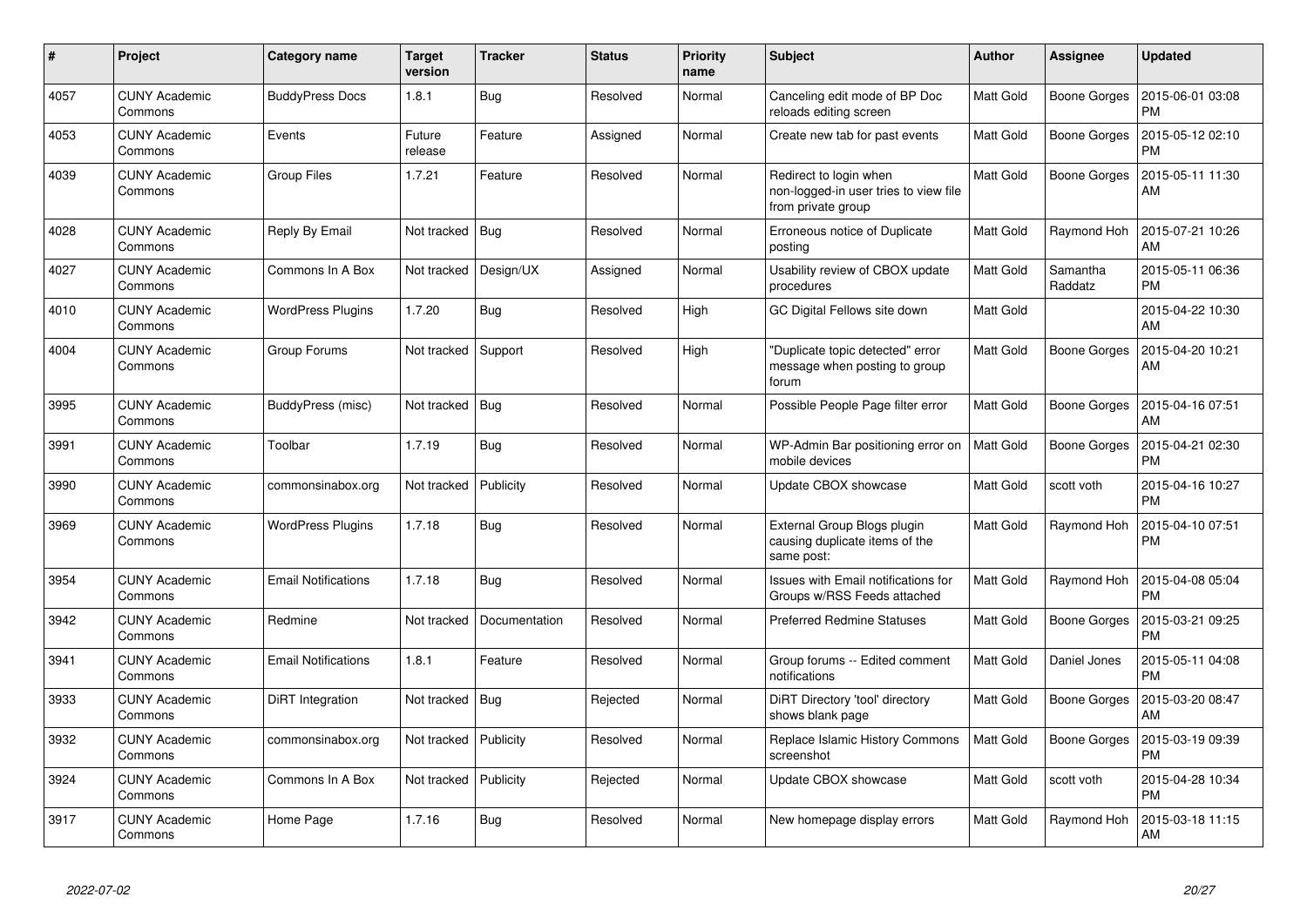| #    | Project                         | Category name              | <b>Target</b><br>version | <b>Tracker</b> | <b>Status</b> | <b>Priority</b><br>name | <b>Subject</b>                                                          | <b>Author</b>    | Assignee            | <b>Updated</b>                |
|------|---------------------------------|----------------------------|--------------------------|----------------|---------------|-------------------------|-------------------------------------------------------------------------|------------------|---------------------|-------------------------------|
| 3915 | <b>CUNY Academic</b><br>Commons | commonsinabox.org          | Not tracked              | Publicity      | Resolved      | Normal                  | Add Futures Initiative to CBOX<br>showcase                              | <b>Matt Gold</b> | scott voth          | 2015-03-19 09:34<br><b>PM</b> |
| 3914 | <b>CUNY Academic</b><br>Commons | <b>WordPress Plugins</b>   | 1.7.15.1                 | Feature        | Resolved      | High                    | Upgrade Yoast's SEO plugin                                              | Matt Gold        | <b>Boone Gorges</b> | 2015-03-13 05:30<br><b>PM</b> |
| 3911 | <b>CUNY Academic</b><br>Commons | <b>SEO</b>                 | Not tracked              | Support        | Resolved      | Normal                  | Subdomains blocking googlebot?                                          | Matt Gold        | Matt Gold           | 2015-03-15 11:14<br>AM        |
| 3910 | <b>CUNY Academic</b><br>Commons | Home Page                  | 1.7.15.2                 | <b>Bug</b>     | Resolved      | High                    | Home Page Display Errors                                                | Matt Gold        | Boone Gorges        | 2015-03-17 10:21<br>AM        |
| 3898 | <b>CUNY Academic</b><br>Commons | Server                     |                          | System Upgrade | Resolved      | Urgent                  | commons down                                                            | Matt Gold        | <b>Boone Gorges</b> | 2015-03-11 09:50<br>AM        |
| 3866 | <b>CUNY Academic</b><br>Commons | <b>Email Notifications</b> | 1.7.15                   | Bug            | Resolved      | Normal                  | Email notification does not indicate<br>presence of an attachment       | <b>Matt Gold</b> | Boone Gorges        | 2015-03-12 10:35<br>AM        |
| 3865 | <b>CUNY Academic</b><br>Commons | Design                     | 1.7.15                   | Bug            | Resolved      | Normal                  | DiRT Tools listing in Group ><br>Manage                                 | <b>Matt Gold</b> | Boone Gorges        | 2015-03-12 10:35<br>AM        |
| 3864 | <b>CUNY Academic</b><br>Commons | DiRT Integration           | 1.7.15                   | Bug            | Resolved      | Normal                  | DiRT Tools Group sidebar label<br>display                               | Matt Gold        | <b>Boone Gorges</b> | 2015-03-11 09:30<br><b>PM</b> |
| 3860 | <b>CUNY Academic</b><br>Commons | commonsinabox.org          | Not tracked              | Publicity      | Resolved      | Normal                  | Review CBOX showcase sites                                              | Matt Gold        | scott voth          | 2015-03-07 10:53<br>AM        |
| 3859 | <b>CUNY Academic</b><br>Commons | Group Forums               | 1.7.14                   | <b>Bug</b>     | Resolved      | Normal                  | Group Forum Button Layout                                               | <b>Matt Gold</b> | Boone Gorges        | 2015-03-05 10:57<br>AM        |
| 3858 | <b>CUNY Academic</b><br>Commons | Reply By Email             | Future<br>release        | Bug            | Duplicate     | Normal                  | Improved groupblog-RBE<br>integration                                   | Matt Gold        | Raymond Hoh         | 2019-03-11 02:32<br><b>PM</b> |
| 3853 | <b>CUNY Academic</b><br>Commons | BuddyPress (misc)          | 1.7.16                   | <b>Bug</b>     | Resolved      | High                    | Post erroneously ascribed to wrong<br>author in activity feed           | Matt Gold        | Raymond Hoh         | 2015-03-21 01:13<br><b>PM</b> |
| 3823 | <b>CUNY Academic</b><br>Commons | commonsinabox.org          | Not tracked              | Bug            | Resolved      | Normal                  | CBOX styling issue                                                      | Matt Gold        | Boone Gorges        | 2015-02-23 03:33<br><b>PM</b> |
| 3820 | <b>CUNY Academic</b><br>Commons | commonsinabox.org          | Not tracked              | Publicity      | Resolved      | Normal                  | Add Texas DH site to CBOX<br>showcase                                   | Matt Gold        | scott voth          | 2015-03-04 09:24<br>AM        |
| 3809 | <b>CUNY Academic</b><br>Commons | BuddyPress (misc)          | 1.7.17                   | Bug            | Resolved      | Normal                  | BuddyPress member filters not<br>working correctly                      | <b>Matt Gold</b> | Matt Gold           | 2015-03-22 01:03<br>AM        |
| 3802 | <b>CUNY Academic</b><br>Commons | Home Page                  | 1.7.14                   | Bug            | Resolved      | Normal                  | Long user name causes problems<br>with Who's Online homepage<br>display | Matt Gold        | Daniel Jones        | 2015-02-23 03:39<br><b>PM</b> |
| 3799 | <b>CUNY Academic</b><br>Commons | cuny.is                    | 1.7.12                   | <b>Bug</b>     | Resolved      | Normal                  | cuny.is issue                                                           | <b>Matt Gold</b> | Boone Gorges        | 2015-02-10 09:07<br><b>PM</b> |
| 3796 | <b>CUNY Academic</b><br>Commons | Documentation              | Not tracked              | Documentation  | Resolved      | Normal                  | Add domain mapping info to Uses<br>sites page                           | <b>Matt Gold</b> | scott voth          | 2015-02-08 10:02<br><b>PM</b> |
| 3788 | <b>CUNY Academic</b><br>Commons | cuny.is                    | 1.8.11                   | Bug            | Resolved      | Normal                  | CUNY.is default links?                                                  | Matt Gold        | <b>Boone Gorges</b> | 2015-09-25 12:53<br>AM        |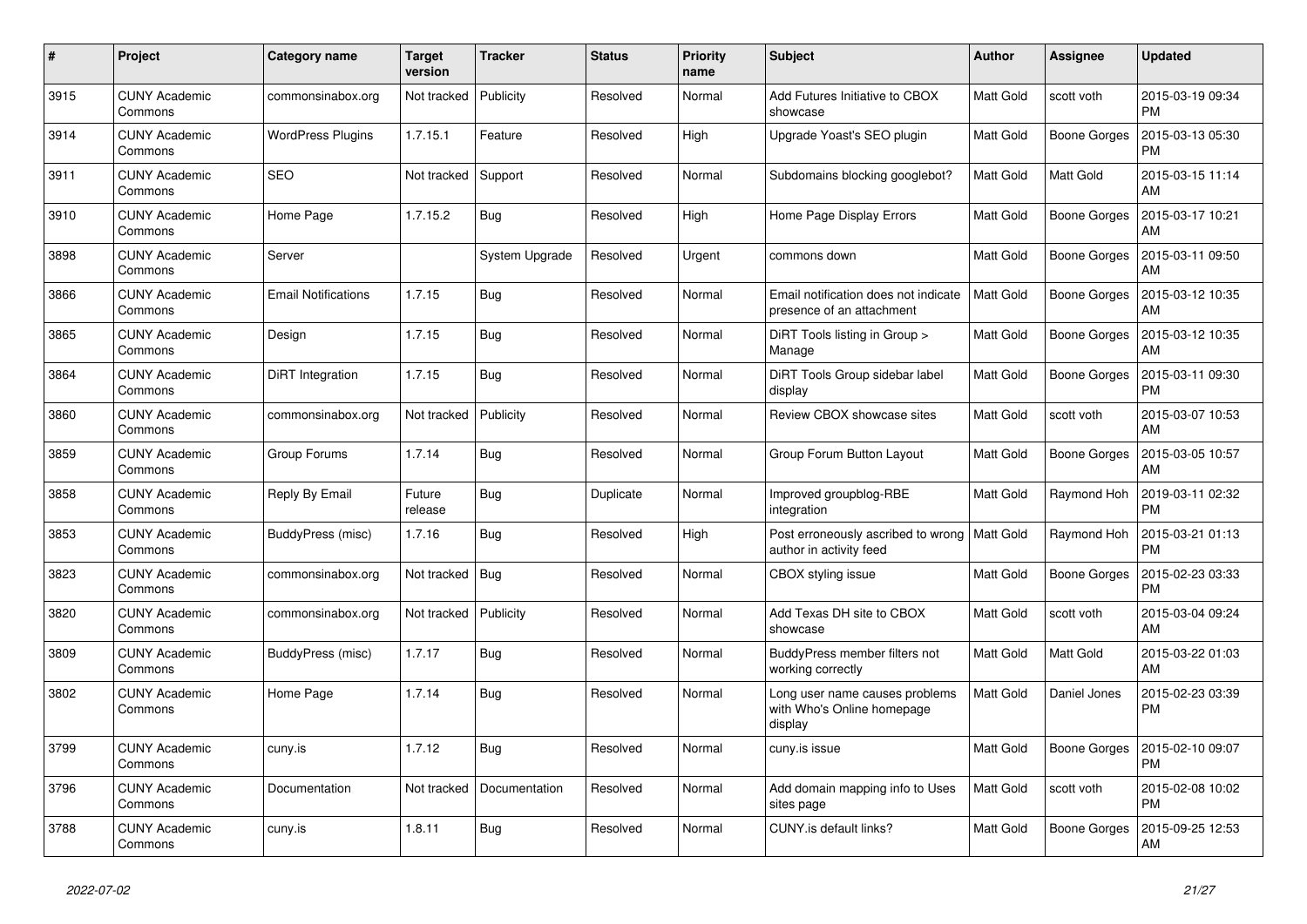| #    | Project                         | Category name            | <b>Target</b><br>version | <b>Tracker</b> | <b>Status</b> | <b>Priority</b><br>name | <b>Subject</b>                                                      | <b>Author</b>    | Assignee            | <b>Updated</b>                |
|------|---------------------------------|--------------------------|--------------------------|----------------|---------------|-------------------------|---------------------------------------------------------------------|------------------|---------------------|-------------------------------|
| 3785 | <b>CUNY Academic</b><br>Commons | Registration             | Not tracked              | Bug            | Resolved      | Normal                  | New CUNY email addresses                                            | Matt Gold        | Marilyn Weber       | 2017-11-15 05:47<br><b>PM</b> |
| 3770 | <b>CUNY Academic</b><br>Commons | <b>Public Portfolio</b>  | Future<br>release        | Feature        | Assigned      | Normal                  | Improve Layout/Formatting of<br>Positions Area on Public Portfolios | <b>Matt Gold</b> | Chris Stein         | 2015-04-01 09:17<br><b>PM</b> |
| 3769 | <b>CUNY Academic</b><br>Commons | <b>Public Portfolio</b>  | 1.7.12                   | Bug            | Resolved      | Normal                  | Completion mouseover on editing<br>version of profile is blank      | Matt Gold        | <b>Boone Gorges</b> | 2015-02-12 09:13<br>AM        |
| 3768 | <b>CUNY Academic</b><br>Commons | <b>Public Portfolio</b>  | Future<br>release        | Feature        | Assigned      | Normal                  | Institutions/Past positions on public<br>portfolios                 | Matt Gold        | Boone Gorges        | 2018-04-23 10:44<br>AM        |
| 3761 | <b>CUNY Academic</b><br>Commons | WordPress (misc)         |                          | Bug            | Rejected      | Normal                  | User reports that Add Users by<br>Email Address not working         | <b>Matt Gold</b> | Daniel Jones        | 2015-02-12 09:01<br>AM        |
| 3760 | <b>CUNY Academic</b><br>Commons | <b>WordPress Plugins</b> | 1.7.11                   | Feature        | Resolved      | Normal                  | Add WP Accessiblity Plugin                                          | Matt Gold        | Raymond Hoh         | 2015-02-02 02:30<br>AM        |
| 3759 | <b>CUNY Academic</b><br>Commons | WordPress (misc)         | Future<br>release        | Feature        | Assigned      | Normal                  | Review Interface for Adding Users<br>to Blogs                       | <b>Matt Gold</b> | <b>Boone Gorges</b> | 2015-03-24 05:52<br><b>PM</b> |
| 3758 | <b>CUNY Academic</b><br>Commons | Documentation            | Not tracked              | Documentation  | Resolved      | Normal                  | Update documentation on adding<br>users to blogs                    | Matt Gold        | scott voth          | 2019-09-23 03:25<br><b>PM</b> |
| 3729 | <b>CUNY Academic</b><br>Commons | WordPress (misc)         | 1.7.11                   | Feature        | Resolved      | Normal                  | Add 'contact us' line to failed login<br>screen                     | <b>Matt Gold</b> | Daniel Jones        | 2015-02-02 01:16<br>AM        |
| 3727 | <b>CUNY Academic</b><br>Commons | Publicity                | Not tracked              | Publicity      | Resolved      | Normal                  | Happy new year homepage slide                                       | Matt Gold        | scott voth          | 2014-12-28 02:20<br><b>PM</b> |
| 3717 | <b>CUNY Academic</b><br>Commons | Groups (misc)            | 1.7.7                    | Bug            | Resolved      | Normal                  | Member invitations to Group<br>Members error alert                  | Matt Gold        | <b>Boone Gorges</b> | 2014-12-22 02:25<br><b>PM</b> |
| 3714 | <b>CUNY Academic</b><br>Commons | cuny.is                  | 1.7.7                    | Feature        | Resolved      | Normal                  | cuny.is access                                                      | Matt Gold        | Boone Gorges        | 2014-12-22 02:19<br><b>PM</b> |
| 3706 | <b>CUNY Academic</b><br>Commons | commonsinabox.org        | Not tracked              | Feature        | Resolved      | Normal                  | CBOX nav bar                                                        | Matt Gold        | scott voth          | 2016-01-26 05:26<br><b>PM</b> |
| 3693 | <b>CUNY Academic</b><br>Commons | Reply By Email           |                          | Bug            | Resolved      | Normal                  | notification of RBE double posting                                  | Matt Gold        | Raymond Hoh         | 2014-12-03 02:40<br><b>PM</b> |
| 3692 | <b>CUNY Academic</b><br>Commons | commonsinabox.org        | Not tracked              | Feature        | Resolved      | Normal                  | Tighten registration security on<br>commonsinabox.org               | Matt Gold        | Boone Gorges        | 2014-12-03 03:06<br><b>PM</b> |
| 3688 | <b>CUNY Academic</b><br>Commons | <b>BuddyPress Docs</b>   | 1.7.6                    | <b>Bug</b>     | Resolved      | Normal                  | Doc creation didn't create email<br>notification                    | Matt Gold        | Boone Gorges        | 2014-12-12 08:57<br>AM        |
| 3680 | <b>CUNY Academic</b><br>Commons | commonsinabox.org        | Not tracked              | Feature        | Resolved      | Low                     | Deep Time site on CBOX<br>showcase                                  | Matt Gold        | scott voth          | 2014-11-30 04:59<br><b>PM</b> |
| 3679 | <b>CUNY Academic</b><br>Commons | Support                  | Not tracked              | Support        | Resolved      | Normal                  | Outreach to hosting partners                                        | Matt Gold        | scott voth          | 2014-11-30 04:23<br><b>PM</b> |
| 3676 | CUNY Academic<br>Commons        | WordPress (misc)         | 1.7.4                    | Feature        | Resolved      | High                    | Update WP to 4.0.1                                                  | <b>Matt Gold</b> | Boone Gorges        | 2014-11-21 10:49<br>AM        |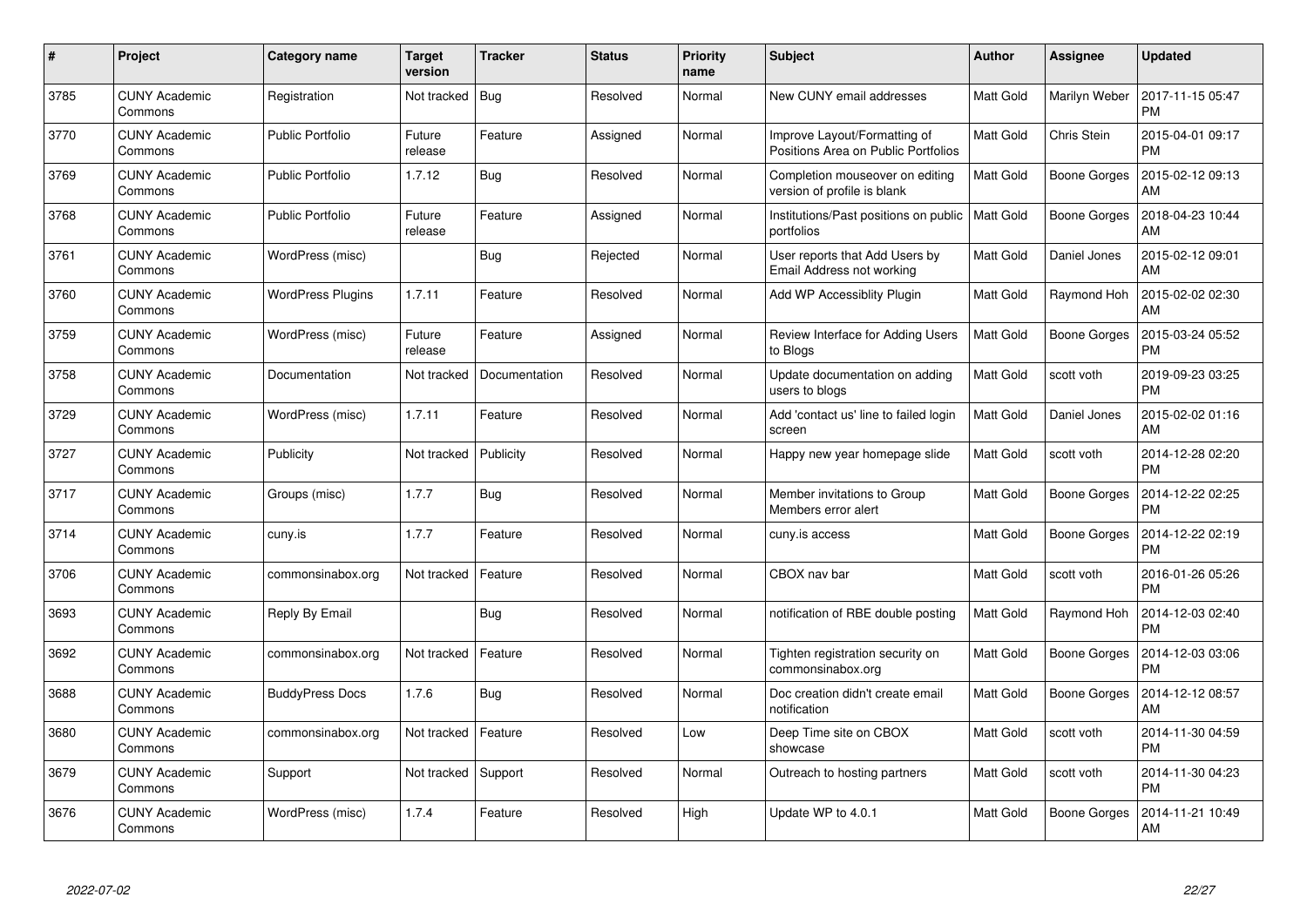| #    | Project                         | Category name              | <b>Target</b><br>version | <b>Tracker</b> | <b>Status</b> | <b>Priority</b><br>name | <b>Subject</b>                                                 | <b>Author</b>    | Assignee            | <b>Updated</b>                |
|------|---------------------------------|----------------------------|--------------------------|----------------|---------------|-------------------------|----------------------------------------------------------------|------------------|---------------------|-------------------------------|
| 3672 | <b>CUNY Academic</b><br>Commons | <b>WordPress Plugins</b>   | 1.7.4                    | Feature        | Resolved      | Normal                  | Force captcha on existing contact<br>forms                     | <b>Matt Gold</b> | <b>Boone Gorges</b> | 2014-11-21 12:20<br><b>PM</b> |
| 3662 | <b>CUNY Academic</b><br>Commons | <b>SEO</b>                 | Future<br>release        | Feature        | Assigned      | Normal                  | Duplicate Content/SEO/Google<br>issues                         | Matt Gold        | Raymond Hoh         | 2015-04-13 04:37<br><b>PM</b> |
| 3660 | <b>CUNY Academic</b><br>Commons | Layout                     | 1.8                      | Feature        | Resolved      | Normal                  | ZenDesk Placement                                              | <b>Matt Gold</b> | Raymond Hoh         | 2015-03-11 02:10<br><b>PM</b> |
| 3659 | <b>CUNY Academic</b><br>Commons | Home Page                  | 1.7.4                    | Feature        | Resolved      | Normal                  | Remove UserVoice                                               | Matt Gold        | Boone Gorges        | 2014-11-21 10:53<br>AM        |
| 3657 | <b>CUNY Academic</b><br>Commons | WordPress (misc)           | Not tracked              | Feature        | <b>New</b>    | Normal                  | Create alert for GC email<br>addresses                         | <b>Matt Gold</b> | Matt Gold           | 2016-04-14 11:29<br><b>PM</b> |
| 3655 | <b>CUNY Academic</b><br>Commons | Group Forums               | Not tracked              | Bug            | Resolved      | High                    | xlsx attachments not allowed in<br>forums                      | Matt Gold        | Boone Gorges        | 2014-11-21 10:41<br>AM        |
| 3654 | <b>CUNY Academic</b><br>Commons | Group Forums               | 1.7.4                    | <b>Bug</b>     | Resolved      | Normal                  | can only attached one file to a<br>forum post                  | Matt Gold        | Boone Gorges        | 2014-11-21 10:42<br>AM        |
| 3652 | <b>CUNY Academic</b><br>Commons | Group Forums               | 1.8                      | Bug            | Resolved      | Low                     | Forum preview doesn't show live<br>link                        | Matt Gold        | Raymond Hoh         | 2015-04-21 06:46<br><b>PM</b> |
| 3648 | <b>CUNY Academic</b><br>Commons | cuny.is                    | Not tracked              | Bug            | Resolved      | High                    | cuny.is request                                                | Matt Gold        | <b>Boone Gorges</b> | 2014-11-11 06:54<br><b>PM</b> |
| 3642 | <b>CUNY Academic</b><br>Commons |                            |                          | <b>Bug</b>     | Rejected      | Normal                  | Group search hanging                                           | Matt Gold        | Boone Gorges        | 2014-11-10 12:50<br><b>PM</b> |
| 3640 | <b>CUNY Academic</b><br>Commons |                            | Future<br>release        | <b>Bug</b>     | Rejected      | Normal                  | Logged out of commons when<br>trying to publish a post         | Matt Gold        | Daniel Jones        | 2015-03-09 11:27<br>AM        |
| 3625 | <b>CUNY Academic</b><br>Commons | WordPress (misc)           |                          | <b>Bug</b>     | Rejected      | Normal                  | Unable to manually create account<br>for non-CUNY (gmail) user | Matt Gold        | <b>Boone Gorges</b> | 2015-06-01 03:09<br><b>PM</b> |
| 3614 | <b>CUNY Academic</b><br>Commons | Home Page                  | 1.7.2                    | Bug            | Resolved      | Normal                  | Homepage member widget filter<br>feature not working           | Matt Gold        | Boone Gorges        | 2014-11-01 02:24<br><b>PM</b> |
| 3611 | <b>CUNY Academic</b><br>Commons | Publicity                  | 1.7.3                    | Feature        | Resolved      | Normal                  | Add Susana's Video to a<br>Standalone page on the Commons      | Matt Gold        | Dominic Giglio      | 2014-11-04 02:07<br><b>PM</b> |
| 3610 | <b>CUNY Academic</b><br>Commons | Home Page                  | 1.7.3                    | Feature        | Resolved      | Normal                  | Add Susana's Video to the<br>Homepage                          | Matt Gold        | Dominic Giglio      | 2014-11-04 03:42<br><b>PM</b> |
| 3608 | <b>CUNY Academic</b><br>Commons | <b>Email Notifications</b> | 1.7.3                    | Bug            | Resolved      | High                    | Group email plain-text formatting<br>problem                   | Matt Gold        | Raymond Hoh         | 2014-11-11 12:19<br><b>PM</b> |
| 3605 | <b>CUNY Academic</b><br>Commons | <b>Group Announcments</b>  |                          | Feature        | Rejected      | Normal                  | <b>Revise Announcements Group</b><br>Page Explanatory Text     | Matt Gold        | Daniel Jones        | 2015-04-13 04:45<br><b>PM</b> |
| 3601 | <b>CUNY Academic</b><br>Commons | <b>Email Notifications</b> | 1.7.3                    | <b>Bug</b>     | Resolved      | High                    | Forum replies do not show up on<br>the group homepage          | Matt Gold        | Raymond Hoh         | 2014-11-10 01:24<br><b>PM</b> |
| 3599 | CUNY Academic<br>Commons        | <b>BuddyPress Docs</b>     | 1.7.2                    | <b>Bug</b>     | Resolved      | Normal                  | Silent BP Docs edits                                           | Matt Gold        | Boone Gorges        | 2014-11-01 02:20<br><b>PM</b> |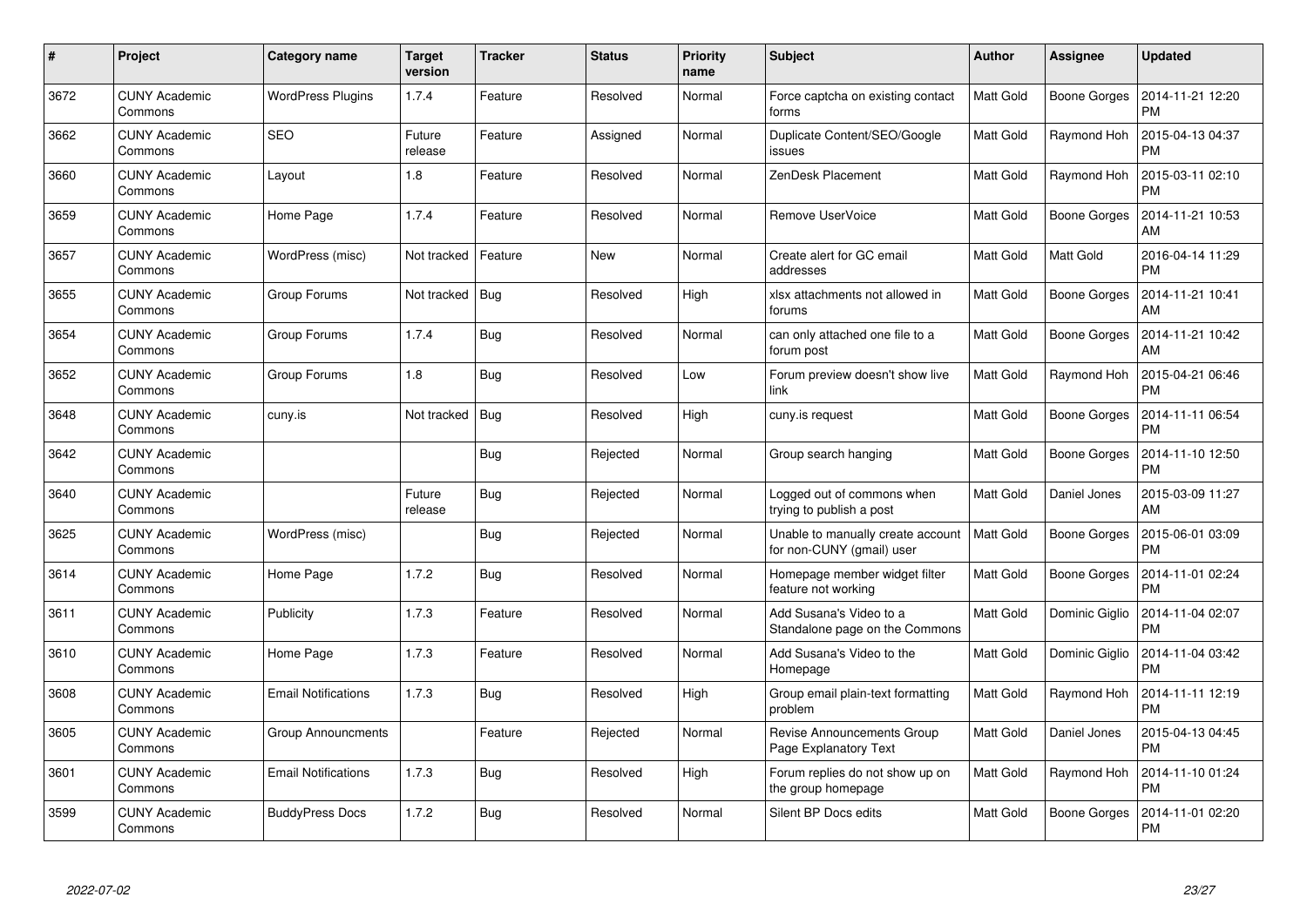| #    | Project                         | <b>Category name</b>       | Target<br>version | <b>Tracker</b> | <b>Status</b> | Priority<br>name | <b>Subject</b>                                                      | <b>Author</b>    | Assignee            | <b>Updated</b>                |
|------|---------------------------------|----------------------------|-------------------|----------------|---------------|------------------|---------------------------------------------------------------------|------------------|---------------------|-------------------------------|
| 3598 | <b>CUNY Academic</b><br>Commons | Reply By Email             |                   | <b>Bug</b>     | Resolved      | Urgent           | RBE message not posted                                              | <b>Matt Gold</b> | <b>Boone Gorges</b> | 2014-10-27 09:34<br><b>PM</b> |
| 3589 | <b>CUNY Academic</b><br>Commons | Group Invitations          | 1.7.2             | Bug            | Resolved      | Normal           | User not appearing in group<br>invitation autocomplete              | Matt Gold        | <b>Boone Gorges</b> | 2014-11-01 02:58<br><b>PM</b> |
| 3588 | <b>CUNY Academic</b><br>Commons | Groups (misc)              | 1.7.2             | <b>Bug</b>     | Resolved      | Normal           | Hidden group not appearing in<br>search results                     | <b>Matt Gold</b> | <b>Boone Gorges</b> | 2014-11-01 02:57<br><b>PM</b> |
| 3587 | <b>CUNY Academic</b><br>Commons | My Commons                 | 1.8.1             | <b>Bug</b>     | Resolved      | Normal           | Force SSL issue                                                     | Matt Gold        | Boone Gorges        | 2015-06-01 11:39<br>AM        |
| 3583 | <b>CUNY Academic</b><br>Commons | Reply By Email             | 1.7.3             | Bug            | Resolved      | Normal           | RBE error message                                                   | Matt Gold        | Raymond Hoh         | 2014-11-10 12:42<br><b>PM</b> |
| 3581 | <b>CUNY Academic</b><br>Commons | <b>BuddyPress Docs</b>     | 1.7.1             | Bug            | Resolved      | Normal           | BuddyPress Docs Line Break issue                                    | Matt Gold        | Boone Gorges        | 2014-10-20 02:56<br><b>PM</b> |
| 3577 | <b>CUNY Academic</b><br>Commons | My Commons                 | Future<br>release | Design/UX      | Assigned      | Normal           | Replies to items in My Commons                                      | <b>Matt Gold</b> | Raymond Hoh         | 2015-04-09 05:19<br><b>PM</b> |
| 3574 | <b>CUNY Academic</b><br>Commons | My Commons                 |                   | <b>Bug</b>     | Duplicate     | Normal           | Address awkward possessive<br>cases on My Commons page              | Matt Gold        | Raymond Hoh         | 2015-04-13 04:41<br><b>PM</b> |
| 3564 | <b>CUNY Academic</b><br>Commons | User Experience            |                   | Design/UX      | Rejected      | Normal           | Consider repositioning Forum link<br>in group nav                   | Matt Gold        | Chris Stein         | 2015-04-13 04:32<br><b>PM</b> |
| 3563 | <b>CUNY Academic</b><br>Commons | Reply By Email             | Not tracked       | Bug            | Resolved      | High             | RBE posting lags                                                    | Matt Gold        | Boone Gorges        | 2014-10-21 11:33<br>AM        |
| 3561 | <b>CUNY Academic</b><br>Commons | Group Forums               | 1.7.1             | Feature        | Resolved      | Normal           | Add Post New Topics link to top of<br>forums                        | Matt Gold        | <b>Boone Gorges</b> | 2014-10-21 06:48<br><b>PM</b> |
| 3559 | <b>CUNY Academic</b><br>Commons | Group Forums               | 1.7.2             | Design/UX      | Resolved      | Normal           | Forum Styling                                                       | Matt Gold        | Boone Gorges        | 2014-11-02 03:18<br><b>PM</b> |
| 3557 | <b>CUNY Academic</b><br>Commons | My Commons                 | 1.7.1             | <b>Bug</b>     | Resolved      | Urgent           | Fix typo on My Commons overlay                                      | Matt Gold        | <b>Boone Gorges</b> | 2014-10-15 11:02<br><b>PM</b> |
| 3555 | <b>CUNY Academic</b><br>Commons | Publicity                  | Not tracked       | Bug            | Resolved      | High             | Mailchimp email display issue                                       | Matt Gold        | Matt Gold           | 2017-11-15 05:47<br><b>PM</b> |
| 3550 | <b>CUNY Academic</b><br>Commons | WordPress (misc)           |                   | <b>Bug</b>     | Rejected      | Low              | Scribd Embed Issue                                                  | Matt Gold        | scott voth          | 2014-11-01 02:49<br><b>PM</b> |
| 3547 | <b>CUNY Academic</b><br>Commons | <b>Email Notifications</b> | Not tracked       | Bug            | Resolved      | Urgent           | Email notifications not working                                     | Matt Gold        | Matt Gold           | 2016-01-26 05:11<br><b>PM</b> |
| 3544 | <b>CUNY Academic</b><br>Commons | <b>Group Files</b>         | 1.7               | Bug            | Resolved      | Normal           | Files list upload button placement<br>after upload                  | Matt Gold        | Boone Gorges        | 2014-10-10 09:09<br>AM        |
| 3536 | <b>CUNY Academic</b><br>Commons | My Commons                 | Future<br>release | Feature        | Assigned      | Normal           | Infinite Scroll on My Commons<br>page                               | Matt Gold        | Raymond Hoh         | 2015-04-13 04:42<br><b>PM</b> |
| 3524 | <b>CUNY Academic</b><br>Commons | Documentation              | Not tracked       | Documentation  | Assigned      | Normal           | Post describing all you can do<br>when starting up a new blog/group | Matt Gold        | scott voth          | 2014-10-04 12:56<br><b>PM</b> |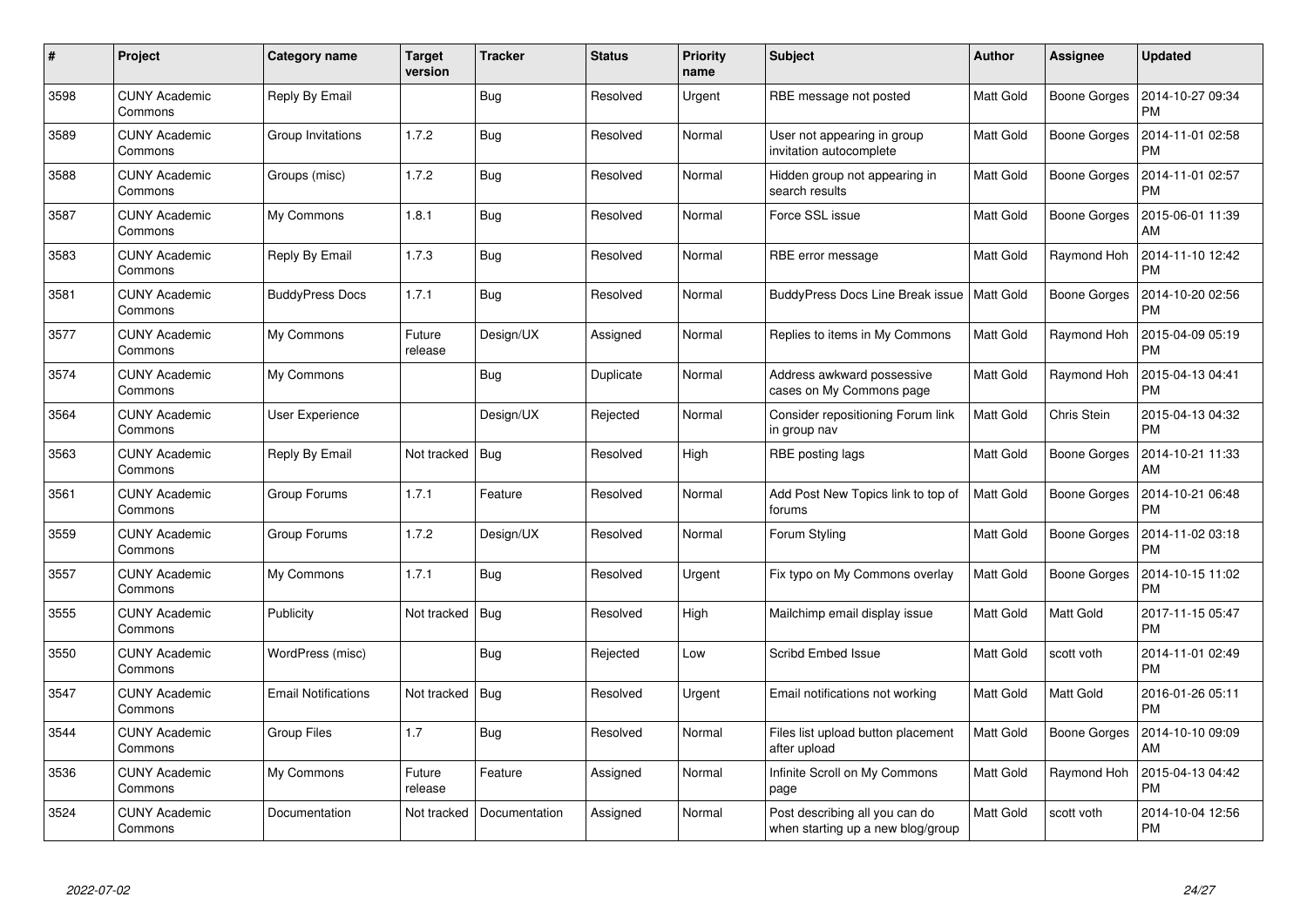| #    | Project                         | Category name              | <b>Target</b><br>version | <b>Tracker</b> | <b>Status</b> | <b>Priority</b><br>name | Subject                                                                      | Author           | Assignee            | <b>Updated</b>                |
|------|---------------------------------|----------------------------|--------------------------|----------------|---------------|-------------------------|------------------------------------------------------------------------------|------------------|---------------------|-------------------------------|
| 3520 | <b>CUNY Academic</b><br>Commons | Security                   | 1.7.3                    | Feature        | Resolved      | Normal                  | Encourage or Require CAPTCHA<br>on forms?                                    | <b>Matt Gold</b> | Daniel Jones        | 2014-11-06 03:40<br><b>PM</b> |
| 3519 | <b>CUNY Academic</b><br>Commons | commonsinabox.org          | Not tracked              | Publicity      | Resolved      | Normal                  | Add SUNY Geneseo English to<br>CBOX showcase & Rearrange<br>order            | <b>Matt Gold</b> | scott voth          | 2014-10-10 12:08<br>AM        |
| 3518 | <b>CUNY Academic</b><br>Commons | WordPress (misc)           | Not tracked              | Support        | Rejected      | Normal                  | Moderated comment spam                                                       | Matt Gold        | <b>Boone Gorges</b> | 2016-01-26 03:26<br><b>PM</b> |
| 3517 | <b>CUNY Academic</b><br>Commons | My Commons                 | Future<br>release        | Feature        | Assigned      | Normal                  | Mute/Unmute My Commons<br>updates                                            | <b>Matt Gold</b> | Raymond Hoh         | 2015-11-09 01:19<br><b>PM</b> |
| 3497 | <b>CUNY Academic</b><br>Commons | Publicity                  | Not tracked              | Bug            | Resolved      | Normal                  | News blog post & hero slide on<br>free software contributions                | Matt Gold        | scott voth          | 2016-03-09 06:48<br><b>PM</b> |
| 3489 | <b>CUNY Academic</b><br>Commons | commonsinabox.org          | Not tracked              | Feature        | Resolved      | Normal                  | Tighten security on CBOX demo<br>site registration                           | Matt Gold        | <b>Boone Gorges</b> | 2016-01-26 04:32<br><b>PM</b> |
| 3486 | <b>CUNY Academic</b><br>Commons | My Commons                 | 1.7                      | Feature        | Resolved      | Normal                  | Minor Issues on My-Commons<br>page                                           | <b>Matt Gold</b> | Raymond Hoh         | 2014-10-03 10:44<br>AM        |
| 3480 | <b>CUNY Academic</b><br>Commons | WordPress (misc)           | Not tracked              | Bug            | Resolved      | High                    | Games site shows up as<br>archived/suspended                                 | <b>Matt Gold</b> | <b>Boone Gorges</b> | 2014-09-21 09:34<br>PM        |
| 3479 | <b>CUNY Academic</b><br>Commons | Outreach                   | Not tracked              | Outreach       | Resolved      | Normal                  | Create MailChimp draft of CBOX<br>email                                      | <b>Matt Gold</b> | scott voth          | 2014-10-04 09:50<br><b>PM</b> |
| 3452 | <b>CUNY Academic</b><br>Commons | <b>WordPress Plugins</b>   |                          | Support        | Resolved      | Normal                  | Github/Markdown Plugins and<br>Questions                                     | Matt Gold        | <b>Boone Gorges</b> | 2014-09-08 10:27<br>AM        |
| 3451 | <b>CUNY Academic</b><br>Commons | WordPress (misc)           | 1.7                      | <b>Bug</b>     | Resolved      | Normal                  | Edit delete blog text                                                        | <b>Matt Gold</b> | Raymond Hoh         | 2014-09-15 08:27<br><b>PM</b> |
| 3450 | <b>CUNY Academic</b><br>Commons | cuny.is                    | Not tracked              | Outreach       | Resolved      | Normal                  | two cuny is requests                                                         | Matt Gold        | <b>Boone Gorges</b> | 2014-09-08 03:46<br><b>PM</b> |
| 3449 | <b>CUNY Academic</b><br>Commons | Groups (misc)              | 1.7                      | <b>Bug</b>     | Resolved      | Normal                  | Make Default Option for "Create<br>Forum" in Group Creation Process<br>"Yes" | <b>Matt Gold</b> | <b>Boone Gorges</b> | 2014-09-22 08:39<br><b>PM</b> |
| 3448 | <b>CUNY Academic</b><br>Commons | Groups (misc)              | 1.7                      | <b>Bug</b>     | Resolved      | Normal                  | Group changes email slug/link<br>issue                                       | <b>Matt Gold</b> | Raymond Hoh         | 2014-09-15 08:29<br><b>PM</b> |
| 3439 | <b>CUNY Academic</b><br>Commons | Commons In A Box           | Not tracked              | Outreach       | Resolved      | Normal                  | Draft welcome email to CBOX<br>mailing list                                  | Matt Gold        | scott voth          | 2014-09-21 07:47<br><b>PM</b> |
| 3437 | <b>CUNY Academic</b><br>Commons | Registration               | Not tracked              | Support        | Resolved      | Normal                  | Unconfirmed question                                                         | Matt Gold        | <b>Boone Gorges</b> | 2016-01-26 12:07<br>PM        |
| 3429 | NYCDH Community Site            |                            |                          | <b>Bug</b>     | Resolved      | Normal                  | Forum Attachments not working                                                | Matt Gold        | Raymond Hoh         | 2014-09-01 04:04<br><b>PM</b> |
| 3428 | <b>CUNY Academic</b><br>Commons | Twitter page               | 1.6.14                   | <b>Bug</b>     | Resolved      | High                    | Fix typo on Twitter page                                                     | Matt Gold        | Dominic Giglio      | 2014-09-01 08:53<br>PM        |
| 3427 | <b>CUNY Academic</b><br>Commons | <b>Email Notifications</b> |                          | <b>Bug</b>     | Rejected      | Normal                  | Multiple email notifications received   Matt Gold                            |                  | <b>Boone Gorges</b> | 2014-08-30 05:02<br>PM        |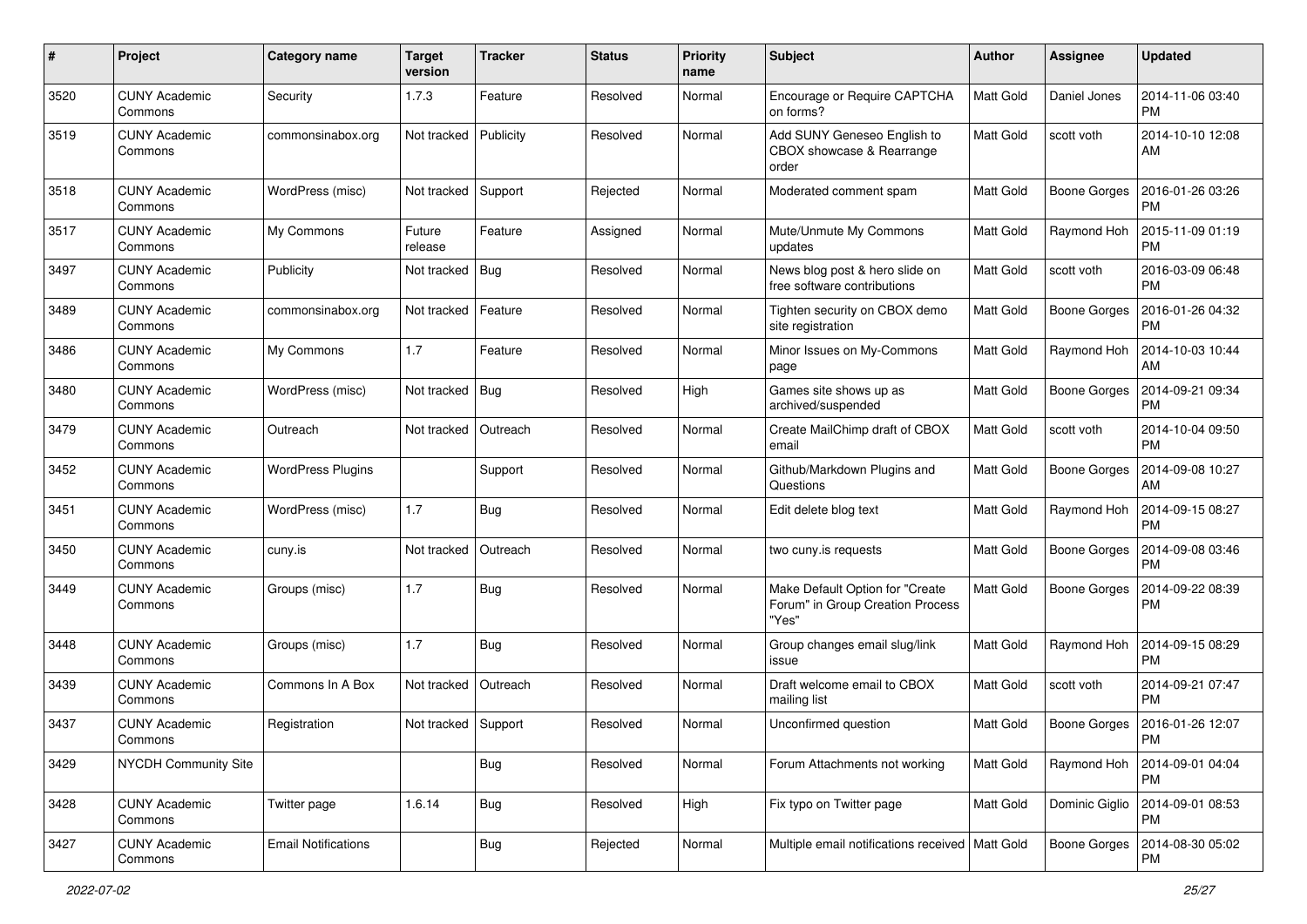| $\pmb{\#}$ | Project                         | Category name              | <b>Target</b><br>version | <b>Tracker</b> | <b>Status</b>       | <b>Priority</b><br>name | <b>Subject</b>                                                                   | <b>Author</b>    | Assignee            | <b>Updated</b>                |
|------------|---------------------------------|----------------------------|--------------------------|----------------|---------------------|-------------------------|----------------------------------------------------------------------------------|------------------|---------------------|-------------------------------|
| 3420       | <b>CUNY Academic</b><br>Commons | <b>Email Notifications</b> | 1.6.14                   | Bug            | Resolved            | Normal                  | Membership approval link in email<br>notifications                               | <b>Matt Gold</b> | <b>Boone Gorges</b> | 2014-09-01 09:31<br><b>PM</b> |
| 3419       | <b>CUNY Academic</b><br>Commons | Group Invitations          | 1.6.14                   | <b>Bug</b>     | Testing<br>Required | Normal                  | Neatening the display of messages<br>on group requests                           | <b>Matt Gold</b> | <b>Boone Gorges</b> | 2014-09-01 09:29<br><b>PM</b> |
| 3418       | <b>CUNY Academic</b><br>Commons | <b>Email Notifications</b> | 1.7                      | Feature        | Resolved            | Normal                  | Revisions/Additions to email<br>notifications about group<br>membership requests | Matt Gold        | Boone Gorges        | 2014-09-30 01:14<br><b>PM</b> |
| 3411       | <b>CUNY Academic</b><br>Commons | My Commons                 | 1.7                      | Feature        | Resolved            | Normal                  | Placement of Personal Homepage                                                   | <b>Matt Gold</b> | Raymond Hoh         | 2014-09-22 08:45<br><b>PM</b> |
| 3410       | <b>CUNY Academic</b><br>Commons | cuny.is                    | Not tracked              | Publicity      | Resolved            | Normal                  | DH Praxis cuny is request                                                        | <b>Matt Gold</b> | Boone Gorges        | 2016-01-26 12:03<br><b>PM</b> |
| 3393       | CUNY Academic<br>Commons        | <b>WordPress Themes</b>    | Not tracked              | Bug            | Resolved            | Urgent                  | Widgets reset on JITP                                                            | Matt Gold        | Matt Gold           | 2014-09-01 08:51<br><b>PM</b> |
| 3370       | <b>CUNY Academic</b><br>Commons | <b>WordPress Plugins</b>   | Not tracked              | Outreach       | Resolved            | Normal                  | Package Registration Plugin for<br><b>WP Repo Release</b>                        | <b>Matt Gold</b> | Raymond Hoh         | 2016-03-08 11:57<br>AM        |
| 3369       | <b>CUNY Academic</b><br>Commons | Reply By Email             | Not tracked              | Outreach       | Hold                | Normal                  | Release reply by email to WP<br>plugin directory                                 | Matt Gold        | Raymond Hoh         | 2016-03-01 12:46<br><b>PM</b> |
| 3368       | <b>CUNY Academic</b><br>Commons | Publicity                  | Not tracked              | Publicity      | Resolved            | Normal                  | Create homepage slide for ITP<br>projects site                                   | Matt Gold        | scott voth          | 2014-08-20 07:05<br><b>PM</b> |
| 3362       | <b>CUNY Academic</b><br>Commons | <b>Public Portfolio</b>    | 1.7.1                    | <b>Bug</b>     | Resolved            | Normal                  | Default display of profiles with no<br>info added                                | <b>Matt Gold</b> | <b>Boone Gorges</b> | 2014-10-21 02:44<br><b>PM</b> |
| 3359       | <b>CUNY Academic</b><br>Commons | Publicity                  | Not tracked              | Publicity      | Resolved            | Normal                  | Three news blog posts                                                            | <b>Matt Gold</b> | scott voth          | 2014-08-20 07:03<br><b>PM</b> |
| 3354       | <b>CUNY Academic</b><br>Commons | <b>Group Files</b>         | Future<br>release        | Feature        | Assigned            | Low                     | Allow Group Download of Multiple<br><b>Selected Files</b>                        | <b>Matt Gold</b> | Chris Stein         | 2014-08-01 08:50<br>AM        |
| 3352       | <b>CUNY Academic</b><br>Commons | commonsinabox.org          | Not tracked              | Publicity      | Resolved            | Normal                  | Replace MLA Commons<br>screenshot on showcase                                    | Matt Gold        | scott voth          | 2014-08-20 07:05<br><b>PM</b> |
| 3349       | <b>CUNY Academic</b><br>Commons | Homepage Slides            | Not tracked              | Publicity      | Resolved            | Normal                  | create homepage slide for new<br>JITP issue                                      | <b>Matt Gold</b> | scott voth          | 2014-08-20 07:05<br><b>PM</b> |
| 3346       | <b>CUNY Academic</b><br>Commons | BuddyPress (misc)          | 1.8                      | Design/UX      | Resolved            | Normal                  | Notification page option ordering                                                | Matt Gold        | Daniel Jones        | 2015-03-13 05:25<br><b>PM</b> |
| 3345       | <b>CUNY Academic</b><br>Commons | Layout                     | 1.6.11                   | <b>Bug</b>     | Resolved            | Normal                  | Text/Icon Styling Error/Overlap on<br>Profile pages                              | Matt Gold        | <b>Boone Gorges</b> | 2014-08-01 09:05<br>AM        |
| 3344       | <b>CUNY Academic</b><br>Commons | Layout                     | 1.6.11                   | Bug            | Resolved            | Normal                  | Double display of menu on profile<br>settings                                    | <b>Matt Gold</b> | Boone Gorges        | 2014-08-01 09:58<br>AM        |
| 3343       | <b>CUNY Academic</b><br>Commons | BuddyPress (misc)          | 1.6.11                   | Bug            | Resolved            | Low                     | Minor Email display error                                                        | <b>Matt Gold</b> | Boone Gorges        | 2014-08-01 10:01<br>AM        |
| 3342       | <b>CUNY Academic</b><br>Commons | <b>Email Notifications</b> |                          | <b>Bug</b>     | Duplicate           | Normal                  | Group Invitation Email Links<br>Incorrect/Non-Working                            | Matt Gold        | <b>Boone Gorges</b> | 2015-04-01 09:04<br><b>PM</b> |